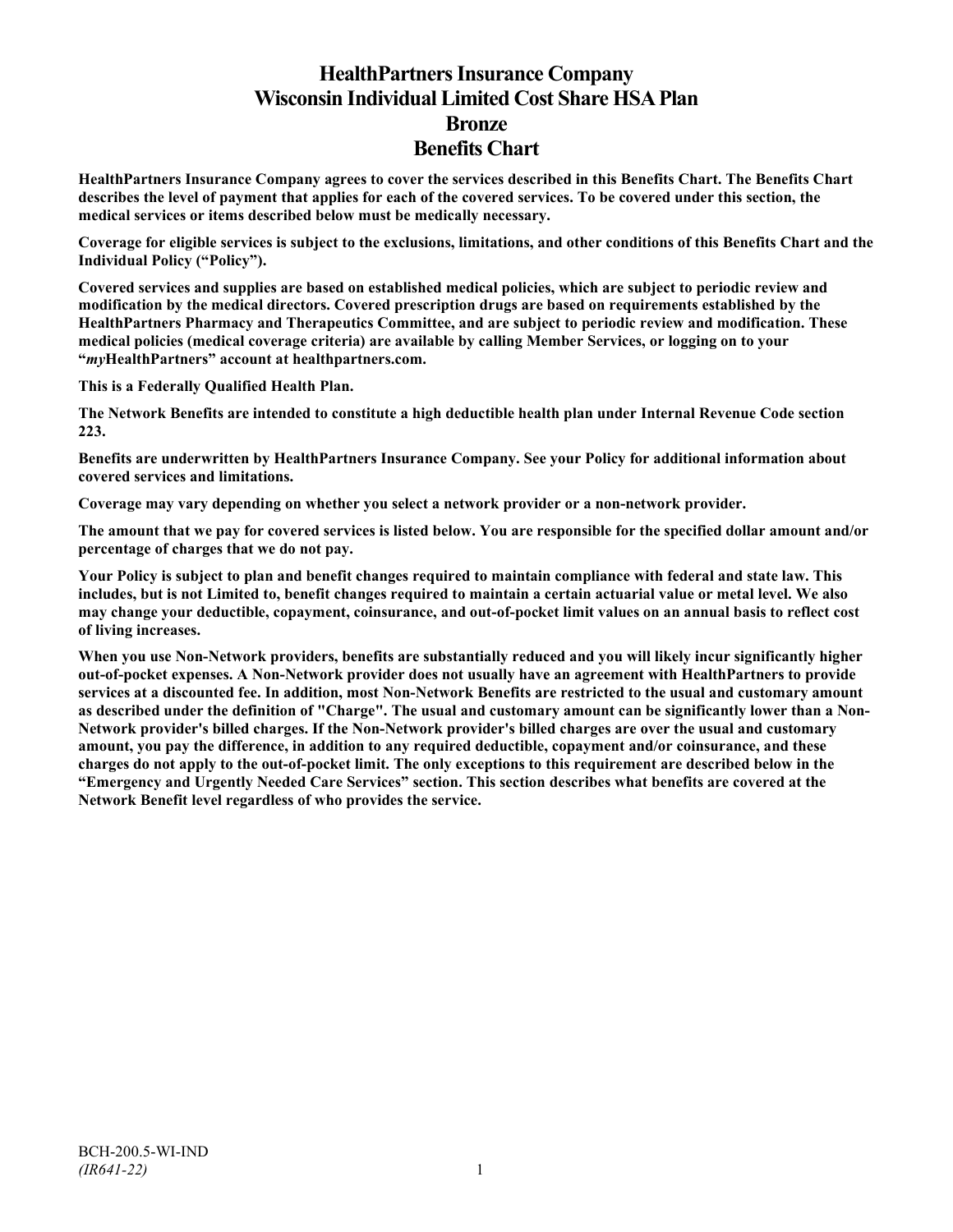## **These definitions apply to the Benefits Chart. They also apply to your Policy.**

| <b>Biosimilar Drug:</b> | A prescription drug, approved by the Food and Drug Administration (FDA), that the FDA has<br>determined is biosimilar to and interchangeable with a biological brand name drug. Biosimilar<br>drugs are not considered generic drugs and are not covered under the generic drug benefit.                                                                                                                                                                                                                                                                                                                                     |
|-------------------------|------------------------------------------------------------------------------------------------------------------------------------------------------------------------------------------------------------------------------------------------------------------------------------------------------------------------------------------------------------------------------------------------------------------------------------------------------------------------------------------------------------------------------------------------------------------------------------------------------------------------------|
| <b>Brand Name Drug:</b> | A prescription drug, approved by the Food and Drug Administration (FDA), that is manufactured,<br>sold or licensed for sale under a trademark by the pharmaceutical company that originally<br>researched and developed the drug. Brand name drugs have the same active-ingredient formula as<br>the generic version of the drug. However, generic drugs are manufactured and sold by other drug<br>manufacturers and are generally not available until after the patent on the brand name drug has<br>expired. A few brand name drugs may be covered at the generic benefit level if this is indicated on<br>the formulary. |
| <b>Calendar Year:</b>   | This is the 12-month period beginning 12:01 A.M. Central Time, on January 1, and ending 12:00<br>A.M. Central Time of the next following December 31.                                                                                                                                                                                                                                                                                                                                                                                                                                                                        |
| Charge:                 | For covered services delivered by a network provider, this is the provider's discounted fee for a<br>given medical/surgical service, procedure or item.                                                                                                                                                                                                                                                                                                                                                                                                                                                                      |
|                         | For covered services delivered by non-network providers, a contracted rate may apply if such<br>arrangement is available to HealthPartners.                                                                                                                                                                                                                                                                                                                                                                                                                                                                                  |
|                         | For the Usual and Customary Charge for covered services delivered by non-network providers,<br>our payment is calculated using one of the following options in the following order, depending on<br>availability: 1) a percentage of the Medicare fee schedule; 2) a comparable schedule if the service<br>is not on the Medicare fee schedule; or 3) a commercially reasonable rate for such service if a fee<br>schedule is not available.                                                                                                                                                                                 |
|                         | The Usual and Customary Charge is the maximum amount allowed that we consider in the<br>calculation of the payment of charges incurred for certain covered services. You must pay for any<br>charges above the usual and customary charge, and they do not apply to the out-of-pocket limit.                                                                                                                                                                                                                                                                                                                                 |
|                         | A charge is incurred for covered ambulatory medical and surgical services, on the date the service<br>or item is provided. A charge is incurred for covered inpatient services, on the date of admission to<br>a hospital. To be covered, a charge must be incurred on or after your effective date and on or<br>before the termination date.                                                                                                                                                                                                                                                                                |
|                         | Copayment/Coinsurance: The specified dollar amount, or percentage, of charges incurred for covered services, which we do<br>not pay, but which you must pay, each time you receive certain medical services, procedures or<br>items. Our payment for those covered services or items begins after the copayment or coinsurance<br>is satisfied. Covered services or items requiring a copayment or coinsurance are specified in this<br>Benefits Chart.                                                                                                                                                                      |
|                         | For services provided by a network provider:                                                                                                                                                                                                                                                                                                                                                                                                                                                                                                                                                                                 |
|                         | An amount which is listed as a flat dollar copayment is applied to a network provider's discounted<br>charges for a given service. However, if the network provider's discounted charges for a service or<br>item is less than the flat dollar copayment, you will pay the network provider's discounted charge.<br>An amount which is listed as a percentage of charges or coinsurance is based on the network<br>provider's discounted charges, calculated at the time the claim is processed, which may include an<br>agreed upon fee schedule rate for case rate or withhold arrangements.                               |
|                         | For services provided by a Non-Network provider:                                                                                                                                                                                                                                                                                                                                                                                                                                                                                                                                                                             |
|                         | Any copayment or coinsurance is applied to the lesser of the provider's charges or the usual and<br>customary charge for a service.                                                                                                                                                                                                                                                                                                                                                                                                                                                                                          |
|                         | A copayment or coinsurance is due at the time a service is provided, or when billed by the<br>provider. The copayment or coinsurance applicable for a scheduled visit with a network provider<br>will be collected for each visit, late cancellation and failed appointment.                                                                                                                                                                                                                                                                                                                                                 |
|                         |                                                                                                                                                                                                                                                                                                                                                                                                                                                                                                                                                                                                                              |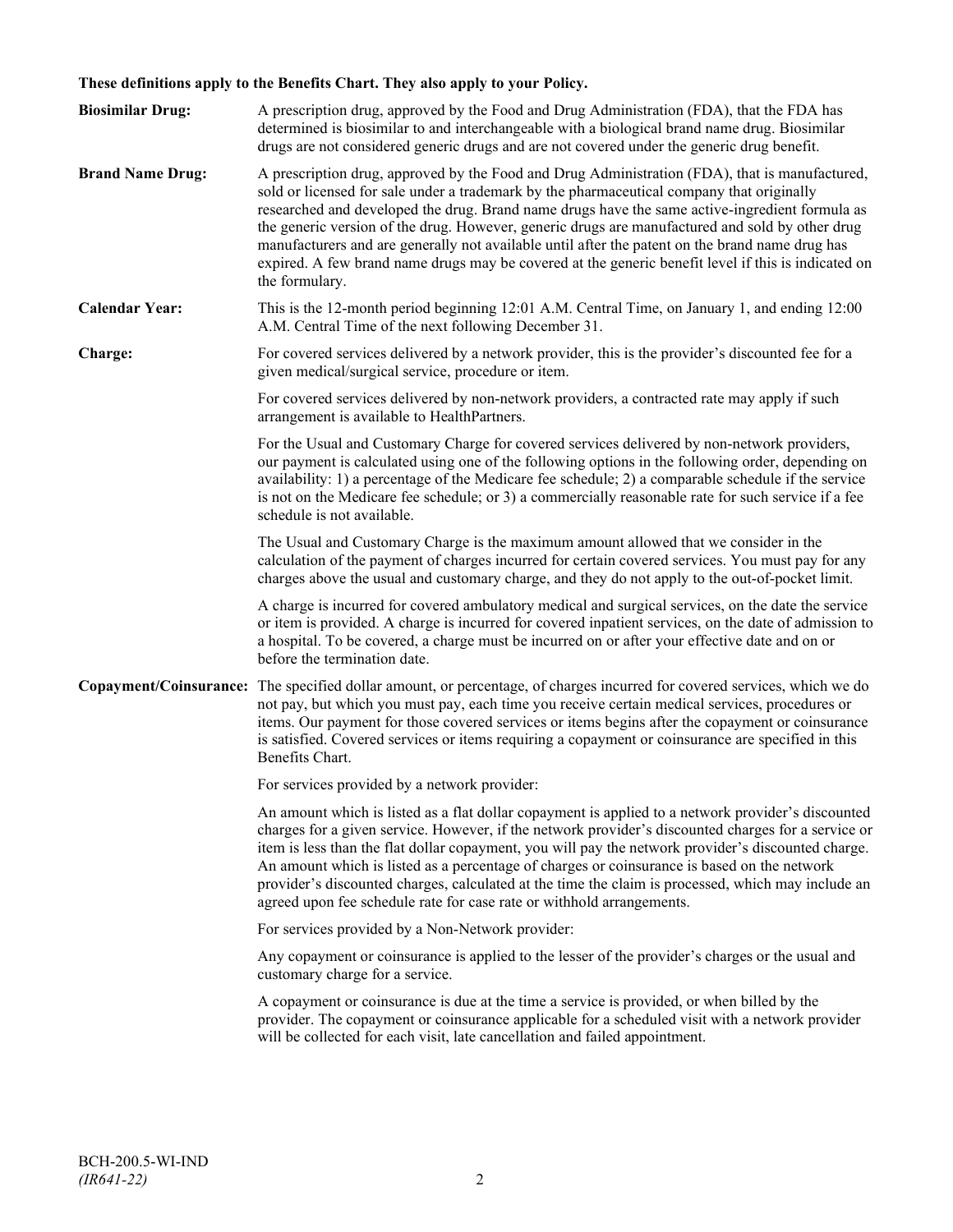| Deductible:                     | The specified dollar amount of charges incurred for covered services, which we do not pay, but an<br>enrollee or a family has to pay first in a calendar year. Our payment for those services or items<br>begins after the deductible is satisfied. For network providers, the amount of the charges that apply<br>to the deductible are based on the network provider's discounted charges, calculated at the time<br>the claim is processed, which may include an agreed upon fee schedule rate for case rate or<br>withhold arrangements. For non-network providers, the amount of charges that apply to the<br>deductible are the lesser of the provider's charges or the usual and customary charge for a service. |
|---------------------------------|-------------------------------------------------------------------------------------------------------------------------------------------------------------------------------------------------------------------------------------------------------------------------------------------------------------------------------------------------------------------------------------------------------------------------------------------------------------------------------------------------------------------------------------------------------------------------------------------------------------------------------------------------------------------------------------------------------------------------|
|                                 | Any amounts paid or reimbursed by a third party, including, but not Limited to: point of service<br>rebates, manufacturer coupons, manufacturer debit cards or other forms of direct reimbursement to<br>an Insured for a product or service, will not apply toward your deductible, to the extent permitted<br>under state and federal law.                                                                                                                                                                                                                                                                                                                                                                            |
|                                 | Your plan has an embedded deductible. This means once a member meets the individual<br>deductible, the plan begins paying benefits for that person. If two or more members of the family<br>meet the family deductible, the plan begins paying benefits for all members of the family,<br>regardless of whether each member has met the individual deductible. However, a member may<br>not contribute more than the individual deductible toward the family deductible.                                                                                                                                                                                                                                                |
|                                 | All services are subject to the deductible unless otherwise indicated below in this Benefits Chart.                                                                                                                                                                                                                                                                                                                                                                                                                                                                                                                                                                                                                     |
| Formulary:                      | This is a current list, which may be revised from time to time, of prescription drugs, medications,<br>equipment and supplies covered by us as indicated in this Benefits Chart which are covered at the<br>highest benefit level. Some drugs on the formulary may require prior authorization to be covered<br>as formulary drugs. The formulary, and information on drugs that require prior authorization, are<br>available by calling Member Services, or logging on to your "myHealthPartners" account at<br>healthpartners.com.                                                                                                                                                                                   |
| <b>Generic Drug:</b>            | A prescription drug, approved by the Food and Drug Administration (FDA), that the FDA has<br>determined is comparable to a brand name drug product in dosage form, strength, route of<br>administration, quality, intended use and documented bioequivalence. Generally, generic drugs<br>cost less than brand name drugs. Some brand name drugs may be covered at the generic drug<br>benefit level if this is indicated on the formulary.                                                                                                                                                                                                                                                                             |
| <b>Indian Health Providers:</b> | These are health care centers operated by Indian Health Service, an Indian Tribe, tribal<br>organization, or an urban Indian organization or through referral under contract health services.                                                                                                                                                                                                                                                                                                                                                                                                                                                                                                                           |
| <b>Non-Formulary Drug:</b>      | This is a prescription drug, approved by the Food and Drug Administration (FDA), that is not on<br>the formulary, is medically necessary and is not investigative or experimental or otherwise<br>excluded under your Policy.                                                                                                                                                                                                                                                                                                                                                                                                                                                                                           |
| <b>Out-of-Pocket Expenses:</b>  | You pay the specified copayments/coinsurance and deductibles applicable for particular services,<br>subject to the out-of-pocket limit described below. These amounts are in addition to the monthly<br>enrollment payments.                                                                                                                                                                                                                                                                                                                                                                                                                                                                                            |
| <b>Out-of-Pocket Limit:</b>     | You pay the copayments/coinsurance and deductibles for covered services, to the individual or<br>family out-of-pocket limit. Thereafter we cover 100% of charges incurred for all other covered<br>services, for the rest of the calendar year. You pay amounts greater than the out-of-pocket limit if<br>you exceed any visits or day limits.                                                                                                                                                                                                                                                                                                                                                                         |
|                                 | Non-Network Benefits above the usual and customary charge (see definition of charge above) do<br>not apply to the out-of-pocket limit.                                                                                                                                                                                                                                                                                                                                                                                                                                                                                                                                                                                  |
|                                 | Non-Network Benefits for transplant surgery do not apply to the out-of-pocket limit.                                                                                                                                                                                                                                                                                                                                                                                                                                                                                                                                                                                                                                    |
|                                 | You are responsible to keep track of the out-of-pocket expenses. Contact our Member Services<br>department for assistance in determining the amount paid by the enrollee for specific eligible<br>services received. Claims for reimbursement under the out-of-pocket limit provisions are subject<br>to the same time limits and provisions described under the "Claims Provisions" section of the<br>Contract.                                                                                                                                                                                                                                                                                                        |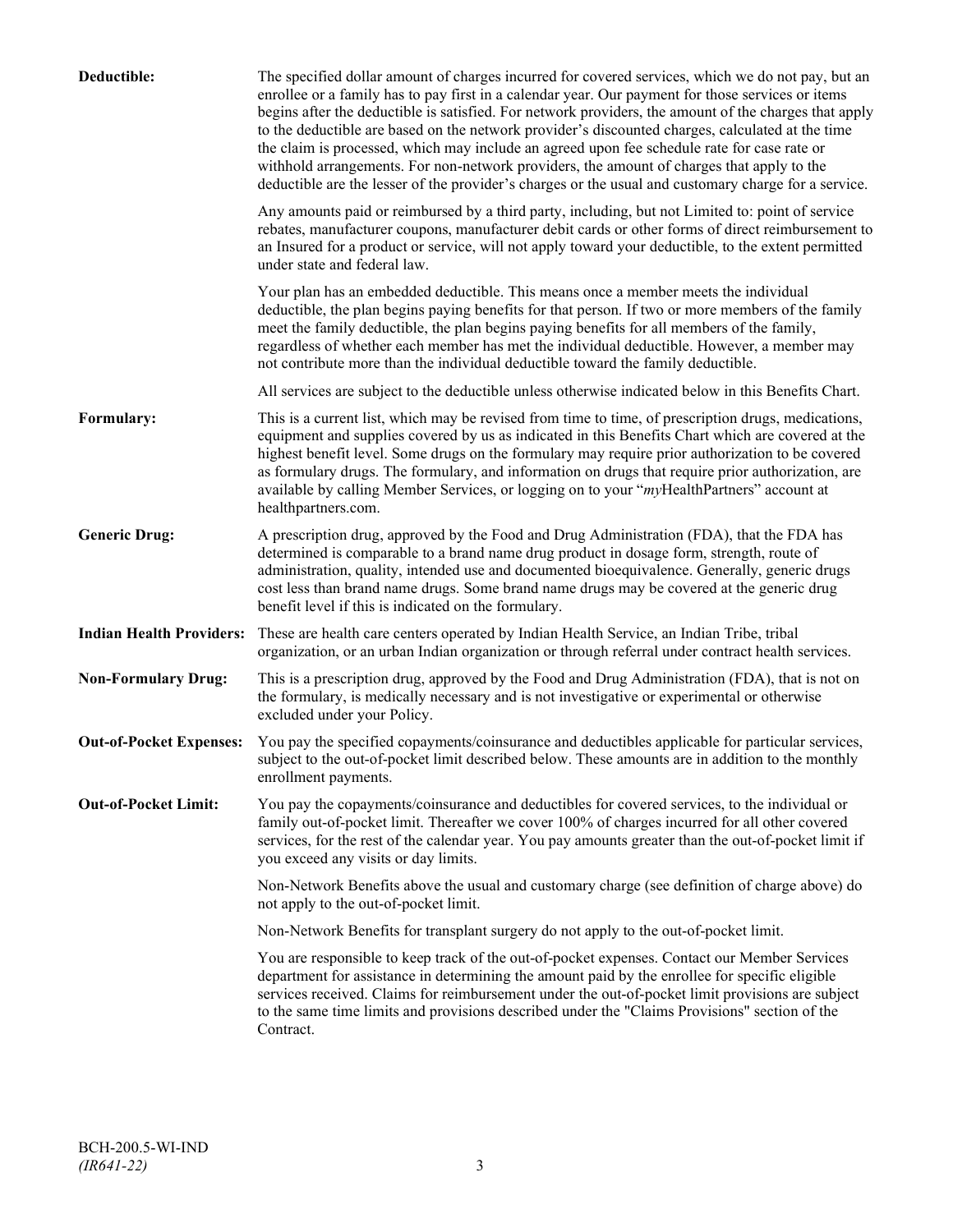**Specialty Drug List:** This is a current list, which may be revised from time to time, of prescription drugs, medications, equipment and supplies, which are typically bio-pharmaceuticals. The purpose of a specialty drug list is to facilitate enhanced monitoring of complex therapies used to treat specific conditions. Specialty drugs are covered by us as indicated in this Benefits Chart. The specialty drug list is available by calling Member Services, or logging on to your "*my*HealthPartners" account at [healthpartners.com](http://www.healthpartners.com/)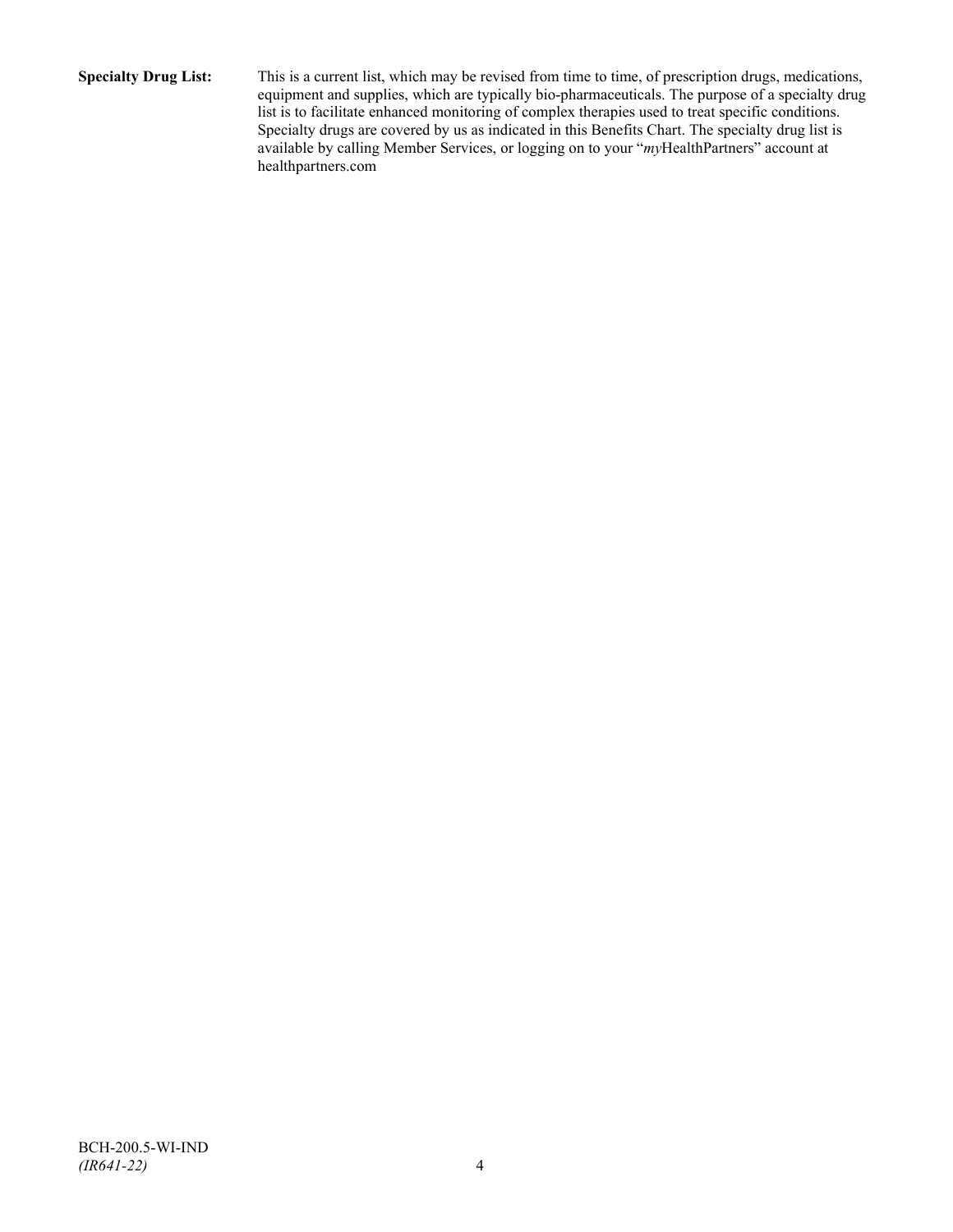## **DEDUCTIBLES AND OUT-OF-POCKET LIMITS**

#### **Individual Calendar Year Deductible**

| <b>Network Benefits</b> | <b>Non-Network Benefits</b> |
|-------------------------|-----------------------------|
| $\frac{$7,400}{}$       | \$20,000                    |

#### **Family Calendar Year Deductible**

| <b>Network Benefits</b> | <b>Non-Network Benefits</b> |
|-------------------------|-----------------------------|
| \$14,000                | \$40,000                    |

Your individual and family deductible amounts may be indexed to allow for changes under Federal rules.

Your Policy has an embedded deductible. This means once you meet the individual deductible, we begin paying benefits. If two or more covered members of the family meet the family deductible, we begin paying benefits for all covered members of the family, regardless of whether each member has met the individual deductible. However, you may not contribute more than the individual deductible amount towards the family deductible.

Separate deductibles must be satisfied under the Network Benefits and Non-Network Benefits.

Any amounts paid or reimbursed by a third party, including but not Limited to: point of service rebates, manufacturer coupons, manufacturer debit cards or other forms of direct reimbursement to an Insured for a product or service, will not apply toward your deductible, to the extent permitted under state and federal law.

#### **Individual Calendar Year Out-of-Pocket Limit**

| <b>Network Benefits</b> | <b>Non-Network Benefits</b> |
|-------------------------|-----------------------------|
| \$7,000                 | None.                       |

#### **Family Calendar Year Out-of-Pocket Limit**

| Network Benefits | <b>Non-Network Benefits</b> |
|------------------|-----------------------------|
| \$14,000         | None.                       |

Your individual and family out-of-pocket amounts may be indexed to allow for changes under Federal rules.

Separate Out-of-Pocket Limits must be satisfied under Network Benefits and Non-Network Benefits.

Non-Network Benefits above the usual and customary charge will not apply to the individual or family Out-of-Pocket.

Any amounts paid or reimbursed by a third party, including but not Limited to: point of service rebates, manufacturer coupons, manufacturer debit cards or other forms of direct reimbursement to an Insured for a product or service, will not apply as an outof-pocket expense, to the extent permitted under state and federal law.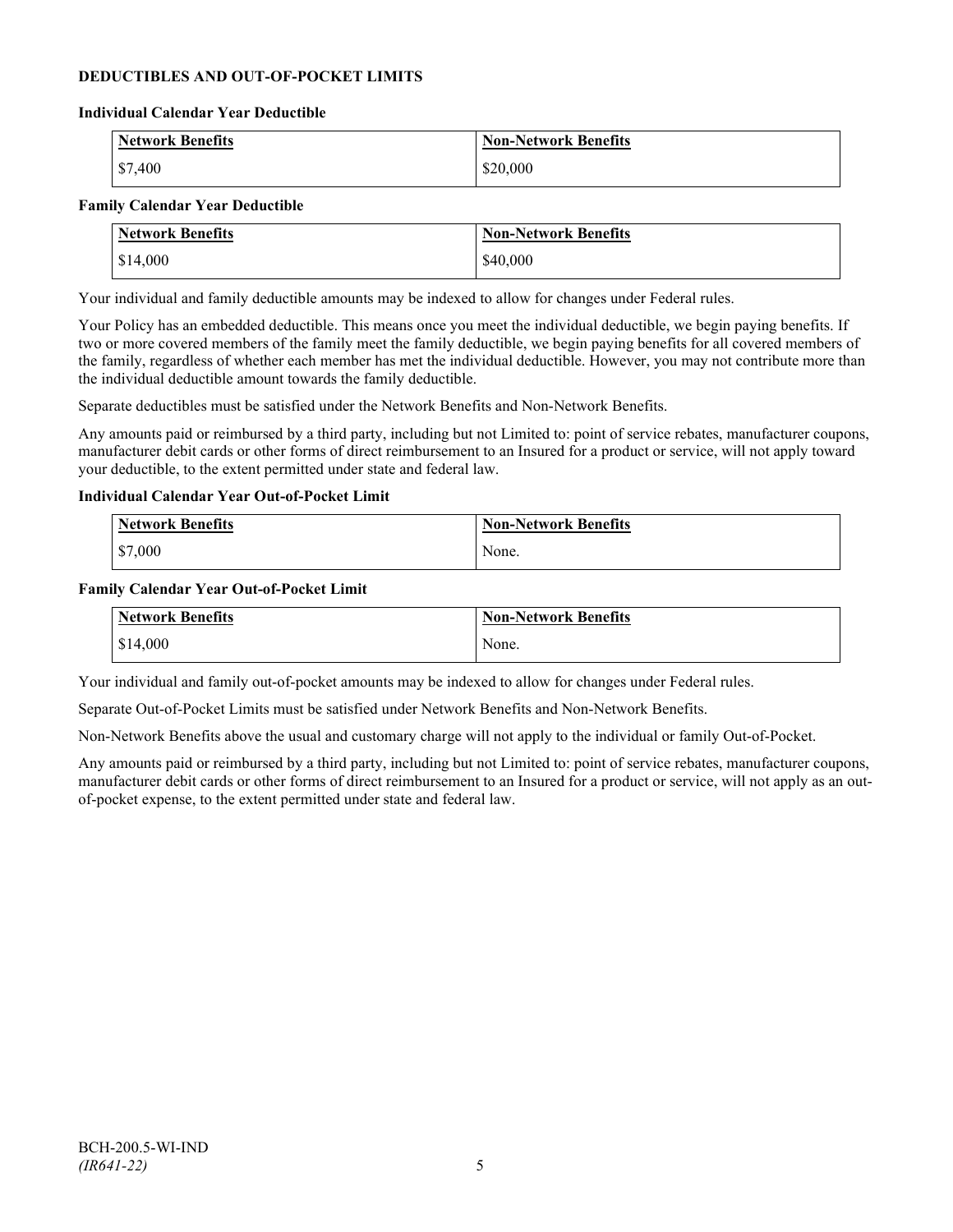## **AMBULANCE AND MEDICAL TRANSPORTATION**

## **Covered Services:**

We cover ambulance and medical transportation for medical emergencies.

We also cover medically necessary, non-emergency transportation if it meets our medical coverage criteria.

Covered services are based on established medical policies, which are subject to periodic review and modification by the medical directors. These medical policies (medical coverage criteria) and applicable prior authorization requirements are available by calling Member Services, or logging on to your "*my*HealthPartners" account a[t healthpartners.com.](http://www.healthpartners.com/)

| <b>Network Benefits</b>                                                                                                          | <b>Non-Network Benefits</b> |
|----------------------------------------------------------------------------------------------------------------------------------|-----------------------------|
| 100% of the charges incurred.                                                                                                    | See Network Benefits.       |
| Services received from Indian Health Providers will be<br>covered at 100% of the charges incurred.<br>Deductible does not apply. |                             |

#### **Not Covered:**

See "Services Not Covered" in your Policy.

## **AUTISM SERVICES**

#### **Covered Services:**

We cover prior authorized evidence-based intensive-level and non-intensive-level treatment of autism spectrum disorders (autism disorder, Asperger's syndrome or pervasive development disorder not otherwise specified).

Covered services are based on established medical policies, which are subject to periodic review and modification by the medical directors. These medical policies (medical coverage criteria) are available by calling Member Services, or logging on to your "*my*HealthPartners" account at [healthpartners.com.](http://www.healthpartners.com/)

Your network provider will coordinate the prior authorization process for any autism treatment services. You may call Member Services at 952-883-5900 or toll-free at 888-360-0622 if you have any questions or concerns regarding the authorization process.

Please call Member Services at 952-883-5900 or toll-free at 888-360-0622 to request authorization for autism treatment services from a Non-Network provider.

**Intensive-level services for children diagnosed with autism spectrum disorders.** Intensive-level services must begin on or after 2 years of age and end before 9 years of age. Intensive-level services, on average, are services provided for more than 20 hours of treatment per week. (The average number of hours a week is calculated over a 6-month period.)

| <b>Network Benefits</b>                                                                                                          | <b>Non-Network Benefits</b>                                                                                                      |
|----------------------------------------------------------------------------------------------------------------------------------|----------------------------------------------------------------------------------------------------------------------------------|
| 100% of the charges incurred.                                                                                                    | 50% of the charges incurred.                                                                                                     |
| Services received from Indian Health Providers will be<br>covered at 100% of the charges incurred.<br>Deductible does not apply. | Services received from Indian Health Providers will be<br>covered at 100% of the charges incurred.<br>Deductible does not apply. |
| Limited to 240 visits per calendar year.                                                                                         | Limited to 240 visits per calendar year.                                                                                         |

The maximum number of visits is combined for Network Benefits and Non-Network Benefits. Visit limits are based on minimum coverage amount available at the time of publication. Additional visits may be available if required due to revised minimum coverage amounts issued by the Office of the Commissioner of Insurance. See our medical coverage criteria for current visit limits.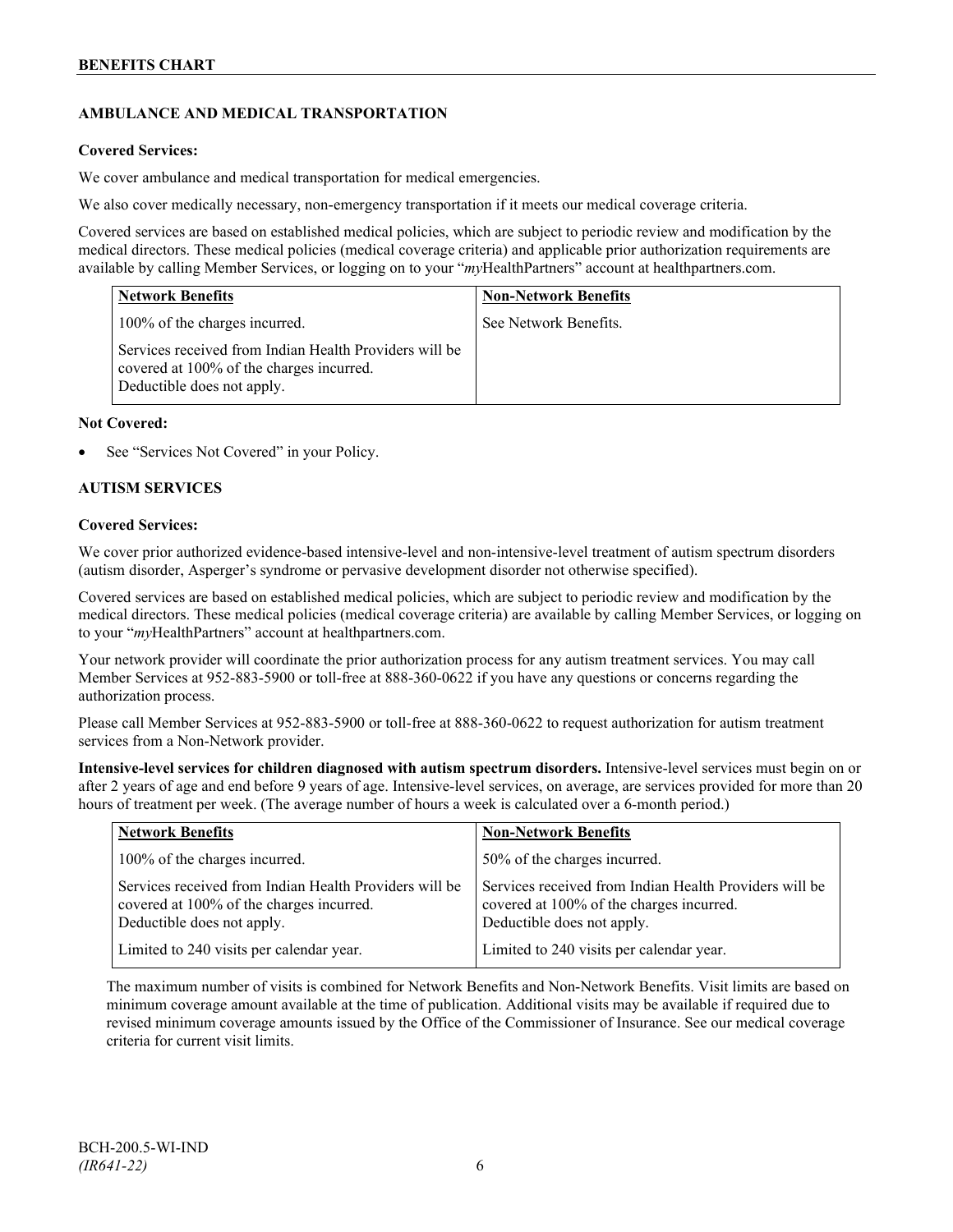## **Intensive-Level Services Lifetime Maximum Benefit**

| <b>Network Benefits</b>                               | <b>Non-Network Benefits</b>                           |
|-------------------------------------------------------|-------------------------------------------------------|
| 4 years of cumulative services under this plan or any | 4 years of cumulative services under this plan or any |
| other plan.                                           | other plan.                                           |

## **Non-intensive-level services for Insureds diagnosed with autism spectrum disorders**

| <b>Network Benefits</b>                                                                                                          | <b>Non-Network Benefits</b>                                                                                                      |
|----------------------------------------------------------------------------------------------------------------------------------|----------------------------------------------------------------------------------------------------------------------------------|
| 100% of the charges incurred.                                                                                                    | 50% of the charges incurred.                                                                                                     |
| Services received from Indian Health Providers will be<br>covered at 100% of the charges incurred.<br>Deductible does not apply. | Services received from Indian Health Providers will be<br>covered at 100% of the charges incurred.<br>Deductible does not apply. |
| Limited to 120 visits per calendar year.                                                                                         | Limited to 120 visits per calendar year.                                                                                         |

The maximum number of visits is combined for Network Benefits and Non-Network Benefits. Visit limits are based on minimum coverage amount available at the time of publication. Additional visits may be available if required due to revised minimum coverage amounts issued by the Office of the Commissioner of Insurance. See our medical coverage criteria for current visit limits.

## **Not Covered:**

See "Services Not Covered" in your Policy.

## **BEHAVIORAL HEALTH SERVICES**

## **Covered Services:**

Covered services are based on established medical policies, which are subject to periodic review and modification by the medical directors. These medical policies (medical coverage criteria) are available by calling Member Services, or logging on to your "*my*HealthPartners" account at [healthpartners.com.](http://www.healthpartners.com/)

**Transitional treatment services.** These are services for the treatment of nervous or mental disorders, and substance use disorders which are provided to an Insured in a less restrictive manner than are inpatient hospital services but in a more intensive manner than are outpatient services. Transitional treatment services are services offered by a provider, and certified by the Wisconsin Department of Health Services for each of the following (except the last bulleted item):

- Mental health services for covered adults in a day treatment program.
- Mental health services for covered children in a day hospital treatment program.
- Services for persons with chronic mental illness provided through a community support program.
- Residential treatment programs for dependent covered persons with substance use disorder.
- Substance use disorder services in a day treatment program.
- Services for persons who are experiencing a mental health crisis or who are in a situation likely to turn into a mental health crisis if support is not provided.
- Intensive outpatient programs for the treatment of psychoactive substance use disorders provided in accordance with the patient placement criteria of the American Society of Addiction Medicine.

## **Mental health services**

We cover services for mental health diagnoses as described in the Diagnostic and Statistical Manual of Mental Disorders – Fifth Edition (DSM 5) (most recent edition).

We provide coverage for mental health treatment ordered by a Wisconsin court under a valid court order that is issued on the basis of a behavioral care evaluation performed by a licensed psychiatrist or doctoral level licensed psychologist, which includes a diagnosis and an individual treatment plan for care in the most appropriate, least restrictive environment. We must be given a copy of the court order and the behavioral care evaluation, and the service must be a covered benefit under your Policy, and the service must be provided by a network provider, or other provider as required by law.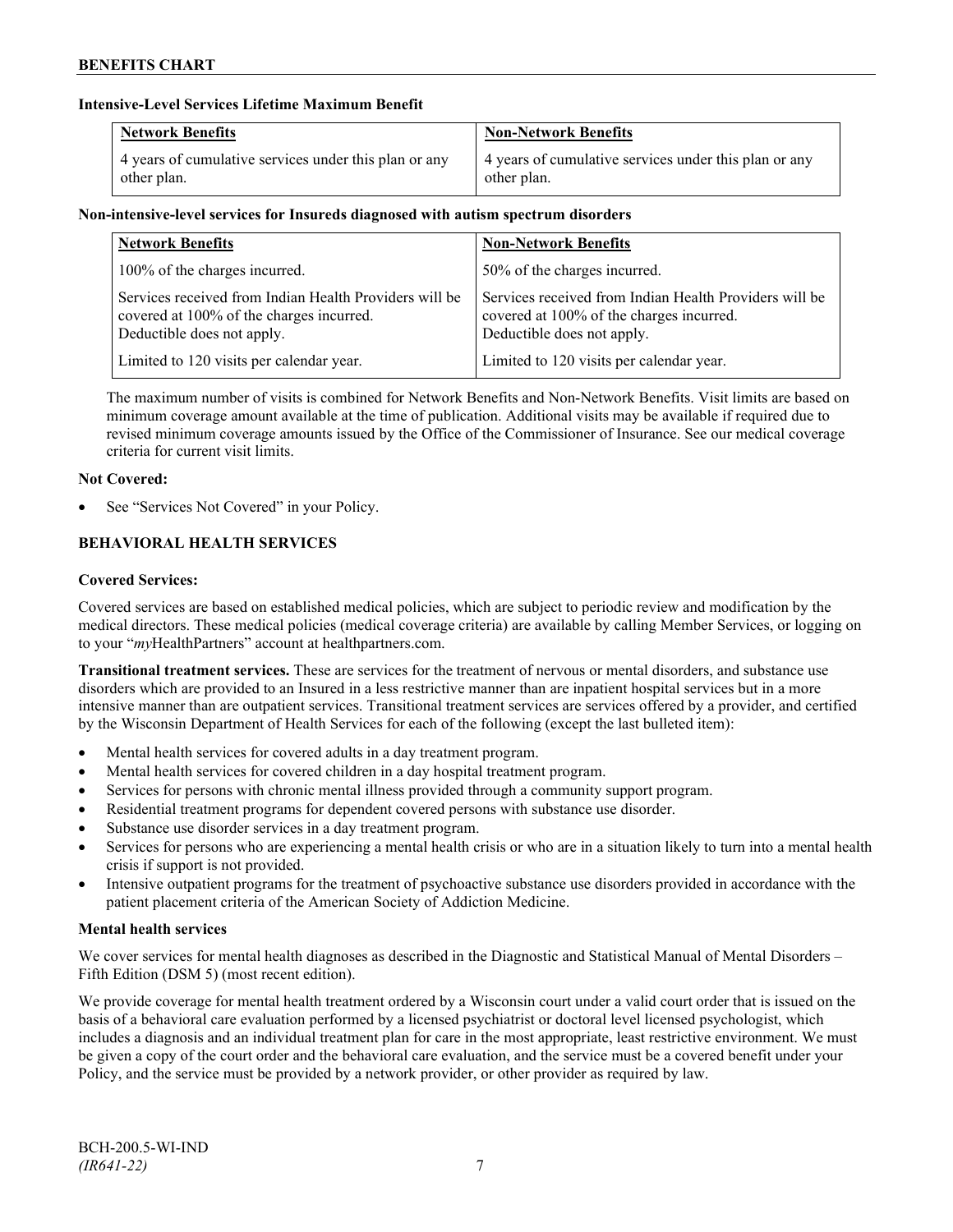**Outpatient services:** We cover medically necessary outpatient professional mental health services for evaluation, crisis intervention, and treatment of mental health disorders.

A comprehensive diagnostic assessment will be used as the basis for a determination by a mental health professional, concerning the appropriate treatment and the extent of services required.

Outpatient services we cover for a diagnosed mental health condition include the following:

- Individual, group, family and multi-family therapy;
- Medication management provided by a physician, certified nurse practitioner, or physician's assistant;
- Psychological testing services for the purposes of determining the differential diagnoses and treatment planning for patients currently receiving behavioral health services;
- Partial hospitalization services in a licensed hospital or community mental health center;
- Psychotherapy and nursing services provided in the home if authorized by us; and
- Treatment for gender dysphoria.

| <b>Network Benefits</b>                                                                                                          | <b>Non-Network Benefits</b>                                                                                                      |
|----------------------------------------------------------------------------------------------------------------------------------|----------------------------------------------------------------------------------------------------------------------------------|
| 100% of the charges incurred.                                                                                                    | 50% of the charges incurred.                                                                                                     |
| Services received from Indian Health Providers will be<br>covered at 100% of the charges incurred.<br>Deductible does not apply. | Services received from Indian Health Providers will be<br>covered at 100% of the charges incurred.<br>Deductible does not apply. |

## **Group therapy**

| <b>Network Benefits</b>                                                                                                          | <b>Non-Network Benefits</b>                                                                                                      |
|----------------------------------------------------------------------------------------------------------------------------------|----------------------------------------------------------------------------------------------------------------------------------|
| 100% of the charges incurred.                                                                                                    | 50% of the charges incurred.                                                                                                     |
| Services received from Indian Health Providers will be<br>covered at 100% of the charges incurred.<br>Deductible does not apply. | Services received from Indian Health Providers will be<br>covered at 100% of the charges incurred.<br>Deductible does not apply. |

## **Inpatient services, including mental health residential treatment services:** We cover the following:

- Medically necessary inpatient services in a hospital or licensed residential treatment facility and professional services for treatment of mental health disorders. Medical stabilization is covered under inpatient hospital services in the "Hospital and Skilled Nursing Facility Services" section.
- Medically necessary mental health residential treatment service. This care must be authorized by us and provided by a hospital or residential behavioral health treatment facility licensed by the local state or Department of Health and Human Services. Services not covered under this benefit include halfway houses, group homes, extended care facilities, shelter services, correctional services, detention services, group residential services, foster care services and wilderness programs.

| <b>Network Benefits</b>                                                                                                          | <b>Non-Network Benefits</b>                                                                                                      |
|----------------------------------------------------------------------------------------------------------------------------------|----------------------------------------------------------------------------------------------------------------------------------|
| 100% of the charges incurred.                                                                                                    | 50% of the charges incurred.                                                                                                     |
| Services received from Indian Health Providers will be<br>covered at 100% of the charges incurred.<br>Deductible does not apply. | Services received from Indian Health Providers will be<br>covered at 100% of the charges incurred.<br>Deductible does not apply. |

**Transitional treatment services:** We cover transitional treatment services described above for treatment of mental and nervous disorders**.**

| <b>Network Benefits</b>                                                                                                          | <b>Non-Network Benefits</b>                                                                                                      |
|----------------------------------------------------------------------------------------------------------------------------------|----------------------------------------------------------------------------------------------------------------------------------|
| 100% of the charges incurred.                                                                                                    | 50% of the charges incurred.                                                                                                     |
| Services received from Indian Health Providers will be<br>covered at 100% of the charges incurred.<br>Deductible does not apply. | Services received from Indian Health Providers will be<br>covered at 100% of the charges incurred.<br>Deductible does not apply. |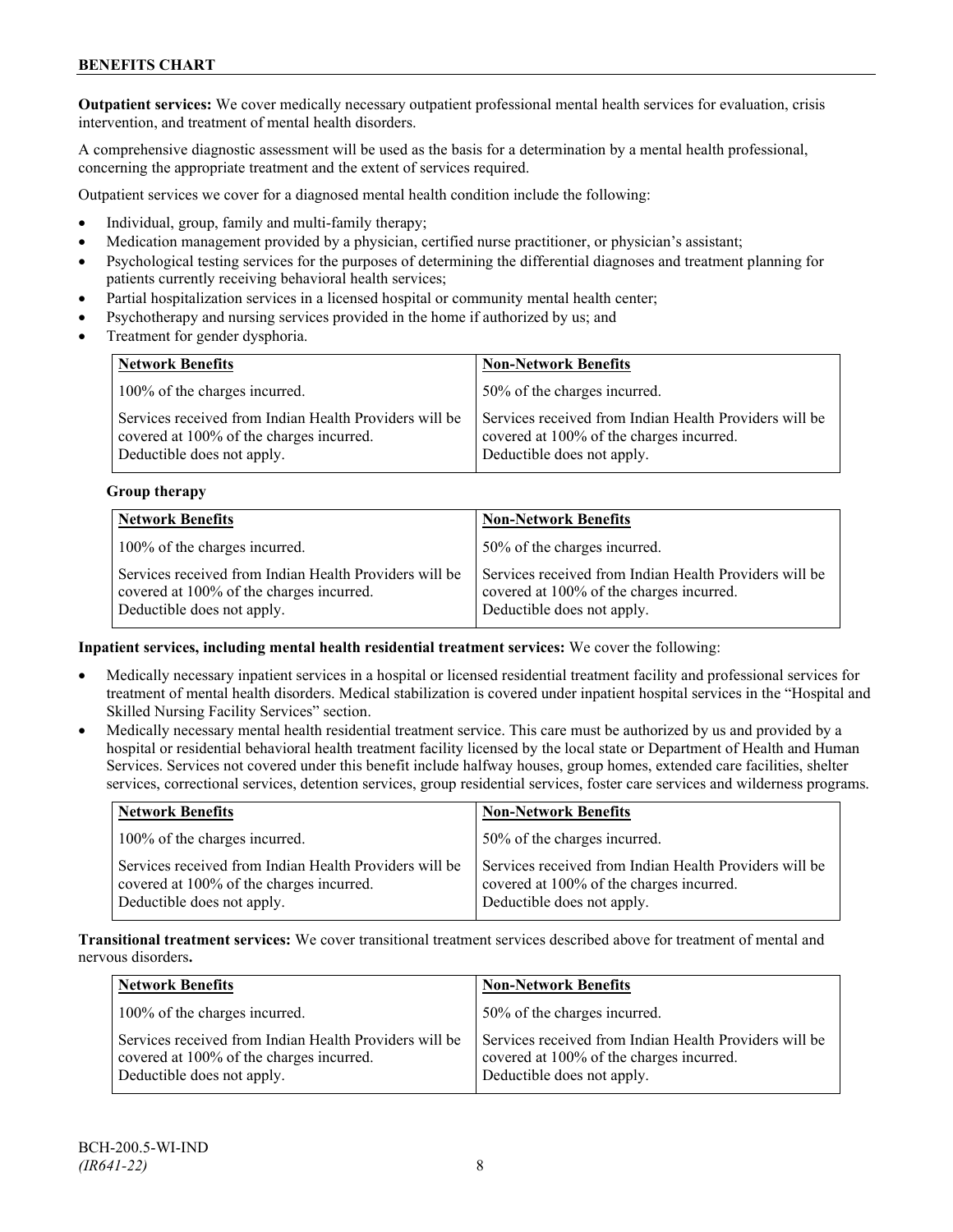## **Substance use disorder (SUD) treatment services**

We cover medically necessary services for assessments by a licensed alcohol and drug counselor and treatment of substance use disorders as defined in the latest edition of the DSM 5.

**Outpatient services:** We cover medically necessary outpatient professional services for diagnosis and treatment of substance use disorders. Substance use disorder treatment services must be provided by a program licensed by the local Department of Health Services.

Outpatient services we cover for a diagnosed substance use disorder include the following:

- Individual, group, family, and multi-family therapy provided in an office setting; and
- Opiate replacement therapy including methadone and buprenorphine treatment.

| <b>Network Benefits</b>                                                                                                          | <b>Non-Network Benefits</b>                                                                                                      |
|----------------------------------------------------------------------------------------------------------------------------------|----------------------------------------------------------------------------------------------------------------------------------|
| 100% of the charges incurred.                                                                                                    | 50% of the charges incurred.                                                                                                     |
| Services received from Indian Health Providers will be<br>covered at 100% of the charges incurred.<br>Deductible does not apply. | Services received from Indian Health Providers will be<br>covered at 100% of the charges incurred.<br>Deductible does not apply. |

**Inpatient services:** We cover the following:

- Medically necessary inpatient services in a hospital or a licensed residential primary treatment center.
- Services provided in a hospital that is licensed by the local state and accredited by Medicare; and
- Detoxification services in a hospital or community detoxification facility if it is licensed by the local Department of Health Services.

| <b>Network Benefits</b>                                                                                                          | <b>Non-Network Benefits</b>                                                                                                      |
|----------------------------------------------------------------------------------------------------------------------------------|----------------------------------------------------------------------------------------------------------------------------------|
| 100% of the charges incurred.                                                                                                    | 50% of the charges incurred.                                                                                                     |
| Services received from Indian Health Providers will be<br>covered at 100% of the charges incurred.<br>Deductible does not apply. | Services received from Indian Health Providers will be<br>covered at 100% of the charges incurred.<br>Deductible does not apply. |

**Transitional treatment services:** We cover transitional treatment services described above for treatment of substance use disorder.

| <b>Network Benefits</b>                                                                                                          | <b>Non-Network Benefits</b>                                                                                                      |
|----------------------------------------------------------------------------------------------------------------------------------|----------------------------------------------------------------------------------------------------------------------------------|
| 100% of the charges incurred.                                                                                                    | 50% of the charges incurred.                                                                                                     |
| Services received from Indian Health Providers will be<br>covered at 100% of the charges incurred.<br>Deductible does not apply. | Services received from Indian Health Providers will be<br>covered at 100% of the charges incurred.<br>Deductible does not apply. |

**Out of area services for Wisconsin students:** If a dependent child is a student located in a school in Wisconsin, but outside of our service area, we cover mental health and substance use disorder services as required under Wisconsin Statute 609.655.

- The student may have a clinical assessment from a local, non-network mental health or substance use disorder treatment provider at the network benefit level when prior authorized by us.
- If outpatient services are recommended in the clinical assessment, five outpatient visits from a non-network provider will be covered at the network benefit level.
- Our Medical Director will determine the need for continuing treatment by the non-network provider; additional visits may be approved.
- Coverage for the outpatient services will not be provided if the recommended treatment would keep the student from attending school on a regular basis or if the student is no longer attending the school full-time.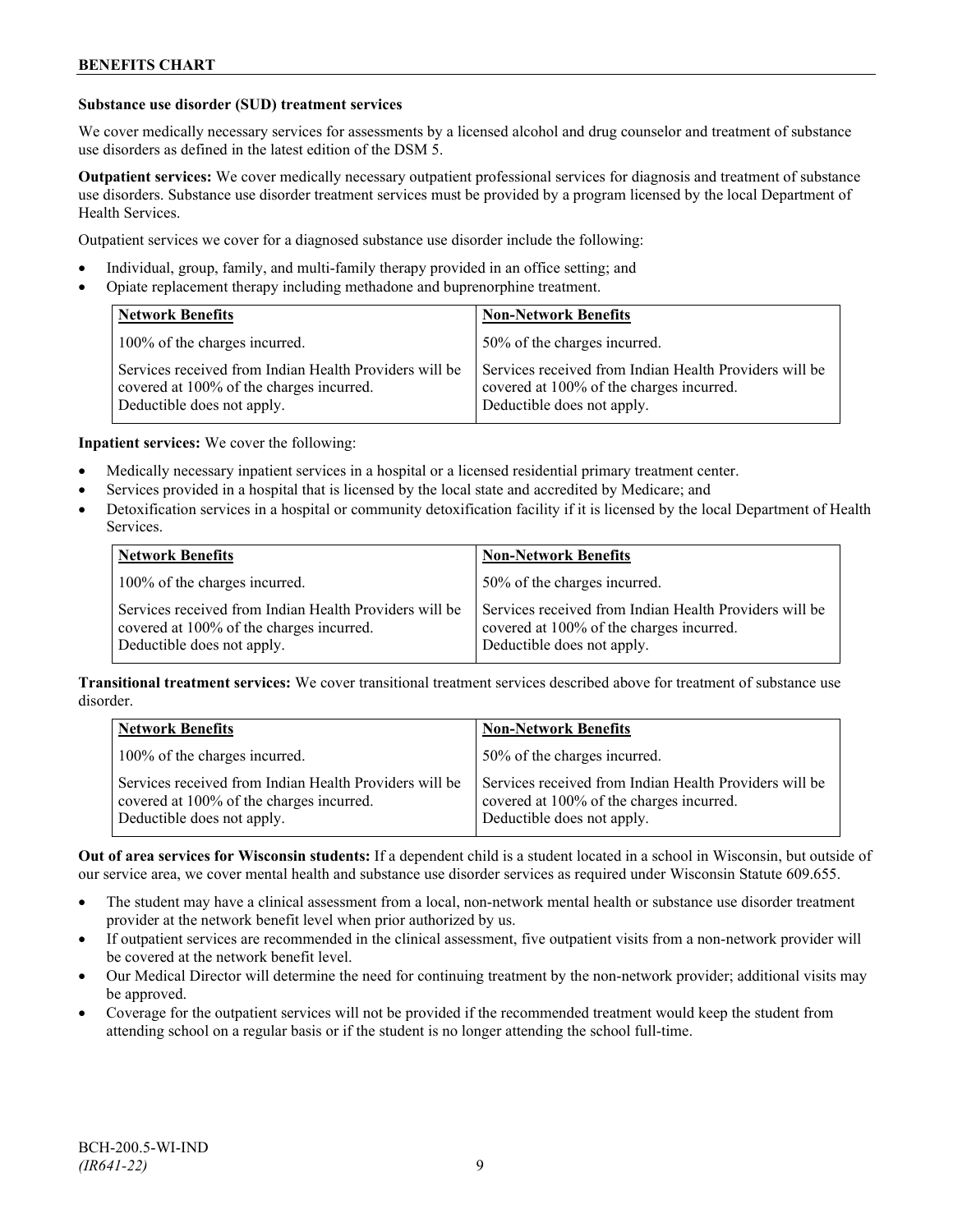This benefit is subject to the limitations shown in this "Behavioral Health Services" section.

| <b>Network Benefits</b>                                                                                                          | <b>Non-Network Benefits</b>                                                                                                      |
|----------------------------------------------------------------------------------------------------------------------------------|----------------------------------------------------------------------------------------------------------------------------------|
| 100% of the charges incurred.                                                                                                    | 50% of the charges incurred.                                                                                                     |
| Services received from Indian Health Providers will be<br>covered at 100% of the charges incurred.<br>Deductible does not apply. | Services received from Indian Health Providers will be<br>covered at 100% of the charges incurred.<br>Deductible does not apply. |

A dependent child enrolled in a school outside of Wisconsin in not eligible for the benefit.

## **Not Covered:**

See "Services Not Covered" in your Policy.

## **CHIROPRACTIC SERVICES**

#### **Covered Services:**

We cover chiropractic services for rehabilitative care. Chiropractic services are adjustments to any abnormal articulations of the human body, especially those of the spinal column, for the purpose of giving freedom of action to impinged nerves that may cause pain or deranged function.

Massage therapy which is performed in conjunction with other treatment/modalities by a chiropractor, is part of a prescribed treatment plan and is not billed separately is covered.

| <b>Network Benefits</b>                                                                                                          | <b>Non-Network Benefits</b>                                                                                                      |
|----------------------------------------------------------------------------------------------------------------------------------|----------------------------------------------------------------------------------------------------------------------------------|
| 100% of the charges incurred.                                                                                                    | 50% of the charges incurred.                                                                                                     |
| Services received from Indian Health Providers will be<br>covered at 100% of the charges incurred.<br>Deductible does not apply. | Services received from Indian Health Providers will be<br>covered at 100% of the charges incurred.<br>Deductible does not apply. |

#### **Not Covered:**

- Massage therapy for the purpose of comfort or convenience of the Insured.
- See "Services Not Covered" in your Policy.

## **CLINICAL TRIALS**

#### **Covered Services:**

We cover certain routine services if you participate in a Phase I, Phase II, Phase III or Phase IV approved clinical trial that is conducted in relation to the prevention, detection, or treatment of cancer or other life-threatening disease or condition as defined in the Affordable Care Act. Approved clinical trials include (1) federally funded trials when the study or investigation is approved or funded by any of the federal agencies defined in the Public Health Services Act, section 2709 (d) (1) (A); (2) the study or investigation is conducted under an investigational new drug application reviewed by the Food and Drug Administration; and (3) the study or investigation is a drug trial that is exempt from having such an investigational new drug application. We cover routine patient costs for services that would be eligible under the Policy and this Benefits Chart if the service were provided outside of a clinical trial.

| <b>Network Benefits</b>                               | <b>Non-Network Benefits</b>                           |
|-------------------------------------------------------|-------------------------------------------------------|
| Coverage level is same as corresponding Network       | Coverage level is same as corresponding Non-Network   |
| Benefits, depending on type of service provided, such | Benefits, depending on type of service provided, such |
| as Office Visits for Illness or Injury, Inpatient or  | as Office Visits for Illness or Injury, Inpatient or  |
| <b>Outpatient Hospital Services.</b>                  | Outpatient Hospital Services.                         |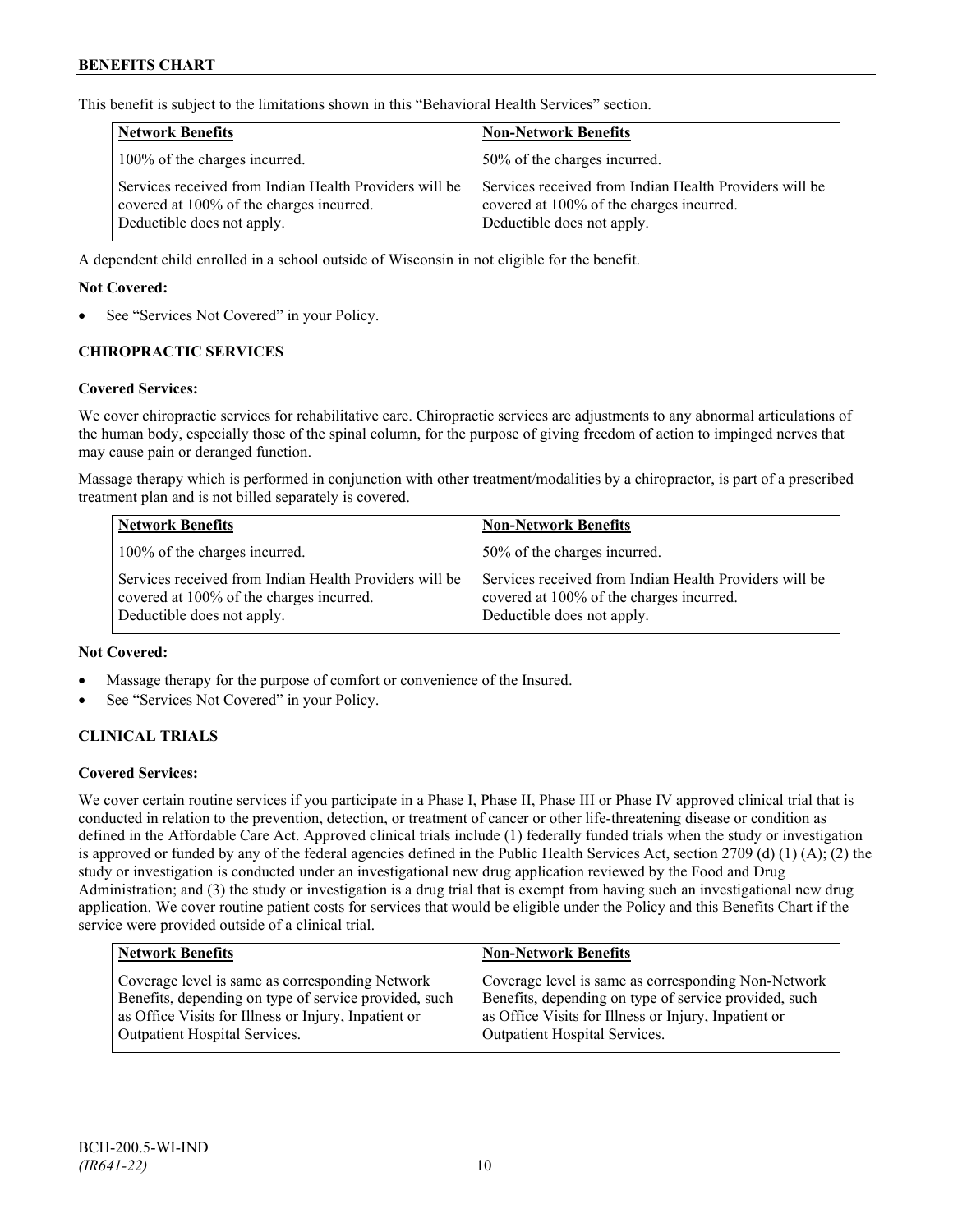## **Not Covered:**

- The investigative or experimental item, device or service itself.
- Items or services that are provided solely to satisfy data collection and analysis needs and that are not used in the direct clinical management of the patient.
- A service that is clearly inconsistent with widely accepted and established standards of care for a particular diagnosis.
- See "Services Not Covered" in your Policy.

## **DENTAL SERVICES**

## **Covered Services:**

We cover services as described below.

**Accidental dental services:** We cover services dentally necessary to treat and restore damage done to sound, natural, unrestored teeth as a result of an accidental injury. Coverage is for damage caused by external trauma to face and mouth only, not for cracked or broken teeth, which result from biting or chewing. We cover restorations, root canals, crowns and replacement of teeth lost that are directly related to the accident in which the Insured was involved. We cover initial exams, xrays and palliative treatment including extractions, and other oral surgical procedures directly related to the accident. Subsequent treatment must be initiated within the specified time-frame and must be directly related to the accident. We do not cover restoration and replacement of teeth that are not "sound and natural" at the time of the accident.

Subsequent treatment must be initiated within the specified time-frame and must be directly related to the accident. We do not cover restoration and replacement of teeth that are not "sound and natural" at the time of the accident.

Full mouth rehabilitation to correct occlusion (bite) and malocclusion (misaligned teeth not due to the accident) are not covered.

When an implant-supported dental prosthetic treatment is pursued, benefits are Limited to the amount that would be paid toward the placement of a removable dental prosthetic appliance that could be used in the absence of implant treatment.

| <b>Network Benefits</b>                                                                                                          | <b>Non-Network Benefits</b> |
|----------------------------------------------------------------------------------------------------------------------------------|-----------------------------|
| 100% of the charges incurred.                                                                                                    | No coverage.                |
| Services received from Indian Health Providers will be<br>covered at 100% of the charges incurred.<br>Deductible does not apply. |                             |

For all accidental dental services, treatment and/or restoration must be initiated within six months of the date of the injury. Coverage is Limited to the initial course of treatment and/or initial restoration. Services must be provided within twentyfour months of the date of injury to be covered.

## **Medical referral dental services**

**Medically necessary outpatient dental services:** We cover medically necessary outpatient dental services. Coverage is Limited to dental services required for treatment of an underlying medical condition, e.g., removal of teeth to complete radiation treatment for cancer of the jaw, cysts and lesions.

| <b>Network Benefits</b>                                                                                                          | <b>Non-Network Benefits</b>                                                                                                      |
|----------------------------------------------------------------------------------------------------------------------------------|----------------------------------------------------------------------------------------------------------------------------------|
| 100% of the charges incurred.                                                                                                    | 50% of the charges incurred.                                                                                                     |
| Services received from Indian Health Providers will be<br>covered at 100% of the charges incurred.<br>Deductible does not apply. | Services received from Indian Health Providers will be<br>covered at 100% of the charges incurred.<br>Deductible does not apply. |

**Medically necessary hospitalization and anesthesia for dental care:** We cover medically necessary hospitalization and anesthesia for dental care. This is Limited to charges incurred by an Insured who: (1) is a child under age 5; (2) is severely disabled; (3) has a medical condition, and requires hospitalization or general anesthesia for dental care treatment; or (4) is a child between ages 5 and 12 and care in dental offices has been attempted unsuccessfully and usual methods of behavior modification have not been successful, or when extensive amounts of restorative care, exceeding 4 appointments, are required.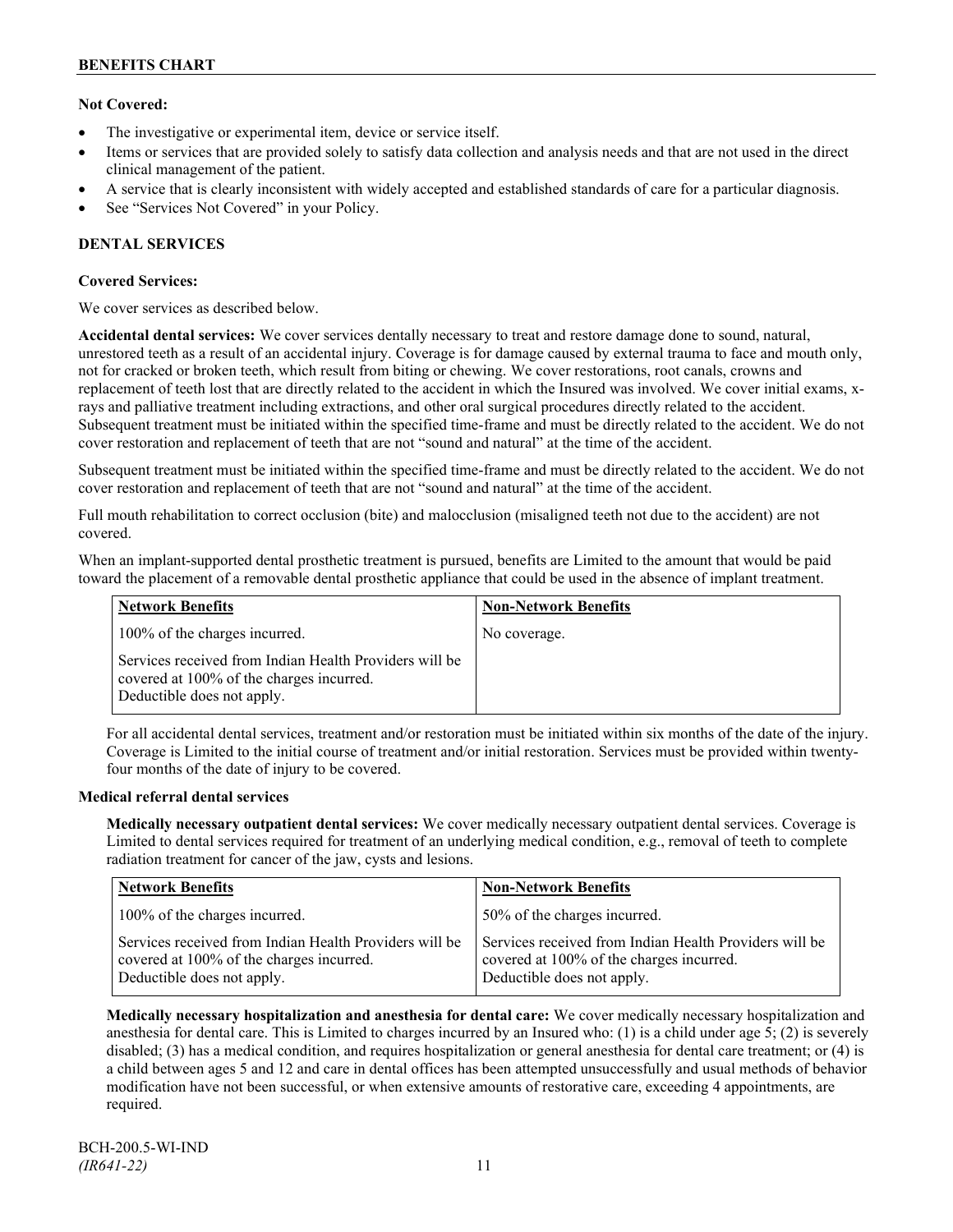Coverage is Limited to facility and anesthesia charges. Oral surgeon/dentist professional fees are not covered. The following are examples, though not all-inclusive, of medical conditions which may require hospitalization for dental services: severe asthma, severe airway obstruction or hemophilia. Hospitalization required due to the behavior of the Insured or due to the extent of the dental procedure is not covered.

| <b>Network Benefits</b>                                                                                                          | <b>Non-Network Benefits</b>                                                                                                      |
|----------------------------------------------------------------------------------------------------------------------------------|----------------------------------------------------------------------------------------------------------------------------------|
| 100% of the charges incurred.                                                                                                    | 50% of the charges incurred.                                                                                                     |
| Services received from Indian Health Providers will be<br>covered at 100% of the charges incurred.<br>Deductible does not apply. | Services received from Indian Health Providers will be<br>covered at 100% of the charges incurred.<br>Deductible does not apply. |

**Medical complications of dental care:** We cover medical complications of dental care. Treatment must be medically necessary care and related to medical complications of non-covered dental care, including complications of the head, neck, or substructures.

| <b>Network Benefits</b>                                                                                                          | <b>Non-Network Benefits</b>                                                                                                      |
|----------------------------------------------------------------------------------------------------------------------------------|----------------------------------------------------------------------------------------------------------------------------------|
| 100% of the charges incurred.                                                                                                    | 50% of the charges incurred.                                                                                                     |
| Services received from Indian Health Providers will be<br>covered at 100% of the charges incurred.<br>Deductible does not apply. | Services received from Indian Health Providers will be<br>covered at 100% of the charges incurred.<br>Deductible does not apply. |

**Oral surgery:** We cover oral surgery. Coverage is Limited to treatment of medical conditions requiring oral surgery, such as treatment of oral neoplasm, non-dental cysts, fracture of the jaw, trauma of the mouth and jaw, and any other oral surgery procedures provided as medically necessary dental services.

| <b>Network Benefits</b>                                                                                                          | <b>Non-Network Benefits</b>                                                                                                      |
|----------------------------------------------------------------------------------------------------------------------------------|----------------------------------------------------------------------------------------------------------------------------------|
| 100% of the charges incurred.                                                                                                    | 50% of the charges incurred.                                                                                                     |
| Services received from Indian Health Providers will be<br>covered at 100% of the charges incurred.<br>Deductible does not apply. | Services received from Indian Health Providers will be<br>covered at 100% of the charges incurred.<br>Deductible does not apply. |

**Treatment of cleft lip and cleft palate:** We cover treatment of cleft lip and cleft palate of a dependent child, including orthodontic treatment and oral surgery directly related to the cleft. Dental services which are not required for the treatment of cleft lip or cleft palate are not covered. If a dependent child covered under your Policy is also covered under a dental plan which includes orthodontic services, that dental plan shall be considered primary for the necessary orthodontic services. Oral appliances are subject to the same copayment, conditions and limitations as durable medical equipment.

| <b>Network Benefits</b>                                                                                                                                                                           | <b>Non-Network Benefits</b>                                                                                                                                                                           |
|---------------------------------------------------------------------------------------------------------------------------------------------------------------------------------------------------|-------------------------------------------------------------------------------------------------------------------------------------------------------------------------------------------------------|
| Coverage level is same as corresponding Network<br>Benefits, depending on type of service provided, such<br>as Office Visits for Illness or Injury, Inpatient or<br>Outpatient Hospital Services. | Coverage level is same as corresponding Non-Network<br>Benefits, depending on type of service provided, such<br>as Office Visits for Illness or Injury, Inpatient or<br>Outpatient Hospital Services. |
|                                                                                                                                                                                                   |                                                                                                                                                                                                       |

**Treatment of temporomandibular disorder (TMD) and craniomandibular disorder (CMD):** We cover diagnostic procedures, surgical treatment and non-surgical treatment (including intraoral splint therapy devices) for temporomandibular disorder (TMD) and craniomandibular disorder (CMD), which is medically necessary care. Dental services which are not required to directly treat TMD or CMD are not covered.

| <b>Network Benefits</b>                                                                                                          | <b>Non-Network Benefits</b>                                                                                                      |
|----------------------------------------------------------------------------------------------------------------------------------|----------------------------------------------------------------------------------------------------------------------------------|
| 100% of the charges incurred.                                                                                                    | 50% of the charges incurred.                                                                                                     |
| Services received from Indian Health Providers will be<br>covered at 100% of the charges incurred.<br>Deductible does not apply. | Services received from Indian Health Providers will be<br>covered at 100% of the charges incurred.<br>Deductible does not apply. |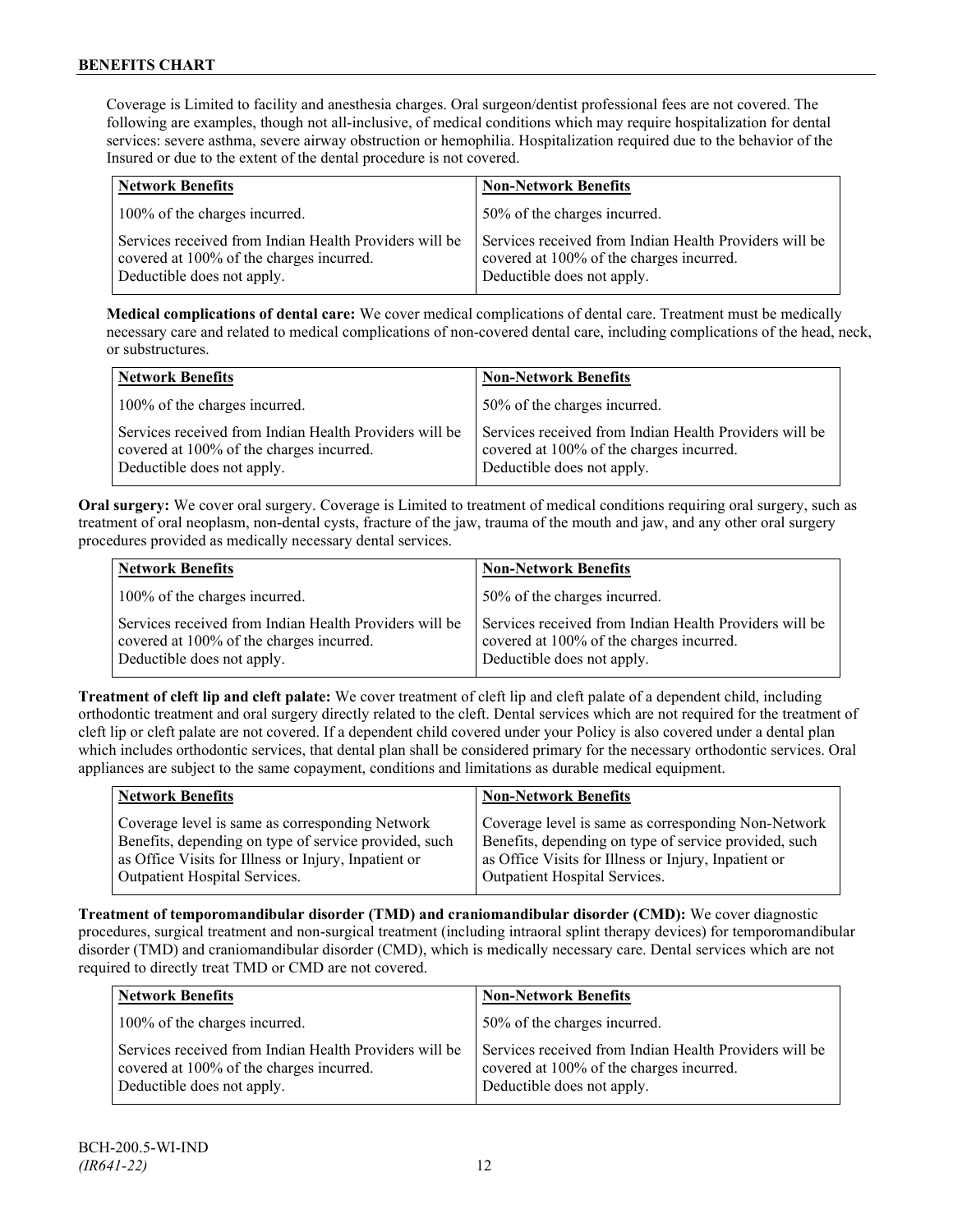## **Not Covered:**

- Dental treatment, procedures or services not listed in this Benefits Chart.
- Accident-related dental services if treatment is: (1) provided to teeth which are not sound and natural; (2) to teeth which have been restored; (3) initiated beyond six months from the date of the injury; (4) received beyond the initial treatment or restoration; or (5) received beyond twenty-four months from the date of injury.
- Accident-related dental services by a Non-Network provider.
- Oral surgery to remove wisdom teeth.
- Orthognathic treatment or procedures and all related services.
- See "Services Not Covered" in your Policy.

## **DIABETIC EQUIPMENT AND SUPPLIES**

## **Covered Services:**

We cover physician prescribed medically appropriate and necessary drugs and supplies used in the management and treatment of diabetes for members with gestational, Type I or Type II diabetes including durable diabetic equipment and disposable supplies, as described below.

Certain items are only covered if your condition meets our coverage criteria and obtained through an authorized vendor. For more information on what we cover and any prior authorization requirements, call Member Services or log on to your "*my*HealthPartners" account at [healthpartners.com.](http://www.healthpartners.com/)

Insulin and medications for diabetes are covered as outpatient drugs under the "Prescription Drug Services" section.

**Pumps and pump supplies.** These include diabetic insulin pumps, diabetic infusion pumps and infusion pump supplies such as infusion sets, tubing, connectors and syringe reservoirs.

| <b>Network Benefits</b>                                                                                                          | <b>Non-Network Benefits</b>                                                                                                      |
|----------------------------------------------------------------------------------------------------------------------------------|----------------------------------------------------------------------------------------------------------------------------------|
| 100% of the charges incurred.                                                                                                    | 50% of the charges incurred.                                                                                                     |
| Services received from Indian Health Providers will be<br>covered at 100% of the charges incurred.<br>Deductible does not apply. | Services received from Indian Health Providers will be<br>covered at 100% of the charges incurred.<br>Deductible does not apply. |

## **All other durable equipment and diabetic supplies**

Durable Diabetic Equipment and Supplies. These include continuous glucose monitoring system (CGMS), transmitter, sensors and receivers, diabetic blood glucose monitors and control/calibrating solutions (for checking accuracy or testing equipment and test strips).

Disposable Diabetic Supplies. These are one-time use supplies, including syringes, lancets, lancet devices, blood and urine ketone test strips, and needles.

Certain diabetic supplies and equipment must be purchased at a pharmacy.

| <b>Network Benefits</b>                                                                                                          | <b>Non-Network Benefits</b>                                                                                                      |
|----------------------------------------------------------------------------------------------------------------------------------|----------------------------------------------------------------------------------------------------------------------------------|
| 100% of the charges incurred.                                                                                                    | 50% of the charges incurred.                                                                                                     |
| Services received from Indian Health Providers will be<br>covered at 100% of the charges incurred.<br>Deductible does not apply. | Services received from Indian Health Providers will be<br>covered at 100% of the charges incurred.<br>Deductible does not apply. |

## **Limitations:**

- No more than a 90-day supply of diabetic supplies are covered and dispensed at a time.
- We require that certain diabetic supplies and equipment be purchased at a pharmacy.
- Diabetic supplies and equipment are limited to certain models and brands.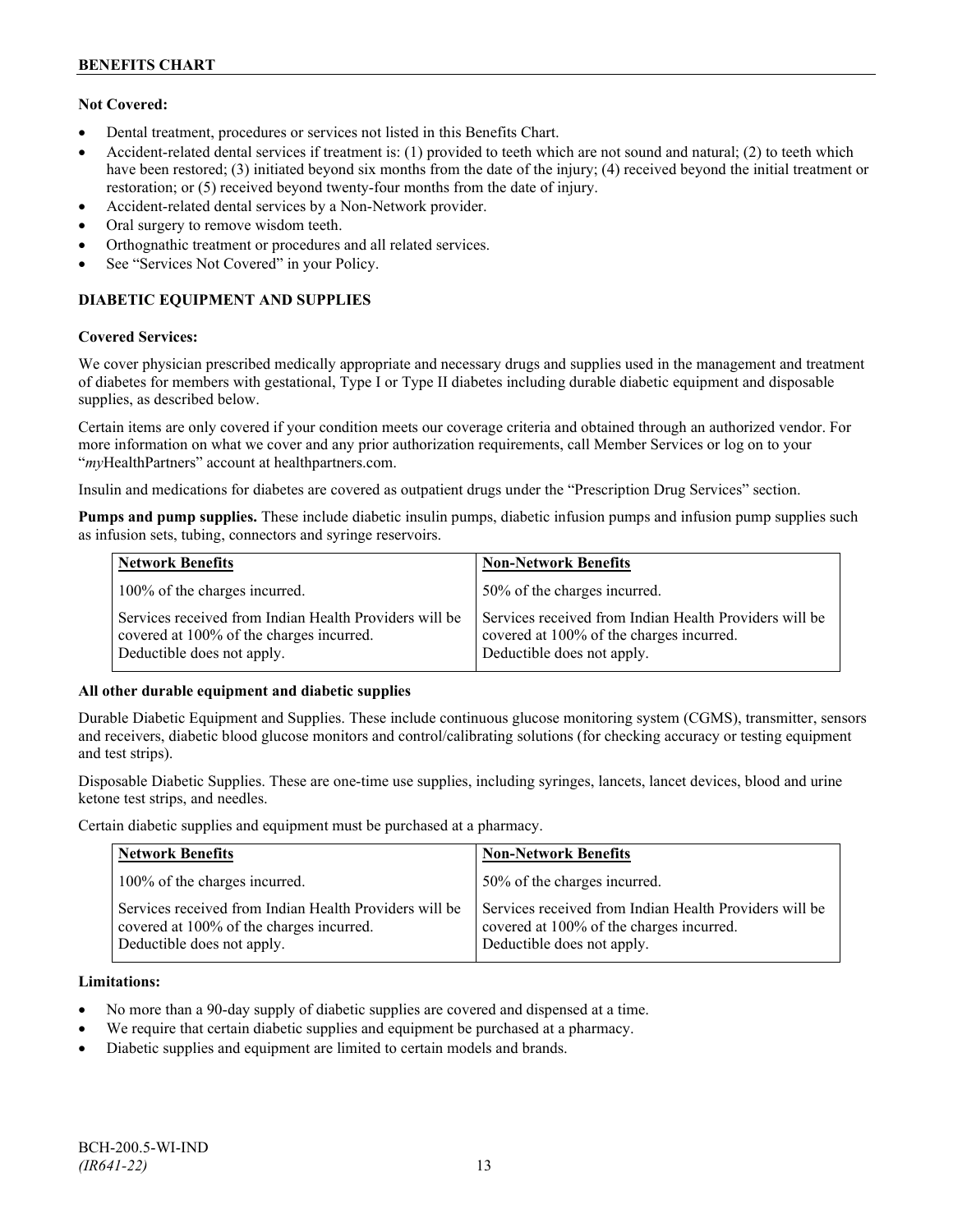- Durable medical equipment and supplies must be obtained from or repaired by approved vendors.
- Covered services and supplies are based on established medical policies, which are subject to periodic review and modification by the medical or dental directors. Our medical policy for diabetic supplies includes information on our required models and brands. These medical policies (medical coverage criteria) are available by calling Member Services, or logging on to your "*my*HealthPartners" account at healthpartners.com.

## **Not Covered:**

- Replacement or repair of any covered items, if the items are (i) damaged or destroyed by misuse, abuse or carelessness, (ii) lost; or (iii) stolen.
- Duplicate or similar items.
- Labor and related charges for repair of any covered items which are more than the cost of replacement by an approved vendor.
- Batteries for monitors and equipment.
- Sales tax, mailing, delivery charges, service call charges.
- See "Services Not Covered" in your Policy.

## **DIAGNOSTIC IMAGING SERVICES**

## **Covered Services:**

We cover diagnostic imaging, when ordered by a provider and provided in a clinic or outpatient hospital facility.

We cover services provided in a clinic or outpatient hospital facility. To see the benefit level for inpatient hospital or skilled nursing facility services, see benefits under Inpatient Hospital and Skilled Nursing Facility Services.

## **Outpatient magnetic resonance imaging (MRI) and computed tomography (CT)**

| <b>Network Benefits</b>                                                                                                          | <b>Non-Network Benefits</b>                                                                                                      |
|----------------------------------------------------------------------------------------------------------------------------------|----------------------------------------------------------------------------------------------------------------------------------|
| 100% of the charges incurred.                                                                                                    | 50% of the charges incurred.                                                                                                     |
| Services received from Indian Health Providers will be<br>covered at 100% of the charges incurred.<br>Deductible does not apply. | Services received from Indian Health Providers will be<br>covered at 100% of the charges incurred.<br>Deductible does not apply. |

## **All other outpatient diagnostic imaging services**

## **Services for illness or injury**

| <b>Network Benefits</b>                                                                                                          | <b>Non-Network Benefits</b>                                                                                                      |
|----------------------------------------------------------------------------------------------------------------------------------|----------------------------------------------------------------------------------------------------------------------------------|
| 100% of the charges incurred.                                                                                                    | 50% of the charges incurred.                                                                                                     |
| Services received from Indian Health Providers will be<br>covered at 100% of the charges incurred.<br>Deductible does not apply. | Services received from Indian Health Providers will be<br>covered at 100% of the charges incurred.<br>Deductible does not apply. |

## **Preventive services (MRI/CT procedures are not considered preventive)**

Diagnostic imaging services associated with preventive services are covered at the benefit level shown in the "Preventive Services" section of this Benefits Chart.

## **Not Covered:**

See "Services Not Covered" in your Policy.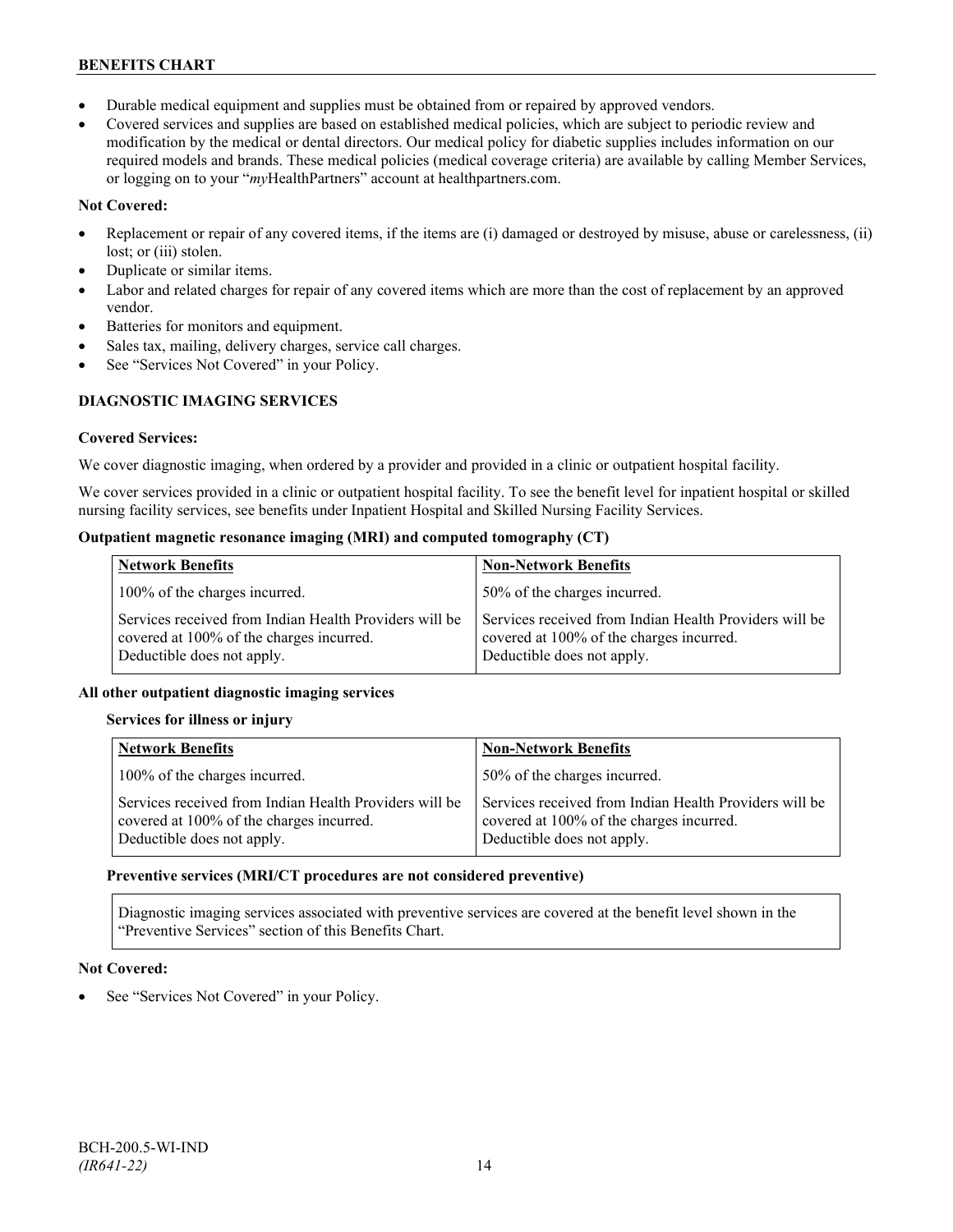## **DURABLE MEDICAL EQUIPMENT, PROSTHETICS, ORTHOTICS AND SUPPLIES**

#### **Covered Services:**

We cover equipment and services, as described below.

We cover durable medical equipment and services, prosthetics, orthotics, and supplies, subject to the limitations below, including certain disposable supplies, and enteral feedings.

We cover external hearing aids, cochlear implants, and related treatment prescribed by a physician or by a licensed audiologist for Insureds under 18 years of age who have hearing loss.

We also cover basic hearing aids for Insureds age 18 or older for the correction of a hearing impairment.

Osseointegrated or bone-anchored hearing aids are only covered for Insureds who have hearing loss that is not correctable by any other procedure.

Hearing aids are Limited to one basic, standard hearing aid for each ear every three years.

A basic hearing aid is defined as a hearing device that consists of a microphone, amplifier, volume control, battery and receiver. It does not include upgrades above and beyond the functionality of a basic hearing aid, including, but not Limited to, hearing improvements for group settings, background noise, Bluetooth/remote control functionality, or extended warranties. Charges for upgrades above the cost of a basic, standard hearing aid are not covered.

Diabetic equipment and supplies are covered under the "Diabetic Equipment and Supplies" section.

| <b>Network Benefits</b>                                                                                                          | <b>Non-Network Benefits</b>                                                                                                      |
|----------------------------------------------------------------------------------------------------------------------------------|----------------------------------------------------------------------------------------------------------------------------------|
| 100% of the charges incurred.                                                                                                    | 50% of the charges incurred.                                                                                                     |
| Services received from Indian Health Providers will be<br>covered at 100% of the charges incurred.<br>Deductible does not apply. | Services received from Indian Health Providers will be<br>covered at 100% of the charges incurred.<br>Deductible does not apply. |

#### **Special dietary treatment for phenylketonuria (PKU) if it meets our medical coverage criteria**

| <b>Network Benefits</b>                                                                                                          | <b>Non-Network Benefits</b>                                                                                                      |
|----------------------------------------------------------------------------------------------------------------------------------|----------------------------------------------------------------------------------------------------------------------------------|
| 100% of the charges incurred.                                                                                                    | 50% of the charges incurred.                                                                                                     |
| Services received from Indian Health Providers will be<br>covered at 100% of the charges incurred.<br>Deductible does not apply. | Services received from Indian Health Providers will be<br>covered at 100% of the charges incurred.<br>Deductible does not apply. |

#### **Oral amino acid based elemental formula if it meets our medical coverage criteria**

| <b>Network Benefits</b>                                                                                                          | <b>Non-Network Benefits</b>                                                                                                      |
|----------------------------------------------------------------------------------------------------------------------------------|----------------------------------------------------------------------------------------------------------------------------------|
| 100% of the charges incurred.                                                                                                    | 50% of the charges incurred.                                                                                                     |
| Services received from Indian Health Providers will be<br>covered at 100% of the charges incurred.<br>Deductible does not apply. | Services received from Indian Health Providers will be<br>covered at 100% of the charges incurred.<br>Deductible does not apply. |

#### **Limitations:**

Coverage of durable medical equipment is Limited by the following.

- Payment will not exceed the cost of an alternate piece of equipment or service that is effective and medically necessary.
- For prosthetic benefits, other than oral appliances for cleft lip and cleft palate, payment will not exceed the cost of an alternate piece of equipment or service that is effective, medically necessary and enables Insureds to conduct standard activities of daily living.
- We reserve the right to determine if an item will be approved for rental vs. purchase.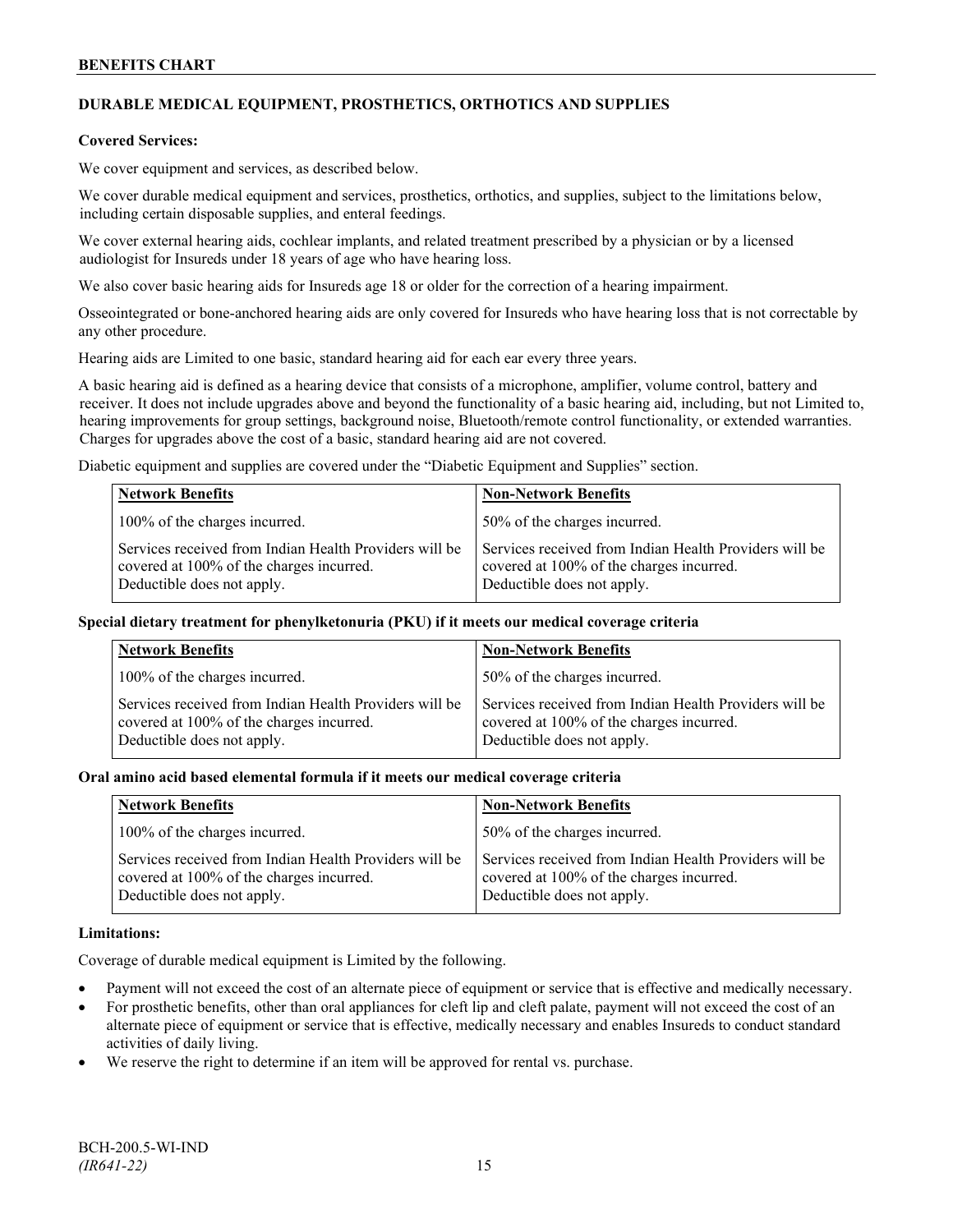- We require that certain diabetic supplies and equipment be purchased at a pharmacy.
- Covered services and supplies are based on established medical policies which are subject to periodic review and modification by the medical directors. Our medical policy for diabetic supplies includes information on our required models and brands. These medical policies (medical coverage criteria) are available by calling Member Services, or logging on to your "*my*HealthPartners" account at [healthpartners.com.](http://www.healthpartners.com/)

## **Not Covered:**

Items which are not eligible for coverage include, but are not Limited to:

- Replacement or repair of any covered items, if the items are (i) damaged or destroyed by misuse, abuse or carelessness, (ii) lost; or (iii) stolen.
- Duplicate or similar items.
- Labor and related charges for repair of any covered items which are more than the cost of replacement by an approved vendor.
- Sales tax, mailing, delivery charges, service call charges.
- Items which are primarily educational in nature or for hygiene, vocation, comfort, convenience or recreation.
- Communication aids or devices: equipment to create, replace or augment communication abilities including, but not Limited to, speech processors, receivers, communication boards, or computer or electronic assisted communication.
- Implantable and osseointegrated or bone-anchored hearing aids and their fitting, except as specifically described in this Benefits Chart. This exclusion does not apply to cochlear implants.
- Eyeglasses, contact lenses and their fitting, measurement and adjustment, except as specifically described in this Benefits Chart.
- Hair prostheses (wigs).
- Household equipment which primarily has customary uses other than medical, such as, but not Limited to, exercise cycles, air purifiers, central or unit air conditioners, water purifiers, non-allergenic pillows, mattresses or waterbeds.
- Household fixtures including, but not Limited to, escalators or elevators, ramps, swimming pools and saunas.
- Modifications to the structure of the home including, but not Limited to, wiring, plumbing or charges for installation of equipment.
- Vehicle, car or van modifications including, but not Limited to, hand brakes, hydraulic lifts and car carrier.
- Rental equipment while owned equipment is being repaired by non-contracted vendors, beyond one month rental of medically necessary equipment.
- Other equipment and supplies, including, but not Limited to assistive devices, that we determine are not eligible for coverage.
- See "Services Not Covered" in your Policy.

## **EMERGENCY AND URGENTLY NEEDED CARE SERVICES**

## **Covered Services:**

We cover services for emergency care and urgently needed care if the services are otherwise eligible for coverage under your Policy.

**Urgently needed care.** These are services to treat an unforeseen illness or injury that:

- are required in order to prevent a serious deterioration in your health, and
- cannot be delayed until the next available clinic or office hours.

| <b>Network Benefits</b>                                                                                                          | <b>Non-Network Benefits</b>                                                                                                      |
|----------------------------------------------------------------------------------------------------------------------------------|----------------------------------------------------------------------------------------------------------------------------------|
| 100% of the charges incurred.                                                                                                    | 50% of the charges incurred.                                                                                                     |
| Services received from Indian Health Providers will be<br>covered at 100% of the charges incurred.<br>Deductible does not apply. | Services received from Indian Health Providers will be<br>covered at 100% of the charges incurred.<br>Deductible does not apply. |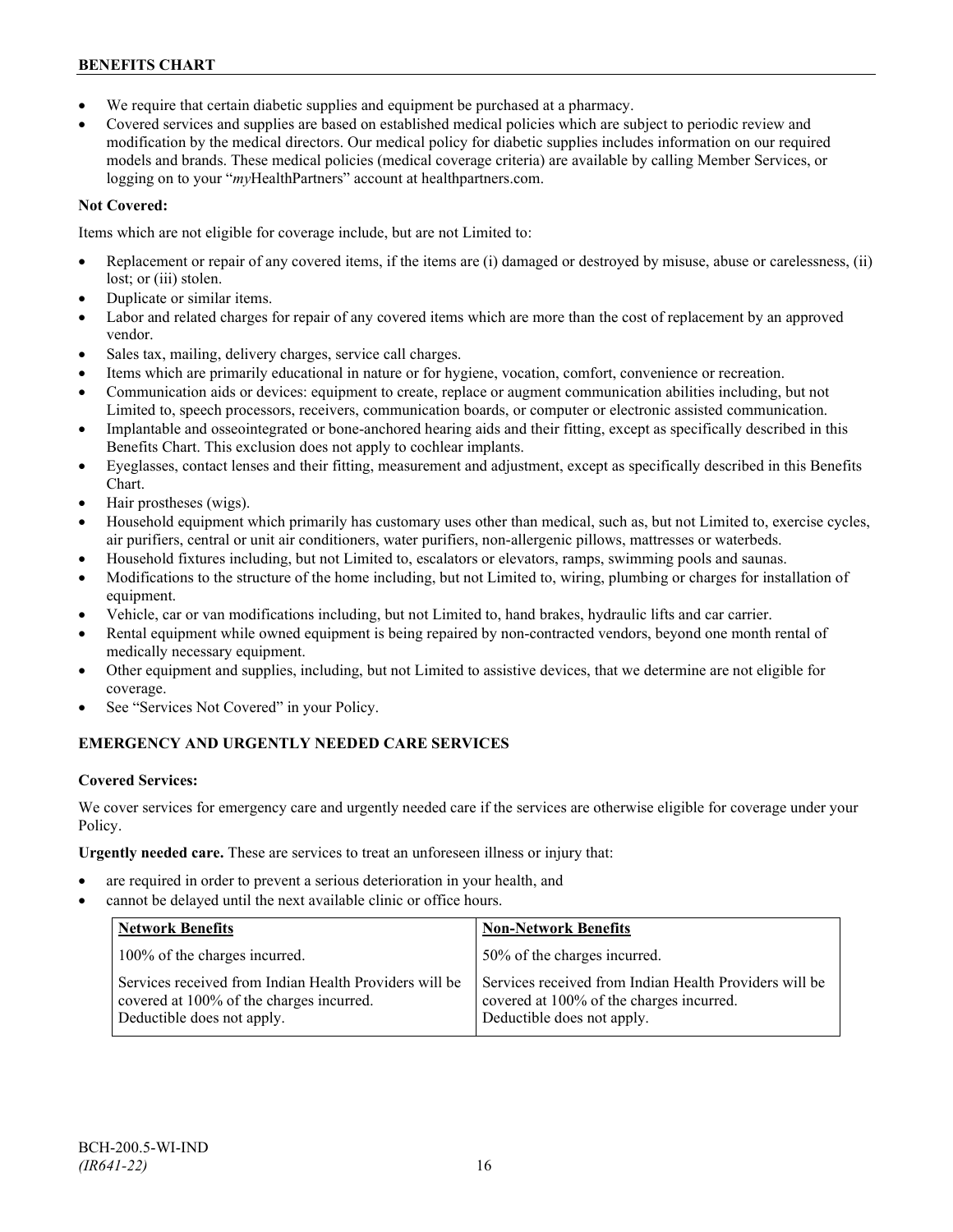**Emergency care.** These are services to treat:

- the sudden, unexpected onset of illness or injury which, if left untreated or unattended until the next available clinic or office hours, would result in hospitalization, or
- a condition requiring professional health services immediately necessary to preserve life or stabilize health.

Emergency care includes emergency services as defined in Division BB, Title I, Section 102 of the Consolidated Appropriations Act of 2021.

When reviewing claims for coverage of emergency services, our medical director will take into consideration a reasonable layperson's belief that the circumstances required immediate medical care that could not wait until the next working day or next available clinic appointment.

## **Emergency care in a hospital emergency room, including professional services of a physician**

| <b>Network Benefits</b>                                                                                                          | <b>Non-Network Benefits</b> |
|----------------------------------------------------------------------------------------------------------------------------------|-----------------------------|
| 100% of the charges incurred.                                                                                                    | See Network Benefits.       |
| Services received from Indian Health Providers will be<br>covered at 100% of the charges incurred.<br>Deductible does not apply. |                             |

## **Inpatient emergency care in a hospital**

| <b>Network Benefits</b>                                                                                                          | <b>Non-Network Benefits</b> |
|----------------------------------------------------------------------------------------------------------------------------------|-----------------------------|
| 100% of the charges incurred.                                                                                                    | See Network Benefits.       |
| Services received from Indian Health Providers will be<br>covered at 100% of the charges incurred.<br>Deductible does not apply. |                             |

#### **Not Covered:**

See "Services Not Covered" in your Policy.

## **GENE THERAPY**

#### **Covered Services:**

We cover gene therapy treatment that meets our current medical coverage criteria.

| <b>Network Benefits</b>                                                                                                                                                                                 | <b>Non-Network Benefits</b> |
|---------------------------------------------------------------------------------------------------------------------------------------------------------------------------------------------------------|-----------------------------|
| Coverage level is same as corresponding Network<br>Benefit, depending on type of service provided, such as<br>Office Visits for Illness or Injury, Inpatient or<br><b>Outpatient Hospital Services.</b> | No coverage.                |

#### **Limitations:**

- Gene therapy must be provided by a designated provider.
- Specific types of gene therapy are Limited to therapies and conditions specified in our medical coverage criteria.

#### **Not Covered:**

See "Services Not Covered" in your Policy.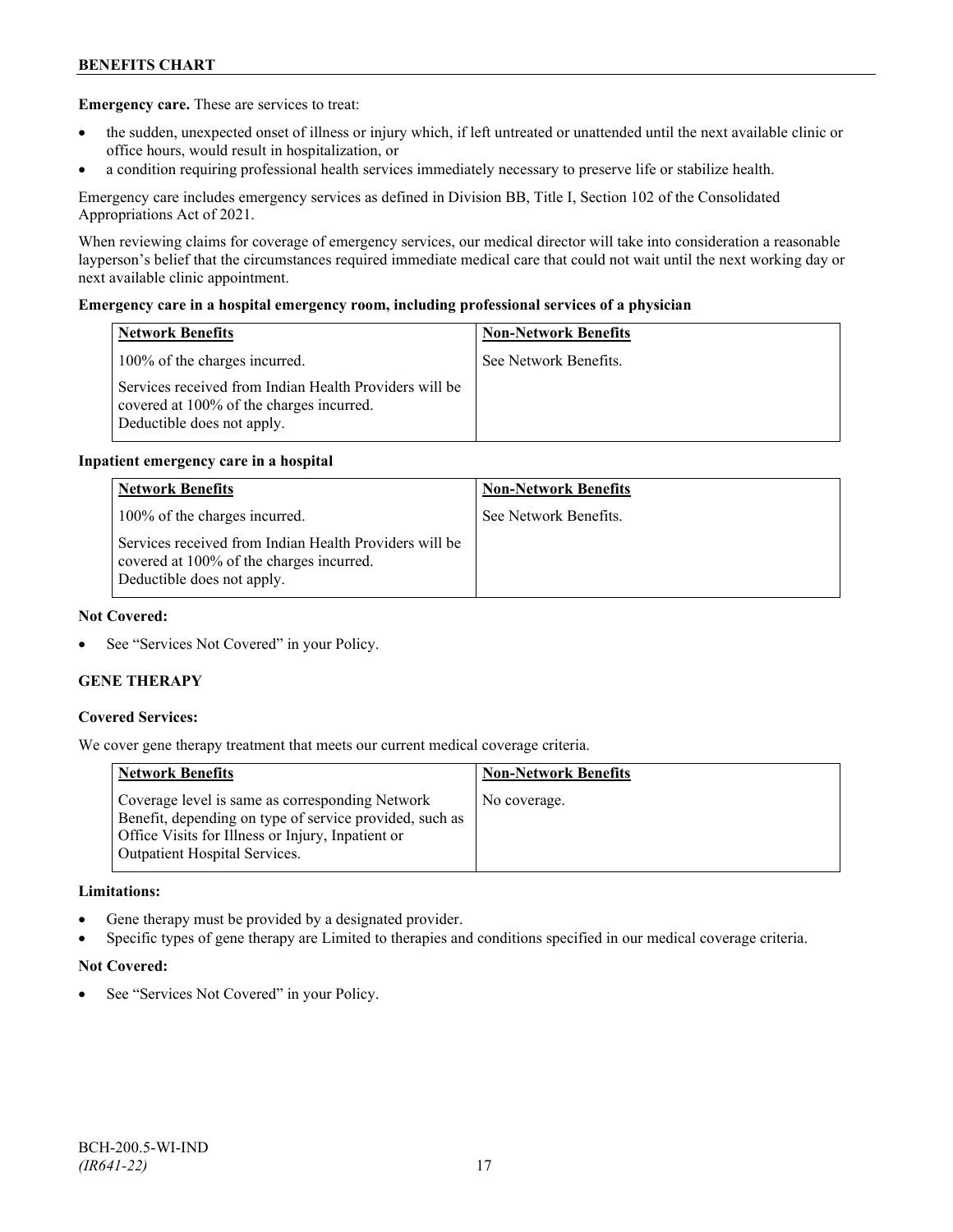## **HEALTH EDUCATION**

## **Covered Services:**

We cover education for preventive services and education for the management of chronic health problems (such as diabetes).

| <b>Network Benefits</b>                                     | <b>Non-Network Benefits</b>                                                                                                                                      |
|-------------------------------------------------------------|------------------------------------------------------------------------------------------------------------------------------------------------------------------|
| 100% of the charges incurred.<br>Deductible does not apply. | 50% of the charges incurred.<br>Services received from Indian Health Providers will be<br>covered at 100% of the charges incurred.<br>Deductible does not apply. |

#### **Not Covered:**

See "Services Not Covered" in your Policy.

## **HOME-BASED COMPREHENSIVE HEALTH RISK ASSESSMENT**

#### **Covered Services:**

If you meet our criteria for coverage, you may qualify for our home-based comprehensive health risk assessment program. The program covers a health assessment with a designated nurse practitioner.

| Network Benefits                                            | <b>Non-Network Benefits</b> |
|-------------------------------------------------------------|-----------------------------|
| 100% of the charges incurred.<br>Deductible does not apply. | No coverage.                |

## **Not Covered:**

See "Services Not Covered" in your Policy.

## **HOME HEALTH SERVICES**

#### **Covered Services:**

We cover skilled nursing services, physical therapy, occupational therapy, speech therapy, respiratory therapy and other therapeutic services, non-routine prenatal and routine postnatal well child visits (as described in our medical coverage criteria), phototherapy services for newborns, home health aide services and other eligible home health services when provided in your home, if you are homebound (i.e., unable to leave home without considerable effort due to a medical condition). Lack of transportation does not constitute homebound status. For phototherapy services for newborns and high risk prenatal services, supplies and equipment are included.

We cover total parenteral nutrition/intravenous ("TPN/IV") therapy, equipment, supplies and drugs in connection with IV therapy. IV line care kits are covered under Durable Medical Equipment.

We cover palliative care benefits. Palliative care includes symptom management, education and establishing goals of care. We waive the requirement that you be homebound for a Limited number of home visits for palliative care (as shown in this Benefits Chart), if you have a life-threatening, non-curable condition which has a prognosis of survival of two years or less. Additional palliative care visits are eligible under the home health services benefit if you are homebound and meet all other requirements defined in this section.

You do not need to be homebound to receive total parenteral nutrition/intravenous ("TPN/IV") therapy.

Home health services are eligible and covered only when:

- medically necessary; and
- provided as rehabilitative care, terminal care or maternity care; and
- ordered by a physician, and included in the written home care plan.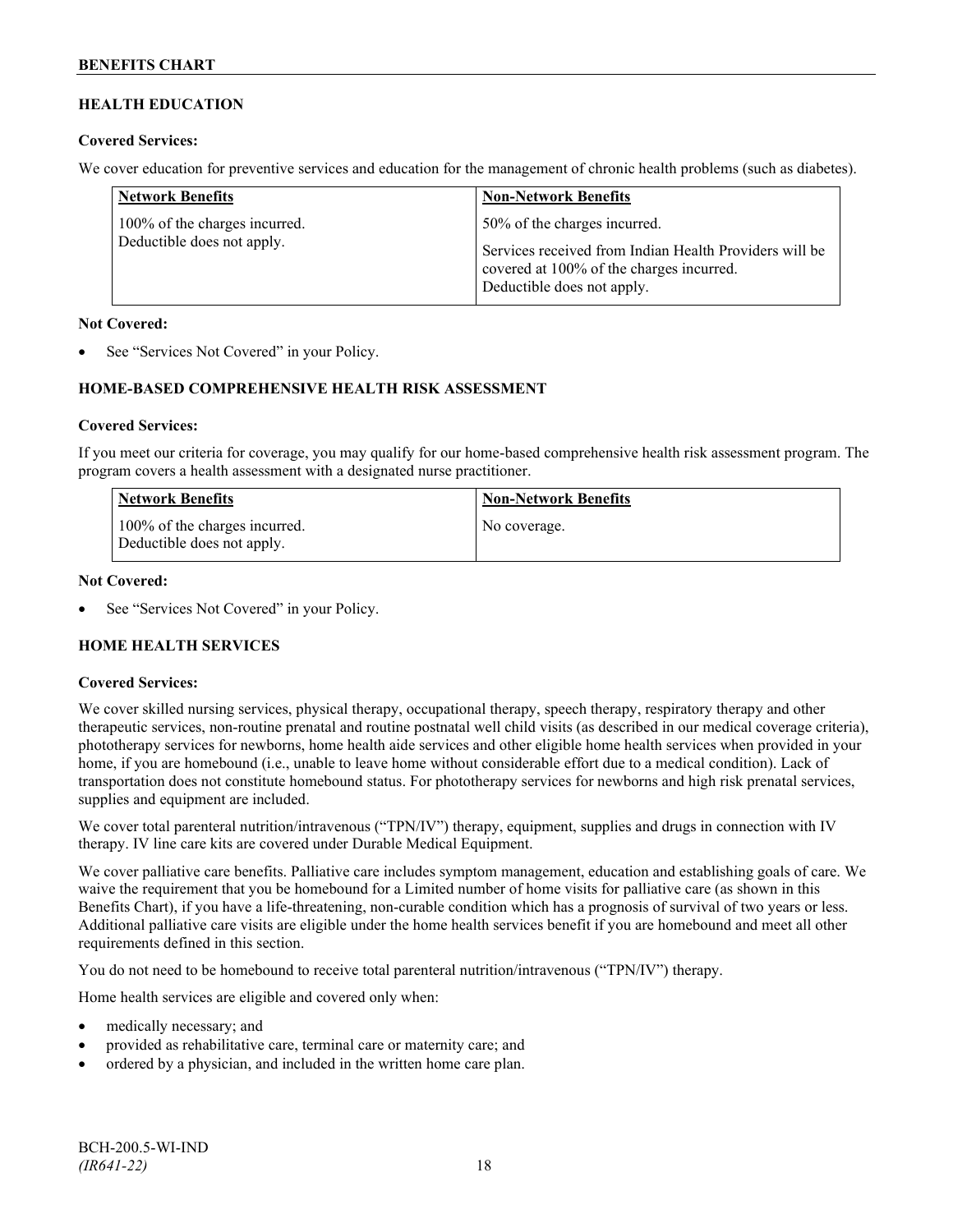**Physical therapy, occupational therapy, speech therapy, respiratory therapy, home health aide services and palliative care**

| <b>Network Benefits</b>                                                                                                          | <b>Non-Network Benefits</b> |
|----------------------------------------------------------------------------------------------------------------------------------|-----------------------------|
| 100% of the charges incurred.                                                                                                    | No coverage.                |
| Services received from Indian Health Providers will be<br>covered at 100% of the charges incurred.<br>Deductible does not apply. |                             |

**TPN/IV therapy, skilled nursing services, non-routine prenatal/postnatal services and phototherapy**

| <b>Network Benefits</b>                                                                                                          | <b>Non-Network Benefits</b> |
|----------------------------------------------------------------------------------------------------------------------------------|-----------------------------|
| 100% of the charges incurred.                                                                                                    | No coverage.                |
| Services received from Indian Health Providers will be<br>covered at 100% of the charges incurred.<br>Deductible does not apply. |                             |

Each 24-hour visit (or shifts up to 24-hour visits) equals one visit and counts toward the Maximum visits for all other services shown below. Any visit that lasts less than 24 hours regardless of the length of the visit, will count as one visit toward the Maximum visits for all other services shown below. All visits must be medically necessary and benefit eligible.

## **Routine postnatal well child visits**

| <b>Network Benefits</b>                                     | <b>Non-Network Benefits</b>                                                                                                                                      |
|-------------------------------------------------------------|------------------------------------------------------------------------------------------------------------------------------------------------------------------|
| 100% of the charges incurred.<br>Deductible does not apply. | 50% of the charges incurred.<br>Services received from Indian Health Providers will be<br>covered at 100% of the charges incurred.<br>Deductible does not apply. |

## **Maximum visits for palliative care:**

If you are eligible to receive palliative care in the home and you are not homebound, there is a maximum of 12 visits per calendar year.

## **Maximum visits for all services other than palliative care:**

| Network Benefits             | Non-Network Benefits |
|------------------------------|----------------------|
| 60 visits per calendar year. | No coverage.         |

The routine postnatal well child visits do not count toward the visit limit.

## **Limitations:**

- Home health services are not provided as a substitute for a primary caregiver in the home or as relief (respite) for a primary caregiver in the home. We will not reimburse family members or residents in your home for the above services.
- A service shall not be considered a skilled nursing service merely because it is performed by, or under the direct supervision of, a licensed nurse. Where a service (such as tracheotomy suctioning or ventilator monitoring) or like services, can be safely and effectively performed by a non-medical person (or self-administered), without the direct supervision of, a licensed nurse, the service shall not be regarded as a skilled nursing service, whether or not a skilled nurse actually provides the service. The unavailability of a competent person to provide a non-skilled service shall not make it a skilled service when a skilled nurse provides it. Only the skilled nursing component of so-called "blended" services (i.e. services which include skilled and non-skilled components) are covered under this Benefits Chart.

## **Not Covered:**

- Home Health Services by a Non-Network provider.
- Financial or legal counseling services.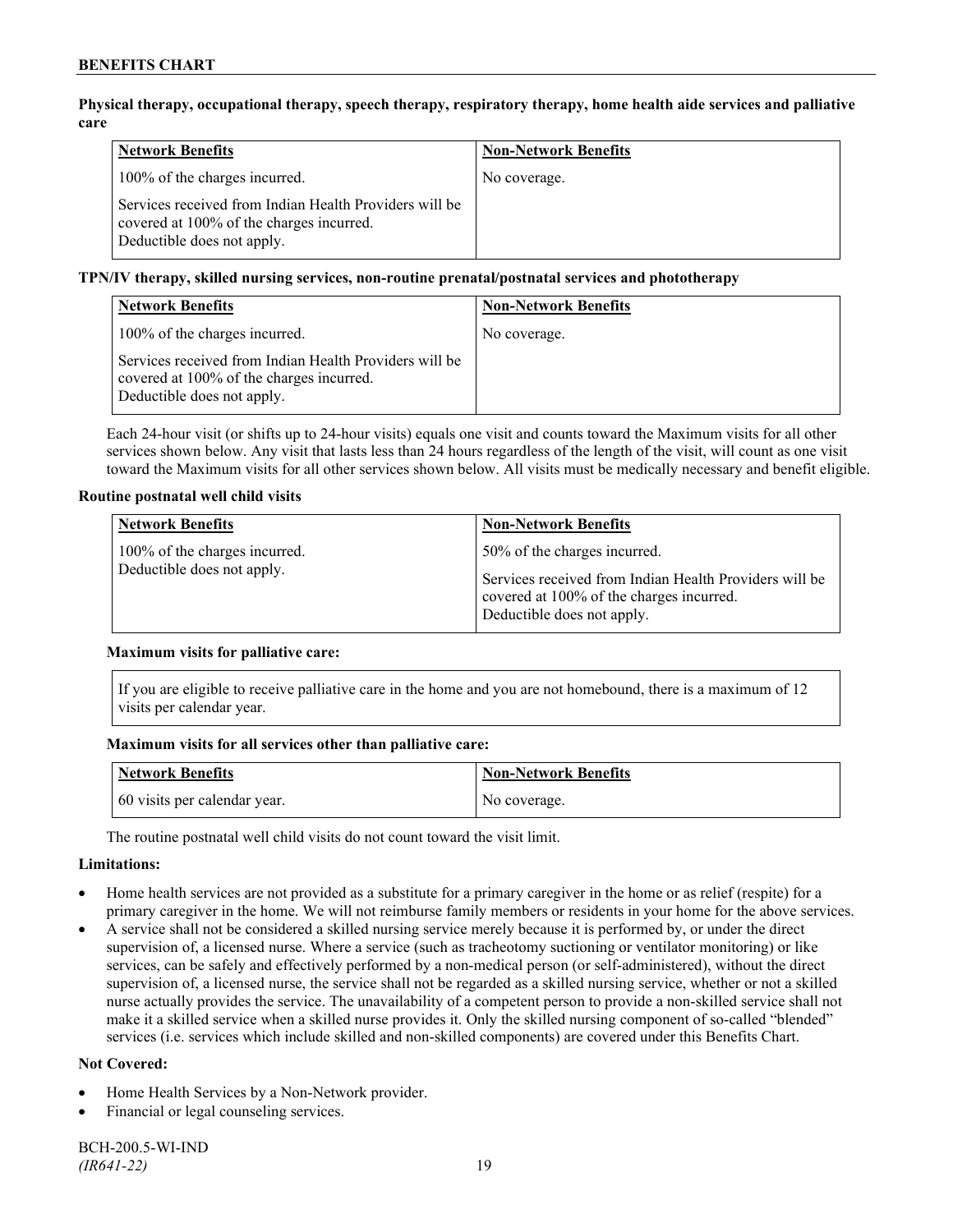- Housekeeping or meal services in your home.
- Private duty nursing services.
- Services provided by a family member or enrollee, or a resident in the enrollee's home.
- Vocational rehabilitation and recreational or educational therapy. Recreation therapy is therapy provided solely for the purpose of recreation, including, but not Limited to: (a) requests for physical therapy or occupational therapy to improve athletic ability, and (b) braces or guards to prevent sports injuries.
- See "Services Not Covered" in your Policy.

## **HOME HOSPICE SERVICES**

## **Applicable Definitions:**

**Part-time.** This is up to two hours of service per day, more than two hours is considered continuous care.

**Continuous Care.** This is from two to twelve hours of service per day provided by a registered nurse, licensed practical nurse, or home health aide, during a period of crisis in order to maintain a terminally ill patient at home.

**Appropriate Facility.** This is a nursing home, hospice residence, or other inpatient facility.

**Custodial Care Related to Hospice Services.** This means providing assistance in the activities of daily living and the care needed by a terminally ill patient which can be provided by primary caregiver (i.e., family member or friend) who is responsible for the patient's home care.

## **Covered Services:**

**Home hospice program:** We cover the services described below if you are terminally ill and accepted as a home hospice program participant. You must meet the eligibility requirements of the program, and elect to receive services through the home hospice program. The services will be provided in your home, with inpatient care available when medically necessary as described below. If you elect to receive hospice services, you do so in lieu of curative treatment for your terminal illness for the period you are enrolled in the home hospice program.

**Eligibility:** In order to be eligible to be enrolled in the home hospice program, you must: (1) be a terminally ill patient (prognosis of six months or less); (2) have chosen a palliative treatment focus (i.e., emphasizing comfort and supportive services rather than treatment attempting to cure the disease or condition); and (3) continue to meet the terminally ill prognosis as reviewed by our medical director or his or her designee over the course of care. You may withdraw from the home hospice program at any time.

**Eligible services:** Hospice services include the following services provided in accordance with an approved hospice treatment plan:

- Home Health Services:
	- o Part-time care provided in your home by an interdisciplinary hospice team (which may include a physician, nurse, social worker, and spiritual counselor) and medically necessary home health services are covered.
	- o One or more periods of continuous care in your home or in a setting which provides day care for pain or symptom management, when medically necessary, will be covered.
- Inpatient Services: We cover medically necessary inpatient services.
- Other Services:
	- o Respite care is covered for care in your home or in an appropriate facility, to give your primary caregivers (i.e., family members or friends) rest and/or relief when necessary in order to maintain a terminally ill patient at home*.*
	- o Medically necessary medications for pain and symptom management.
	- o Semi-electric hospital beds and other durable medical equipment are covered.
	- o Emergency and non-emergency care is covered.

| <b>Network Benefits</b>                                                                                                          | <b>Non-Network Benefits</b> |
|----------------------------------------------------------------------------------------------------------------------------------|-----------------------------|
| 100% of the charges incurred.                                                                                                    | No coverage.                |
| Services received from Indian Health Providers will be<br>covered at 100% of the charges incurred.<br>Deductible does not apply. |                             |

Respite care is Limited to 5 days per episode, and respite care and continuous care combined are Limited to 30 days.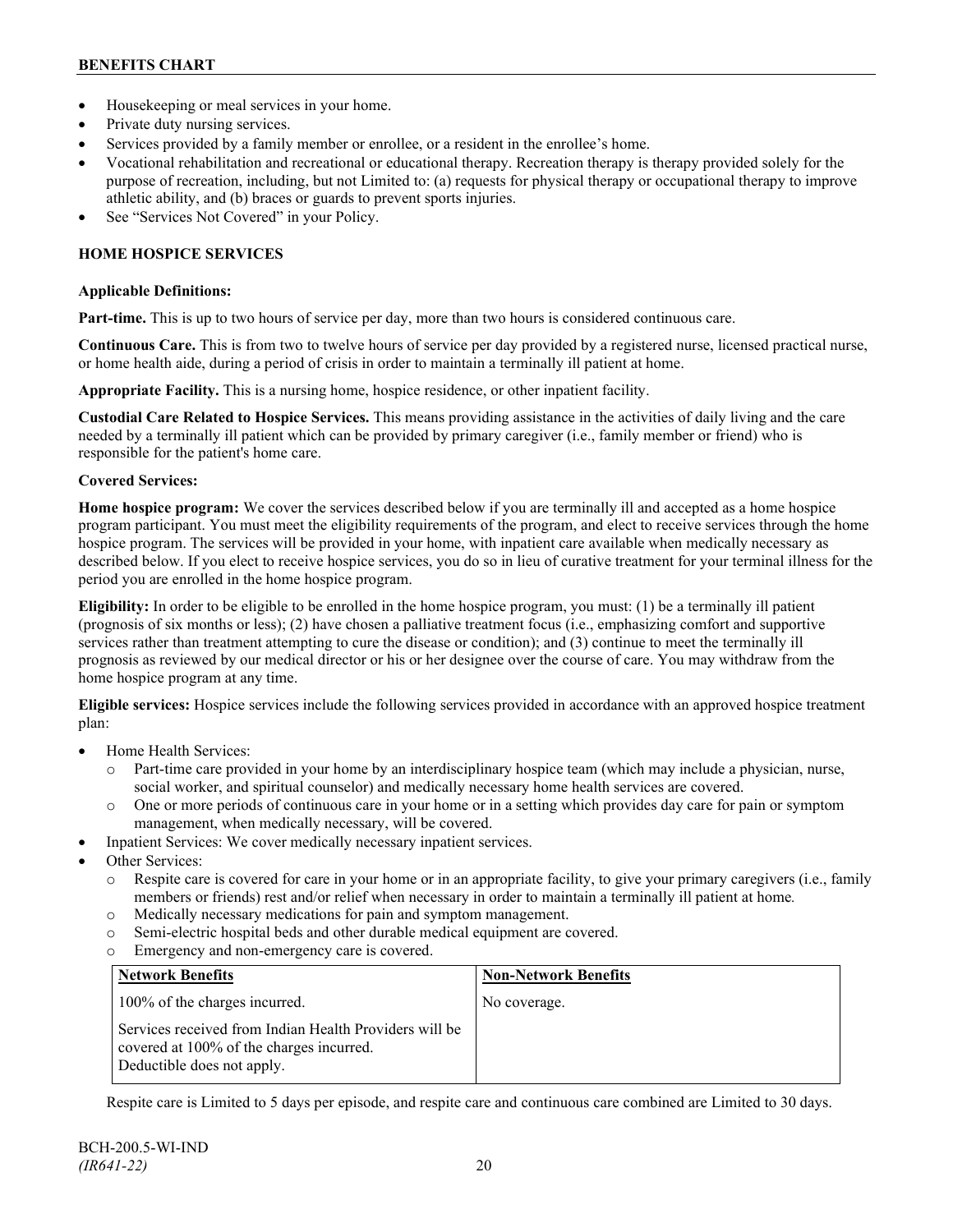## **Not Covered:**

- Home Hospice Services by a Non-Network provider.
- Financial or legal counseling services.
- Housekeeping or meal services in your home.
- Custodial or maintenance care related to hospice services, whether provided in the home or in a nursing home.
- Any service not specifically described as covered services under this home hospice services benefits.
- Any services provided by members of your family or residents in your home.
- See "Services Not Covered" in your Policy.

## **HOSPITAL AND SKILLED NURSING FACILITY SERVICES**

#### **Covered Services:**

We cover services as described below.

#### **Medical or surgical hospital services**

**Inpatient hospital services:** We cover the following medical or surgical services, for the treatment of acute illness or injury, which require the level of care only provided in an acute care facility. These services must be authorized by a physician.

Inpatient hospital services include: room and board; the use of operating or maternity delivery rooms; intensive care facilities; newborn nursery facilities; general nursing care, anesthesia, laboratory and diagnostic imaging services, radiation therapy, physical therapy, prescription drugs or other medications administered during treatment, blood and blood products (unless replaced), and blood derivatives, and other diagnostic or treatment related hospital services; physician and other professional medical and surgical services provided while in the hospital, including gender confirmation surgery that meets medical coverage criteria.

We cover, following a vaginal delivery, a minimum of 48 hours of inpatient care for the mother and newborn child. We cover, following a caesarean section delivery, a minimum of 96 hours of inpatient care for the mother and newborn child.

Health insurance issuers generally may not, under Federal law, restrict benefits for any hospital length of stay in connection with childbirth for the mother of newborn child to less than 48 hours following a vaginal delivery, or less than 96 hours following a caesarean section. However, Federal law generally does not prohibit the mother's or newborn's attending provider, after consulting with the mother, from discharging the mother or her newborn earlier than 48 hours (or 96 hours as applicable). In any case plans and issuers may not, under Federal law, require that a provider obtain authorization from the plan or the insurance issuer for prescribing a length of stay not in excess of 48 hours (or 96 hours).

| <b>Network Benefits</b>                                                                                                          | <b>Non-Network Benefits</b>                                                                                                      |
|----------------------------------------------------------------------------------------------------------------------------------|----------------------------------------------------------------------------------------------------------------------------------|
| 100% of the charges incurred.                                                                                                    | 50% of the charges incurred.                                                                                                     |
| Services received from Indian Health Providers will be<br>covered at 100% of the charges incurred.<br>Deductible does not apply. | Services received from Indian Health Providers will be<br>covered at 100% of the charges incurred.<br>Deductible does not apply. |

Each Insured's admission or confinement, including that of a newborn child, is separate and distinct from the admission or confinement of any other Insured.

**Outpatient hospital, ambulatory care or surgical facility services:** We cover the following medical and surgical services, for diagnosis or treatment of illness or injury on an outpatient basis. These services must be authorized by a physician.

Outpatient services include: use of operating rooms, maternity delivery rooms or other outpatient departments, rooms or facilities; and the following outpatient services: general nursing care, anesthesia, laboratory and diagnostic imaging services, radiation therapy, physical therapy, drugs administered during treatment, blood and blood products (unless replaced), and blood derivatives, and other diagnostic or treatment related outpatient services; physician and other professional medical and surgical services provided while an outpatient, including colonoscopies, and gender confirmation surgery that meets medical coverage criteria.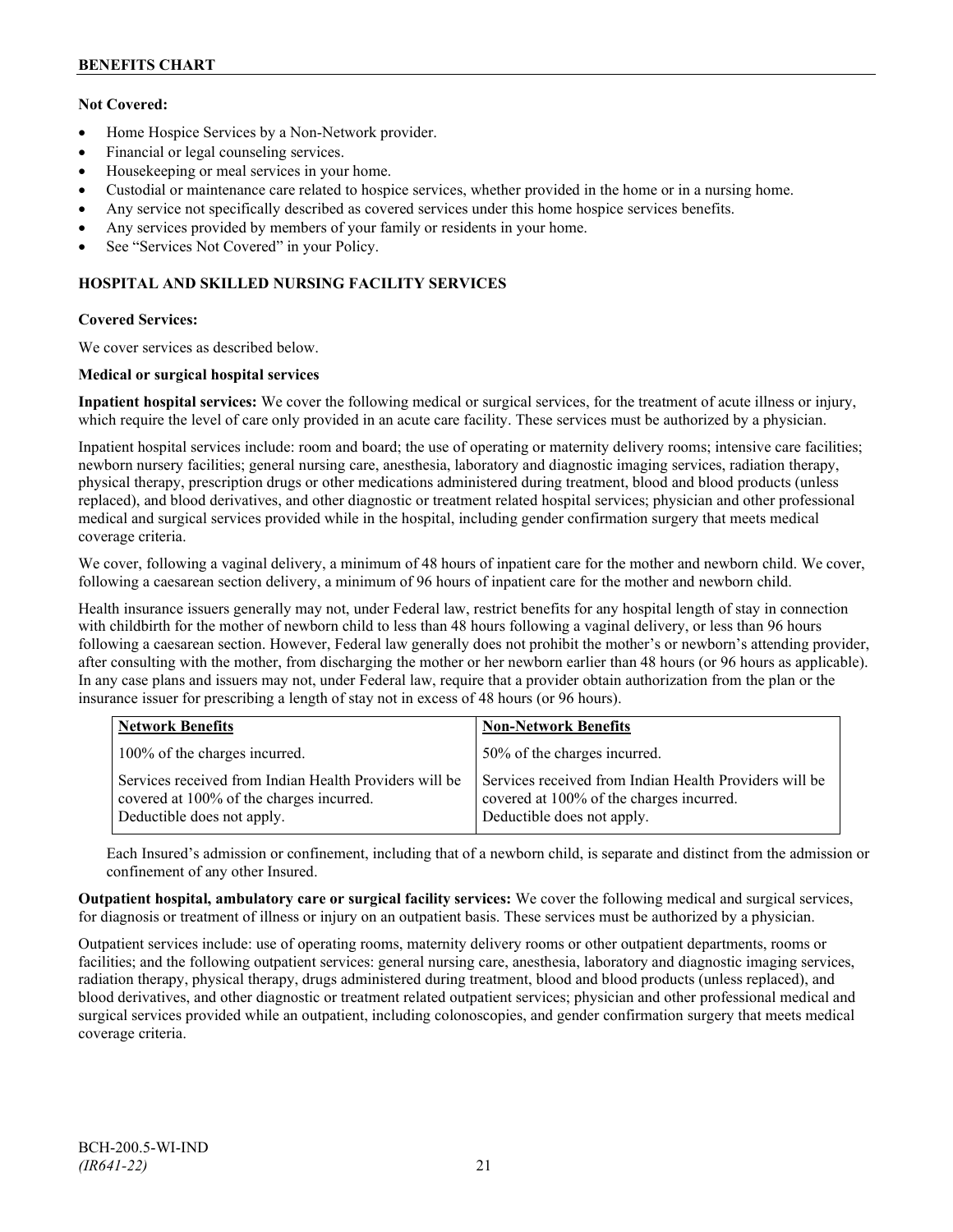To see the benefit level for diagnostic imaging services, laboratory services and physical therapy, see benefits under Diagnostic Imaging Services, Laboratory Services and Physical Therapy in this Benefits Chart.

| <b>Network Benefits</b>                                                                                                          | <b>Non-Network Benefits</b>                                                                                                      |
|----------------------------------------------------------------------------------------------------------------------------------|----------------------------------------------------------------------------------------------------------------------------------|
| 100% of the charges incurred.                                                                                                    | 50% of the charges incurred.                                                                                                     |
| Services received from Indian Health Providers will be<br>covered at 100% of the charges incurred.<br>Deductible does not apply. | Services received from Indian Health Providers will be<br>covered at 100% of the charges incurred.<br>Deductible does not apply. |

**Skilled nursing facility care:** We cover room and board, daily skilled nursing and related ancillary services for post-acute treatment and rehabilitative care of illness or injury that meets medical coverage criteria.

| <b>Network Benefits</b>                                                                                                          | <b>Non-Network Benefits</b>                                                                                                      |
|----------------------------------------------------------------------------------------------------------------------------------|----------------------------------------------------------------------------------------------------------------------------------|
| 100% of the charges incurred.                                                                                                    | 50% of the charges incurred.                                                                                                     |
| Services received from Indian Health Providers will be<br>covered at 100% of the charges incurred.<br>Deductible does not apply. | Services received from Indian Health Providers will be<br>covered at 100% of the charges incurred.<br>Deductible does not apply. |
| Limited to a 30 day maximum per confinement.                                                                                     | Limited to a 30 day maximum per confinement.                                                                                     |

Each day of services provided under the Network Benefits and Non-Network Benefits, combined, applies toward the maximum shown above.

## **Not Covered:**

- Services for items for personal convenience, such as television rental, are not covered.
- See "Services Not Covered" in your Policy.

## **INFERTILITY DIAGNOSIS**

## **Covered Services:**

We cover the diagnosis of infertility. These services include diagnostic procedures and tests provided in connection with an infertility evaluation, office visits and consultations to diagnose infertility.

| <b>Network Benefits</b> |                                                                                                                                  | <b>Non-Network Benefits</b>                                                                                                      |
|-------------------------|----------------------------------------------------------------------------------------------------------------------------------|----------------------------------------------------------------------------------------------------------------------------------|
|                         | 100% of the charges incurred.                                                                                                    | 50% of the charges incurred.                                                                                                     |
|                         | Services received from Indian Health Providers will be<br>covered at 100% of the charges incurred.<br>Deductible does not apply. | Services received from Indian Health Providers will be<br>covered at 100% of the charges incurred.<br>Deductible does not apply. |

Coverage is Limited to office visits and consultations to diagnose infertility. Treatment is not covered.

## **Not Covered:**

- Infertility/fertility treatment, including, but not limited to, office visits, laboratory services, diagnostic imaging services, and fertility drugs, reversal of sterilization, and sperm, ova or embryo acquisition, retrieval or storage; however, we do cover office visits and consultations to diagnose infertility.
- Services related to the establishment of surrogate pregnancy and fees for a surrogate. However, pregnancy and maternity services are covered for an Insured under this Benefits Chart, including a surrogate pregnancy.
- See "Services Not Covered" in your Policy.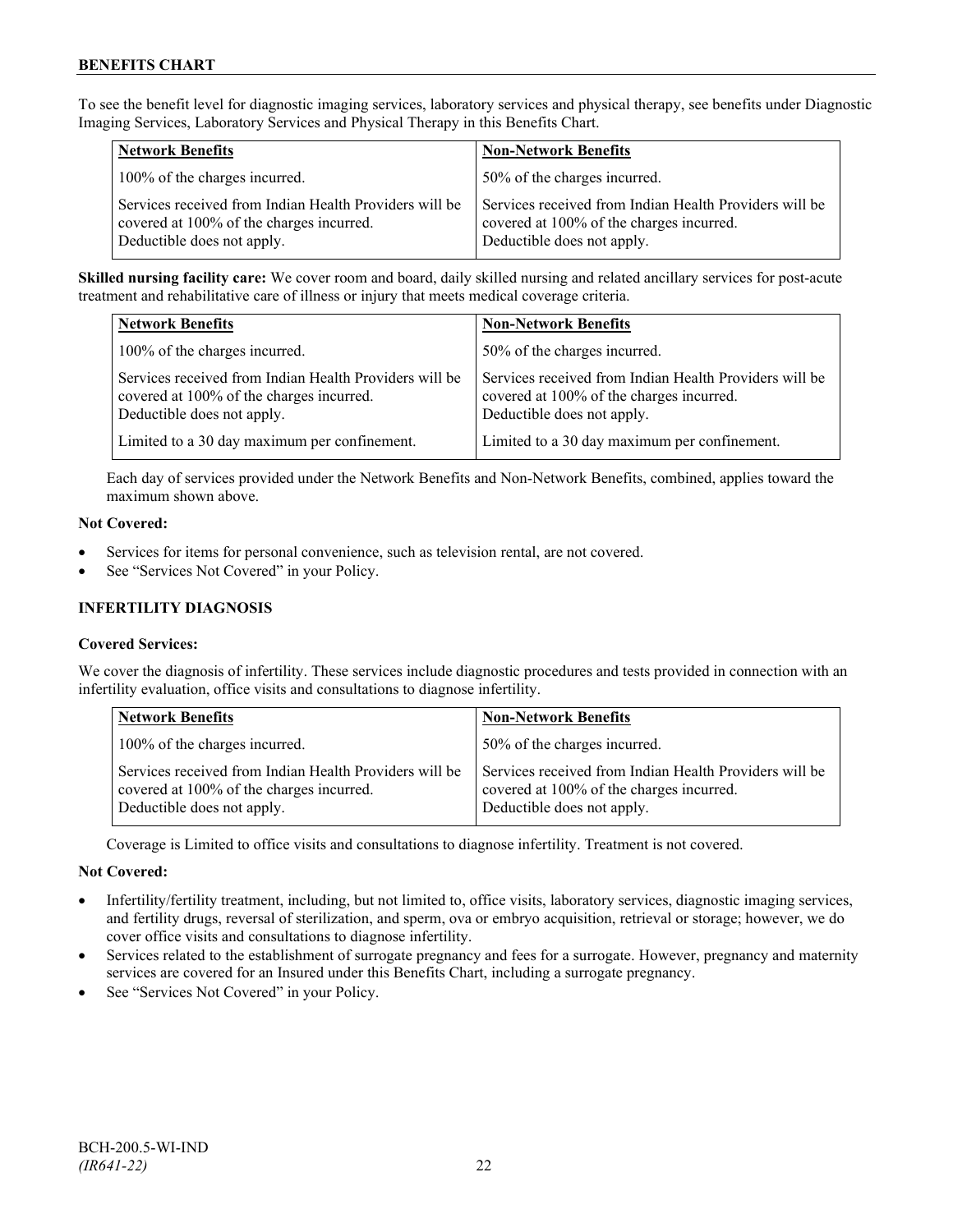## **LABORATORY SERVICES**

## **Covered Services:**

We cover laboratory tests when ordered by a provider and provided in a clinic or outpatient hospital facility. This includes blood tests to detect lead exposure in children between the ages of 6 months and 72 months.

To see the benefit level for inpatient hospital or skilled nursing facility services, see benefits under Inpatient Hospital and Skilled Nursing Facility Services in this Benefits Chart.

**Prostate-specific antigen (PSA) testing.** We cover prostate cancer screening for men 40 years of age or over who are symptomatic or in a high-risk category and for all men 50 years of age or older.

| <b>Network Benefits</b>       | <b>Non-Network Benefits</b>                                                                                                      |
|-------------------------------|----------------------------------------------------------------------------------------------------------------------------------|
| 100% of the charges incurred. | 50% of the charges incurred.                                                                                                     |
|                               | Services received from Indian Health Providers will be<br>covered at 100% of the charges incurred.<br>Deductible does not apply. |

#### **All other laboratory services**

**Services for illness or injury**

| <b>Network Benefits</b>       | <b>Non-Network Benefits</b>                                                                                                      |
|-------------------------------|----------------------------------------------------------------------------------------------------------------------------------|
| 100% of the charges incurred. | 50% of the charges incurred.                                                                                                     |
|                               | Services received from Indian Health Providers will be<br>covered at 100% of the charges incurred.<br>Deductible does not apply. |

## **Preventive services**

Laboratory services associated with preventive services are covered at the benefit level shown in the "Preventive Services" section of this Benefits Chart.

#### **Not Covered:**

See "Services Not Covered" in your Policy.

## **MASTECTOMY RECONSTRUCTION BENEFIT**

#### **Covered Services:**

We cover reconstruction of the breast on which the mastectomy has been performed; surgery and reconstruction of the other breast to produce symmetrical appearance, and prostheses and physical complications of all stages of mastectomy, including lymphedemas.

| <b>Network Benefits</b>                               | <b>Non-Network Benefits</b>                           |
|-------------------------------------------------------|-------------------------------------------------------|
| Coverage level is same as corresponding Network       | Coverage level is same as corresponding Non-Network   |
| Benefits, depending on type of service provided, such | Benefits, depending on type of service provided, such |
| as Office Visits for Illness or Injury, Inpatient or  | as Office Visits for Illness or Injury, Inpatient or  |
| <b>Outpatient Hospital Services.</b>                  | Outpatient Hospital Services.                         |

## **Not Covered:**

See "Services Not Covered" in your Policy.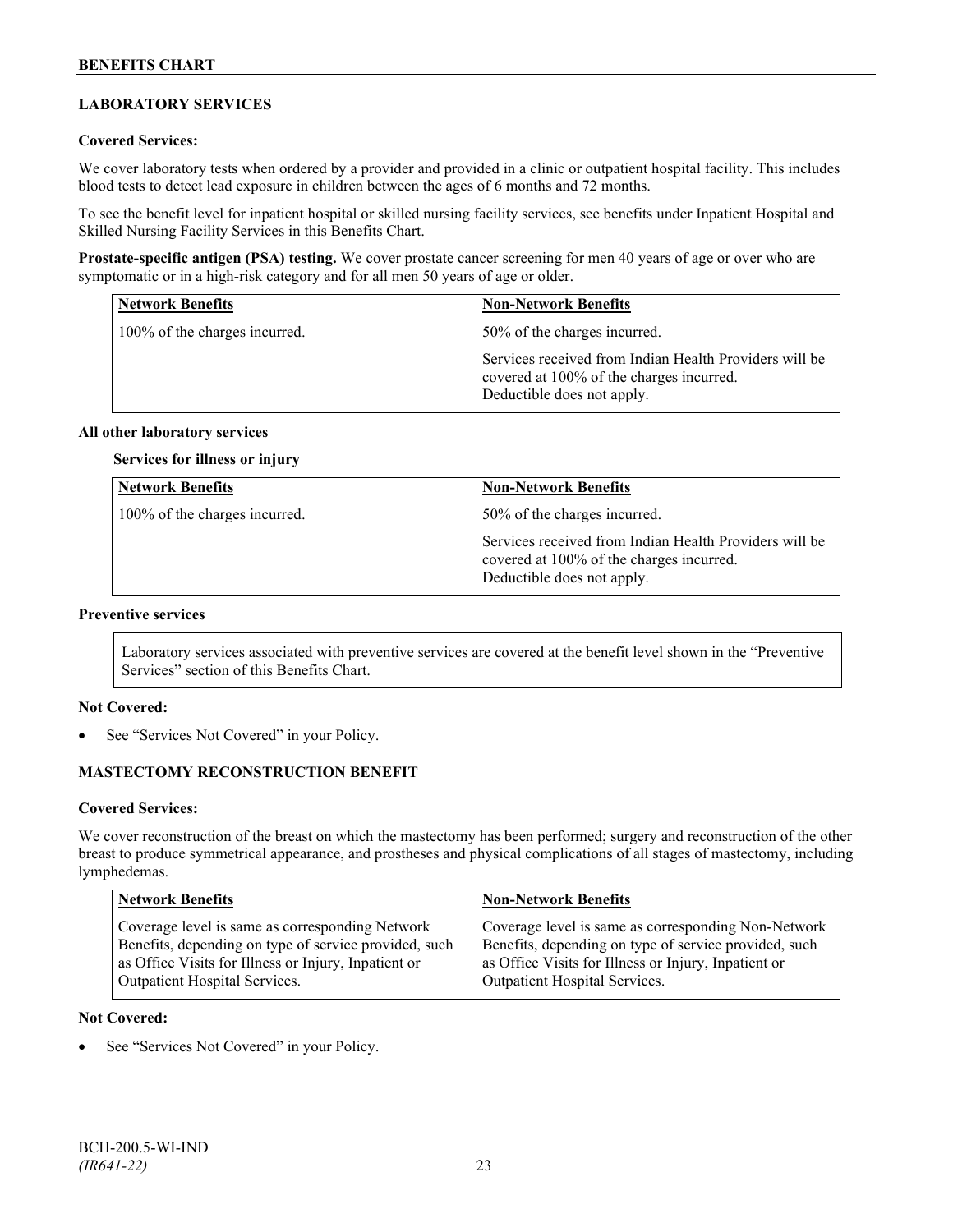## **MEDICATION THERAPY DISEASE MANAGEMENT PROGRAM**

## **Covered Services:**

If you meet our criteria for coverage, you may qualify for our Medication Therapy Disease Management Program.

The program covers consultations with a designated Network pharmacist.

Covered services are based on established medical policies, which are subject to periodic review and modification by the medical directors. These medical policies (medical coverage criteria) are available by calling Member Services, or logging on to your "*my*HealthPartners" account at [healthpartners.com.](http://www.healthpartners.com/)

| <b>Network Benefits</b>                                     | <b>Non-Network Benefits</b> |
|-------------------------------------------------------------|-----------------------------|
| 100% of the charges incurred.<br>Deductible does not apply. | No coverage.                |

#### **Not Covered:**

See "Services Not Covered" in your Policy.

## **OFFICE VISITS FOR ILLNESS OR INJURY**

#### **Covered Services:**

We cover the following when medically necessary: professional medical and surgical services and related supplies, including biofeedback, of physicians and other health care providers; blood and blood products (unless replaced) and blood derivatives.

We cover diagnosis and treatment of illness or injury to the eyes. Where contact or eye glass lenses are prescribed as medically necessary for the post-operative treatment of cataracts or for the treatment of aphakia, acute or chronic corneal pathology or keratoconus, we cover the initial evaluation, lenses and fitting. Insureds must pay for lens replacement beyond the initial pair.

Services received via video, e-visit or telephone are covered under the "Telehealth/Telemedicine Services" section.

#### **Office visits**

| <b>Network Benefits</b>                                                                                                          | <b>Non-Network Benefits</b>                                                                                                      |
|----------------------------------------------------------------------------------------------------------------------------------|----------------------------------------------------------------------------------------------------------------------------------|
| 100% of the charges incurred.                                                                                                    | 50% of the charges incurred.                                                                                                     |
| Services received from Indian Health Providers will be<br>covered at 100% of the charges incurred.<br>Deductible does not apply. | Services received from Indian Health Providers will be<br>covered at 100% of the charges incurred.<br>Deductible does not apply. |

#### **Convenience clinics**

| <b>Network Benefits</b>                                                                                                          | <b>Non-Network Benefits</b>                                                                                                      |
|----------------------------------------------------------------------------------------------------------------------------------|----------------------------------------------------------------------------------------------------------------------------------|
| 100% of the charges incurred.                                                                                                    | 50% of the charges incurred.                                                                                                     |
| Services received from Indian Health Providers will be<br>covered at 100% of the charges incurred.<br>Deductible does not apply. | Services received from Indian Health Providers will be<br>covered at 100% of the charges incurred.<br>Deductible does not apply. |

## **Injections administered in a physician's office, other than immunizations**

#### **Allergy injections**

| <b>Network Benefits</b>                                                                                                          | <b>Non-Network Benefits</b>                                                                                                      |
|----------------------------------------------------------------------------------------------------------------------------------|----------------------------------------------------------------------------------------------------------------------------------|
| 100% of the charges incurred.                                                                                                    | 50% of the charges incurred.                                                                                                     |
| Services received from Indian Health Providers will be<br>covered at 100% of the charges incurred.<br>Deductible does not apply. | Services received from Indian Health Providers will be<br>covered at 100% of the charges incurred.<br>Deductible does not apply. |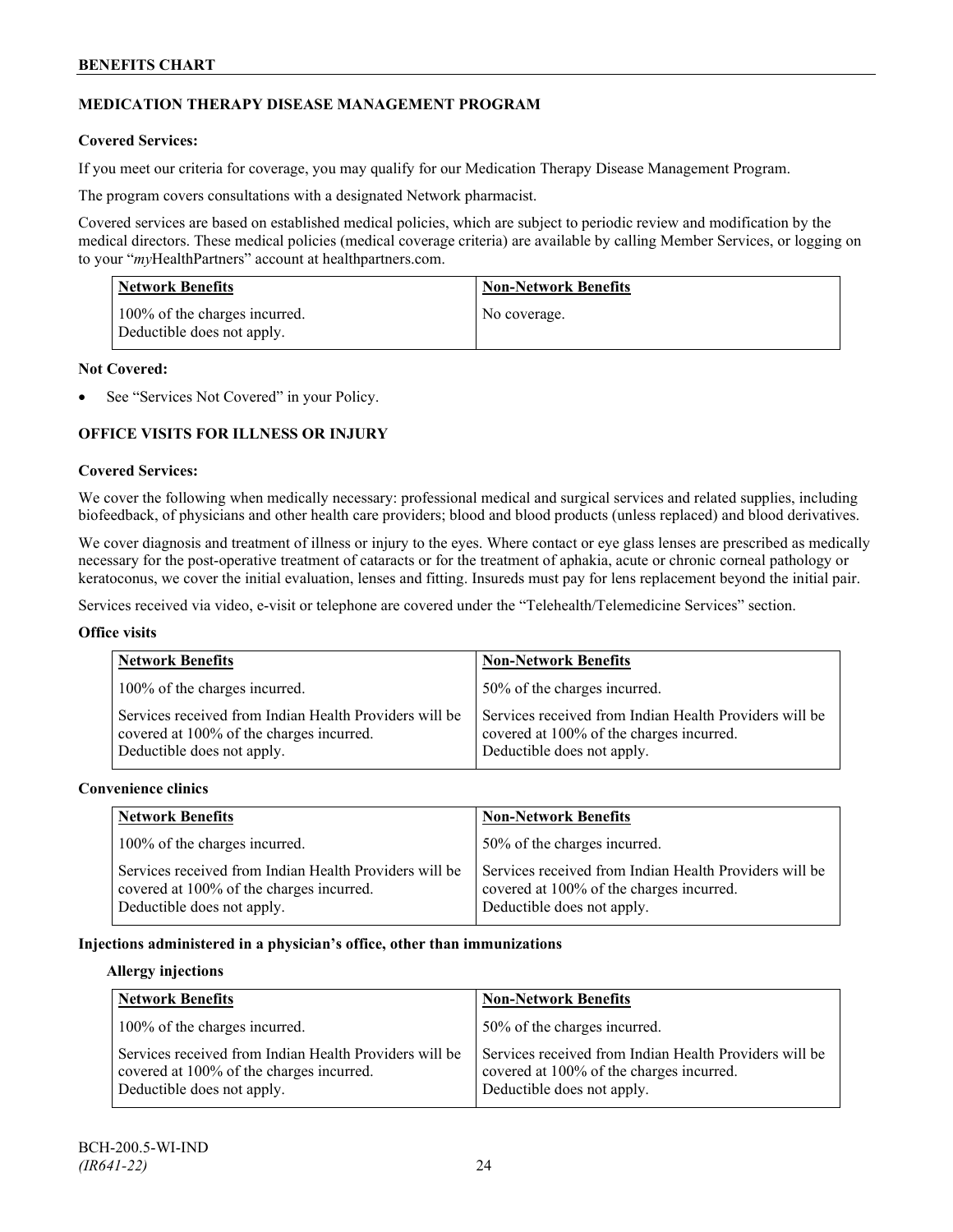## **All other injections**

| <b>Network Benefits</b>                                                                                                          | <b>Non-Network Benefits</b>                                                                                                      |
|----------------------------------------------------------------------------------------------------------------------------------|----------------------------------------------------------------------------------------------------------------------------------|
| 100% of the charges incurred.                                                                                                    | 50% of the charges incurred.                                                                                                     |
| Services received from Indian Health Providers will be<br>covered at 100% of the charges incurred.<br>Deductible does not apply. | Services received from Indian Health Providers will be<br>covered at 100% of the charges incurred.<br>Deductible does not apply. |

## **Not Covered:**

- Court ordered treatment, except as described in this Benefits Chart. Any resulting court ordered treatment for mental health services will be subject to the Policy's requirement for medical necessity.
- See "Services Not Covered" in your Policy.

## **PEDIATRIC EYEWEAR**

## **Covered Services:**

We cover pediatric eyewear for children.

Routine eye exams are covered under the "Preventive Services" section.

| <b>Network Benefits</b>                                                                                                          | <b>Non-Network Benefits</b> |
|----------------------------------------------------------------------------------------------------------------------------------|-----------------------------|
| 100% of the charges incurred.                                                                                                    | No coverage.                |
| Services received from Indian Health Providers will be<br>covered at 100% of the charges incurred.<br>Deductible does not apply. |                             |

## **Limitations:**

- Coverage under this provision will continue until the end of the month in which the child turns 19.
- Limited to one of the following per calendar year:
	- o one pair of eyeglasses including one set of prescription lenses, frames from the designated eyewear collection, and anti scratch coating; or
	- o one pair of non-disposable contact lenses; or
	- a one year supply of disposable contact lenses.
- Contact lens fittings are limited to two per calendar year.

## **Not Covered:**

- Frames that are not included in the designated eyewear collection are not covered. However, one pair of lenses will be covered if a member chooses frames outside the designated eyewear collection.
- More than one pair of lenses or frames or non-disposable contacts per calendar year, regardless of the reason. This includes replacement of eyeglasses or contact lenses due to loss, breakage, theft, or change in prescription.
- Safety glasses or goggles for sports or vocational reasons.
- Upgrades including, but not limited to, UV protection and no-line multifocal lenses.
- See "Services Not Covered" in your Policy.

## **PHYSICAL THERAPY, OCCUPATIONAL THERAPY, SPEECH THERAPY AND OTHER SPECIFIED THERAPIES**

## **Covered Services:**

We cover the following physical therapy, occupational therapy and speech therapy services:

- Medically necessary rehabilitative care to correct the effects of illness or injury.
- Habilitative services rendered for congenital, developmental or medical conditions which have significantly Limited the successful initiation of normal speech and normal motor development.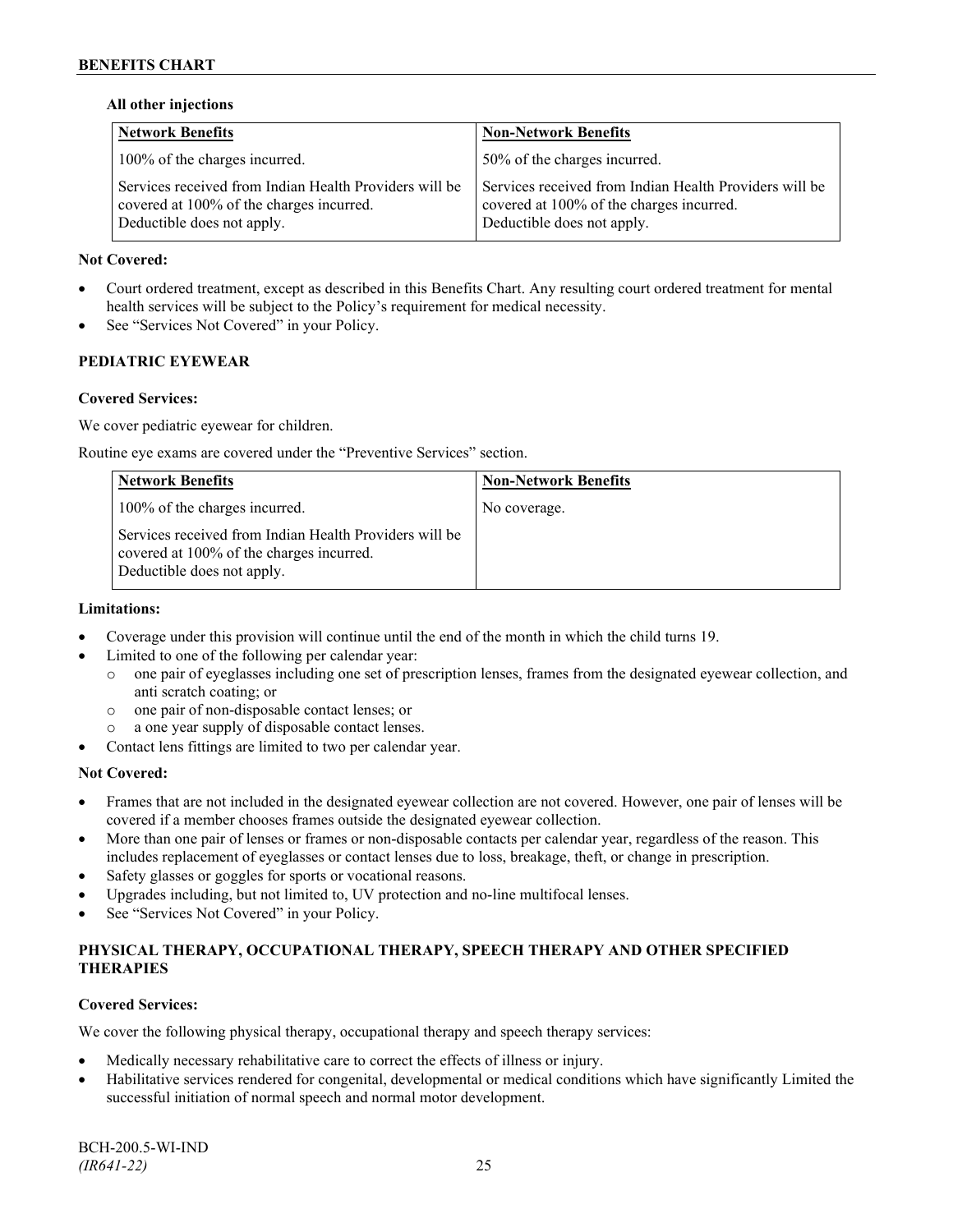Massage therapy which is performed in conjunction with other treatment/modalities by a physical or occupational therapist, is part of a prescribed treatment plan and is not billed separately is covered.

We cover services provided in a clinic. We also cover physical therapy provided in an outpatient hospital facility. To see the benefit level for inpatient hospital or skilled nursing facility services, see benefits under "Inpatient Hospital and Skilled Nursing Facility Services".

## **Rehabilitative care**

| <b>Network Benefits</b>                                | <b>Non-Network Benefits</b>                            |
|--------------------------------------------------------|--------------------------------------------------------|
| 100% of the charges incurred.                          | 50% of the charges incurred.                           |
| Services received from Indian Health Providers will be | Services received from Indian Health Providers will be |
| covered at 100% of the charges incurred.               | covered at 100% of the charges incurred.               |
| Deductible does not apply.                             | Deductible does not apply.                             |
| Physical, Occupational and Speech Therapy are          | Physical, Occupational and Speech Therapy are          |
| Limited to 20 visits each per calendar year.           | Limited to 20 visits each per calendar year.           |

In addition to the services provided above, we cover a minimum of:

- 20 visits per calendar year for pulmonary rehabilitation therapy,
- 36 visits per calendar year for cardiac rehabilitation therapy,
- 30 visits per calendar year for post-cochlear implant aural therapy,
- 20 visits per calendar year for cognitive rehabilitation therapy.

The maximum number of visits are combined for Network Benefits and Non-Network Benefits.

#### **Habilitative care**

| <b>Network Benefits</b>                                | <b>Non-Network Benefits</b>                            |
|--------------------------------------------------------|--------------------------------------------------------|
| 100% of the charges incurred.                          | 50% of the charges incurred.                           |
| Services received from Indian Health Providers will be | Services received from Indian Health Providers will be |
| covered at 100% of the charges incurred.               | covered at 100% of the charges incurred.               |
| Deductible does not apply.                             | Deductible does not apply.                             |
| Physical, Occupational and Speech Therapy are          | Physical, Occupational and Speech Therapy are          |
| Limited to 20 visits each per calendar year.           | Limited to 20 visits each per calendar year.           |

The maximum number of visits is combined for Network Benefits and Non-Network Benefits.

#### **Not Covered:**

- Massage therapy for the purpose of comfort or convenience of the Insured.
- See "Services Not Covered" in your Policy.

## **PRESCRIPTION DRUG SERVICES**

#### **Covered Services:**

We cover prescription drugs and medications that can be self-administered or are administered in a physician's office.

#### **For Network Benefits, drugs and medications must be obtained at a network pharmacy.**

## **If a copayment is required, you must pay one copayment for each 30-day supply, or portion thereof.**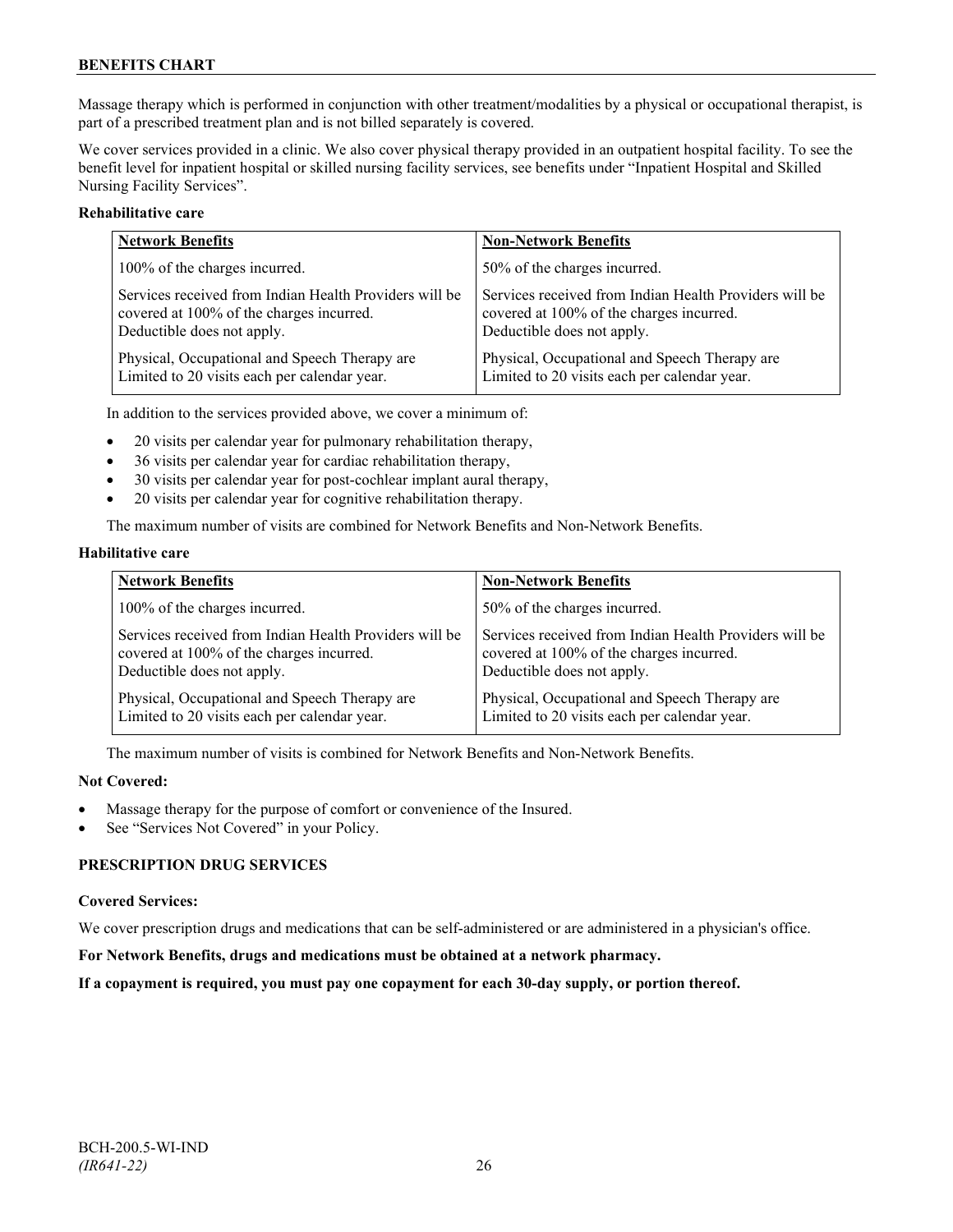## **Outpatient drugs (except as specified below)**

| <b>Network Benefits</b>                                                                                                                                                                                                                                                                                                                                                      | <b>Non-Network Benefits</b>                                                                                                      |
|------------------------------------------------------------------------------------------------------------------------------------------------------------------------------------------------------------------------------------------------------------------------------------------------------------------------------------------------------------------------------|----------------------------------------------------------------------------------------------------------------------------------|
| 100% of the charges incurred.                                                                                                                                                                                                                                                                                                                                                | 50% of the charges incurred.                                                                                                     |
| In no event will your cost for a formulary insulin drug<br>exceed \$25. Deductible does not apply to formulary<br>insulin drugs.                                                                                                                                                                                                                                             | Services received from Indian Health Providers will be<br>covered at 100% of the charges incurred.<br>Deductible does not apply. |
| Services received from Indian Health Providers will be<br>covered at 100% of the charges incurred.<br>Deductible does not apply.                                                                                                                                                                                                                                             |                                                                                                                                  |
| Oral chemotherapy drugs are included on the<br>Specialty Drug List. However, you pay the applicable<br>outpatient drug benefit. As required by Wisconsin law,<br>you will not pay higher cost sharing (deductible,<br>copayment or coinsurance) for orally administered<br>chemotherapy drugs than you pay for injected or<br>intravenously administered chemotherapy drugs. |                                                                                                                                  |

## **Mail order drugs**

| <b>Network Benefits</b>                                                                                                                                                                                                                                                                                                                                                                         | <b>Non-Network Benefits</b>                                                                                |
|-------------------------------------------------------------------------------------------------------------------------------------------------------------------------------------------------------------------------------------------------------------------------------------------------------------------------------------------------------------------------------------------------|------------------------------------------------------------------------------------------------------------|
| For your convenience, you may also get up to a 90-day<br>supply of outpatient prescription drugs that can be self-<br>administered through the designated mail order service.<br>Outpatient drugs ordered through this service are<br>covered at the benefit percent and copayments shown in<br>Outpatient Drugs above.<br>Specialty Drugs are not available through the mail order<br>service. | Mail order drugs are only available through the<br>designated mail order service.<br>See Network Benefits. |

## **Specialty drugs that are self-administered**

| <b>Network Benefits</b>                                                                                                                                                                                                                                                                                                                                                      | <b>Non-Network Benefits</b> |
|------------------------------------------------------------------------------------------------------------------------------------------------------------------------------------------------------------------------------------------------------------------------------------------------------------------------------------------------------------------------------|-----------------------------|
| 100% of the charges incurred.                                                                                                                                                                                                                                                                                                                                                | No coverage.                |
| Services received from Indian Health Providers will be<br>covered at 100% of the charges incurred.<br>Deductible does not apply.                                                                                                                                                                                                                                             |                             |
| Oral chemotherapy drugs are included on the<br>Specialty Drug List. However, you pay the applicable<br>outpatient drug benefit. As required by Wisconsin law,<br>you will not pay higher cost sharing (deductible,<br>copayment or coinsurance) for orally administered<br>chemotherapy drugs than you pay for injected or<br>intravenously administered chemotherapy drugs. |                             |

Specialty Drugs are Limited to drugs on the Specialty Drug List and must be obtained from a designated vendor.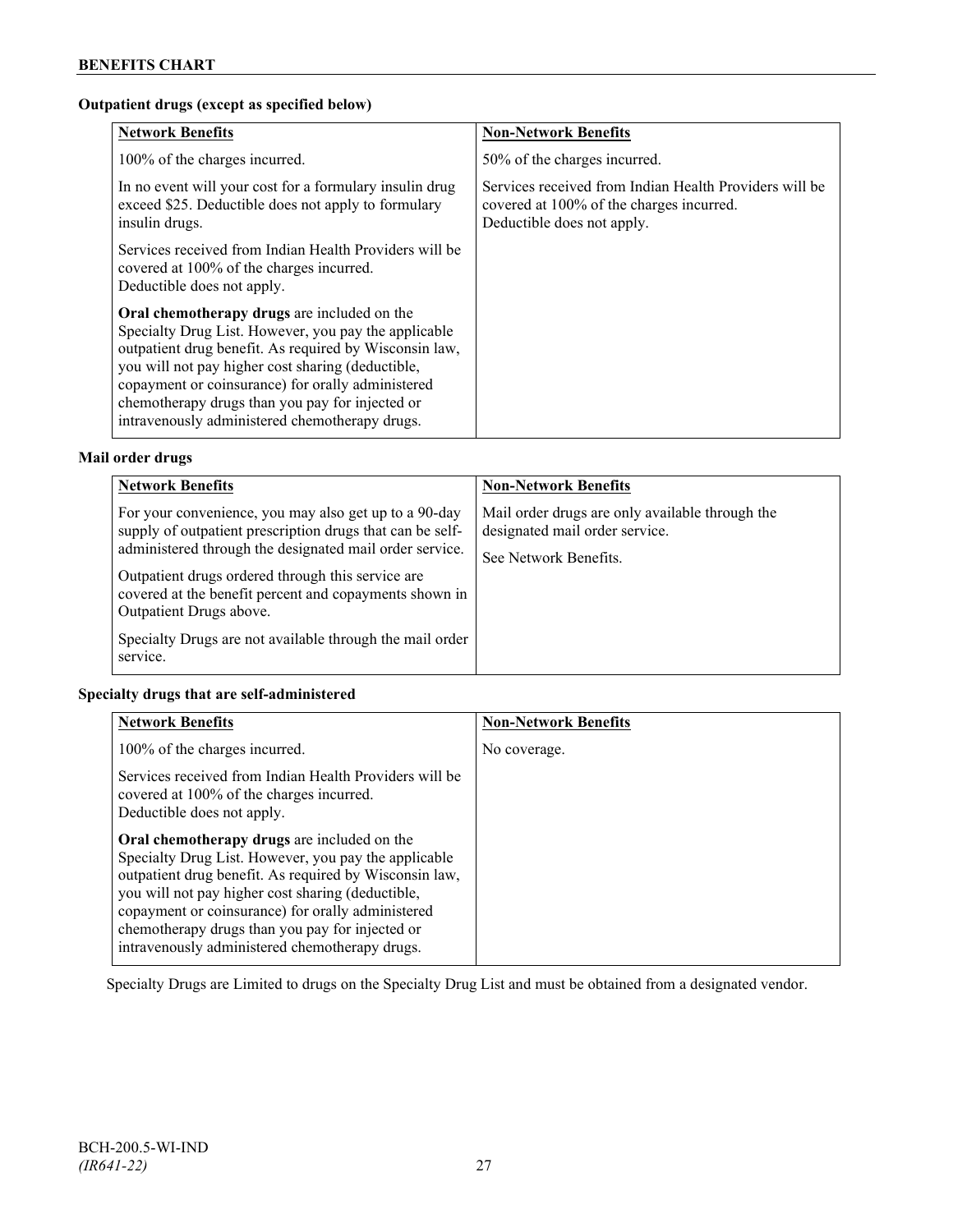## **Tobacco cessation drugs are covered for all FDA approved tobacco cessation drugs**

| <b>Network Benefits</b>       | <b>Non-Network Benefits</b>                                                                                                      |
|-------------------------------|----------------------------------------------------------------------------------------------------------------------------------|
| 100% of the charges incurred. | 50% of the charges incurred.                                                                                                     |
| Deductible does not apply.    | Services received from Indian Health Providers will be<br>covered at 100% of the charges incurred.<br>Deductible does not apply. |

## **Contraceptive drugs**

| <b>Network Benefits</b>                                                                                                                                         | <b>Non-Network Benefits</b>                                                            |
|-----------------------------------------------------------------------------------------------------------------------------------------------------------------|----------------------------------------------------------------------------------------|
| 100% of the charges incurred for formulary drugs.<br>Deductible does not apply.                                                                                 | 50% of the charges incurred.<br>Services received from Indian Health Providers will be |
| If a physician requests that a Non-Formulary<br>contraceptive drug be dispensed as written, the drug<br>will be covered at 100%, not subject to the deductible. | covered at 100% of the charges incurred.<br>Deductible does not apply.                 |

**ACA preventive medications.** We cover preventive medications currently recommended by USPSTF with an A or B rating if they are prescribed by your medical provider and they are listed on our Commercial ACA Preventive Drug List. Preventive medications are subject to periodic review and modification. Changes would be effective in accordance with the federal rules and reflected in our current medical coverage criteria for preventive care services.

| <b>Network Benefits</b>                                     | <b>Non-Network Benefits</b>                                                                                                      |
|-------------------------------------------------------------|----------------------------------------------------------------------------------------------------------------------------------|
| 100% of the charges incurred.<br>Deductible does not apply. | 50% of the charges incurred.                                                                                                     |
|                                                             | Services received from Indian Health Providers will be<br>covered at 100% of the charges incurred.<br>Deductible does not apply. |

## **Limitations:**

- Certain drugs may require prior authorization as indicated on the Formulary. HealthPartners may require prior authorization for the drug and also the site where the drug will be provided. Certain drugs are subject to our utilization review process and quantity limits.
- Certain non-formulary drugs require prior authorization. In addition, certain drugs may be subject to any quantity limits applied as part of our trial program. The trial drug program applies to new prescriptions for certain drugs which have high toxicity, low tolerance, high costs and/or high potential for waste. Trial drugs are indicated on the formulary and/or the Specialty Drug List. Your first fill of a trial drug may be limited to less than a month supply. If the drug is well tolerated and effective, you will receive the remainder of your first month supply.
- If an Insured requests a brand name drug when there is a generic equivalent, the brand name drug will be covered up to the charge that would apply to the generic drug, minus any required copayment. If a physician requests that a brand name drug be dispensed as written, and we determine the brand name drug is medically necessary, the drug will be paid at the brand name drug benefit.
- We may require Insureds to try over-the-counter (OTC) drug alternatives before approving more costly formulary prescription drugs.
- Unless otherwise specified in the Prescription Drug Services section, you may receive up to a 30-day supply per prescription.
- New prescriptions to treat certain chronic conditions are Limited to a 30-day supply.
- A 90-day supply will be covered and dispensed only at pharmacies that participate in our extended day supply program.
- No more than a 30-day supply of Specialty Drugs will be covered and dispensed at a time unless it's a manufacturer supplied drug that cannot be split that supplies the Insured with more than a 30-day supply.

## **Not Covered:**

• Replacement of prescription drugs, medications, equipment and supplies due to loss, damage or theft.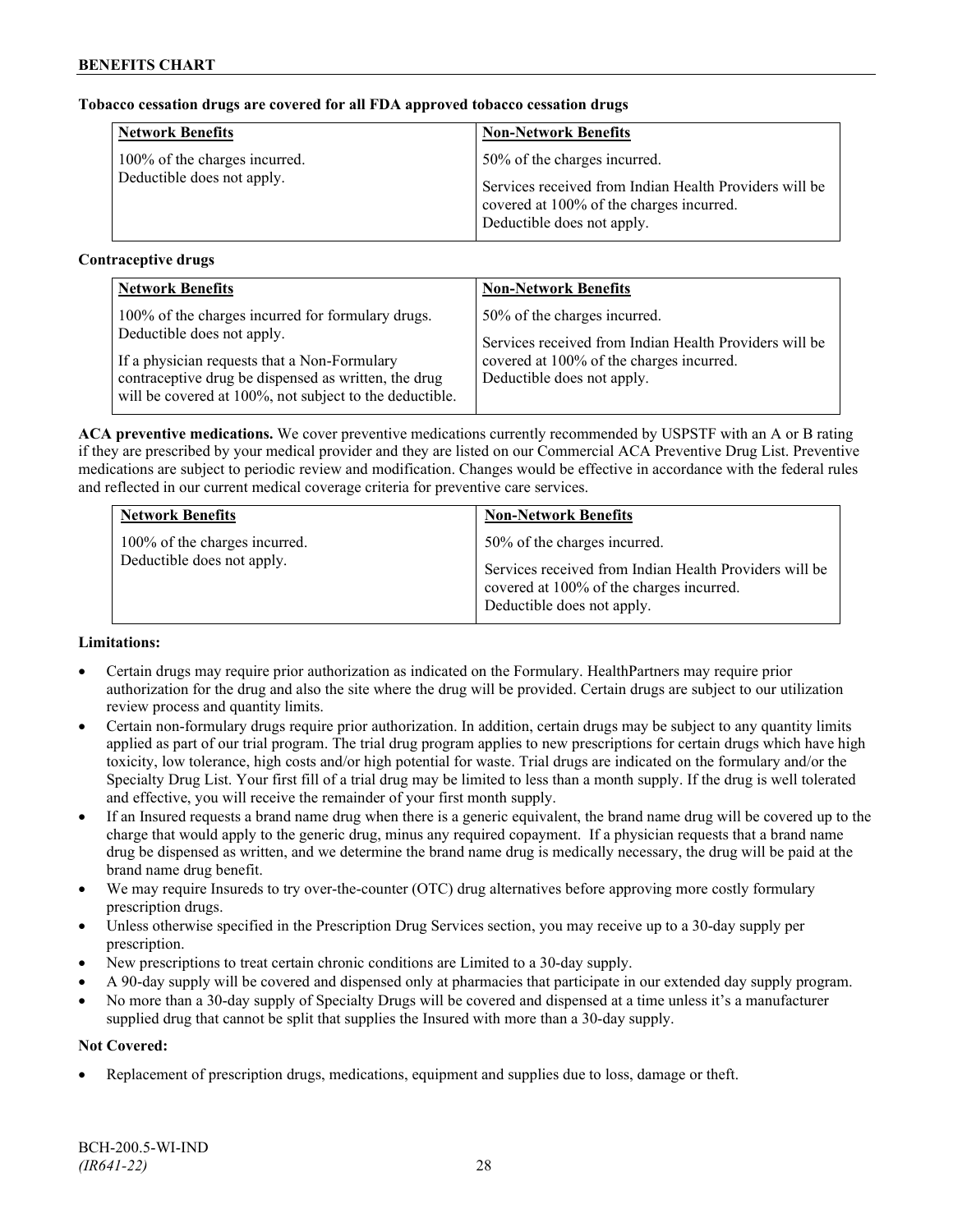- Nonprescription (over-the-counter) drugs or medications, including, but not Limited to, vitamins, supplements, homeopathic remedies, and non-FDA approved drugs, unless listed on the Formulary and prescribed by a physician or legally authorized health care provider under applicable state and federal law. This exclusion does not include over-thecounter contraceptives for women as allowed under the Affordable Care Act when the Insured obtains a prescription for the item. In addition, if the Insured obtains a prescription, this exclusion does not include aspirin to prevent cardiovascular disease for men and women of certain ages; folic acid supplements for women who may become pregnant; fluoride chemoprevention supplements for children without fluoride in their water source; and iron supplements for children ages 6-12 months who are at risk for anemia.
- All drugs for the treatment of sexual dysfunction.
- All drugs for the treatment of growth deficiency.
- Fertility drugs.
- Medical cannabis.
- Drugs on the Excluded Drug List. The Excluded Drug List includes select drugs within a therapy class that are not eligible for coverage. This includes drugs that may be excluded for certain indications. The Excluded Drug List is available at [healthpartners.com.](http://www.healthpartners.com/)
- Drugs that are newly approved by the FDA until they are reviewed and approved by HealthPartners Pharmacy and Therapeutics Committee.
- Medical devices approved by the FDA will not be covered under the Prescription Drug Services section unless they are on our formulary. Covered medical devices are generally submitted and reimbursed under your medical benefits.
- See "Services Not Covered" in your Policy.

## **PREVENTIVE SERVICES**

#### **Applicable Definitions:**

**Routine Preventive Services** are routine healthcare services that include screenings, check-ups and counseling to prevent illness, disease or other health problems before symptoms occur.

**Diagnostic Services** are services to help a provider understand your symptoms, diagnose illness and decide what treatment may be needed. They may be the same services that are listed as preventive services, but they are being used as diagnostic services. Your provider will determine if these services are preventive or diagnostic. These services are not preventive if received as part of a visit to diagnose, manage or maintain an acute or chronic medical condition, illness or injury. When that occurs, unless otherwise indicated below, standard deductibles, copayments or coinsurance apply.

## **Covered Services:**

We cover preventive services that meet any of the requirements under the Affordable Care Act (ACA) shown in the bulleted items below. These preventive services are covered at 100% under the Network Benefits with no deductible, copayments or coinsurance. (If a preventive service is not required by the ACA and it is covered at a lower benefit level, it will be specified below.) Preventive benefits mandated under the ACA are subject to periodic review and modification. Changes would be effective in accordance with the federal rules. Preventive services mandated by the ACA include:

- Evidence-based items or services that have in effect a rating of A or B in the current recommendations of the United States Preventive Services Task Force with respect to the individual;
- Immunizations for routine use in children, adolescents, and adults that have in effect a recommendation from the Advisory Committee on Immunization Practices of the Centers for Disease Control and Prevention with respect to the individual;
- With respect to infants, children, and adolescents, evidence-informed preventive care and screenings provided for in comprehensive guidelines supported by the Health Resources and Services Administration; and
- With respect to women, preventive care and screenings provided for in comprehensive guidelines supported by the Health Resources and Services Administration.

Covered services are based on established medical policies, which are subject to periodic review and modification by the medical directors. These medical policies (medical coverage criteria) are available by calling Member Services, or logging on to your "*my*HealthPartners" account at [healthpartners.com.](http://www.healthpartners.com/)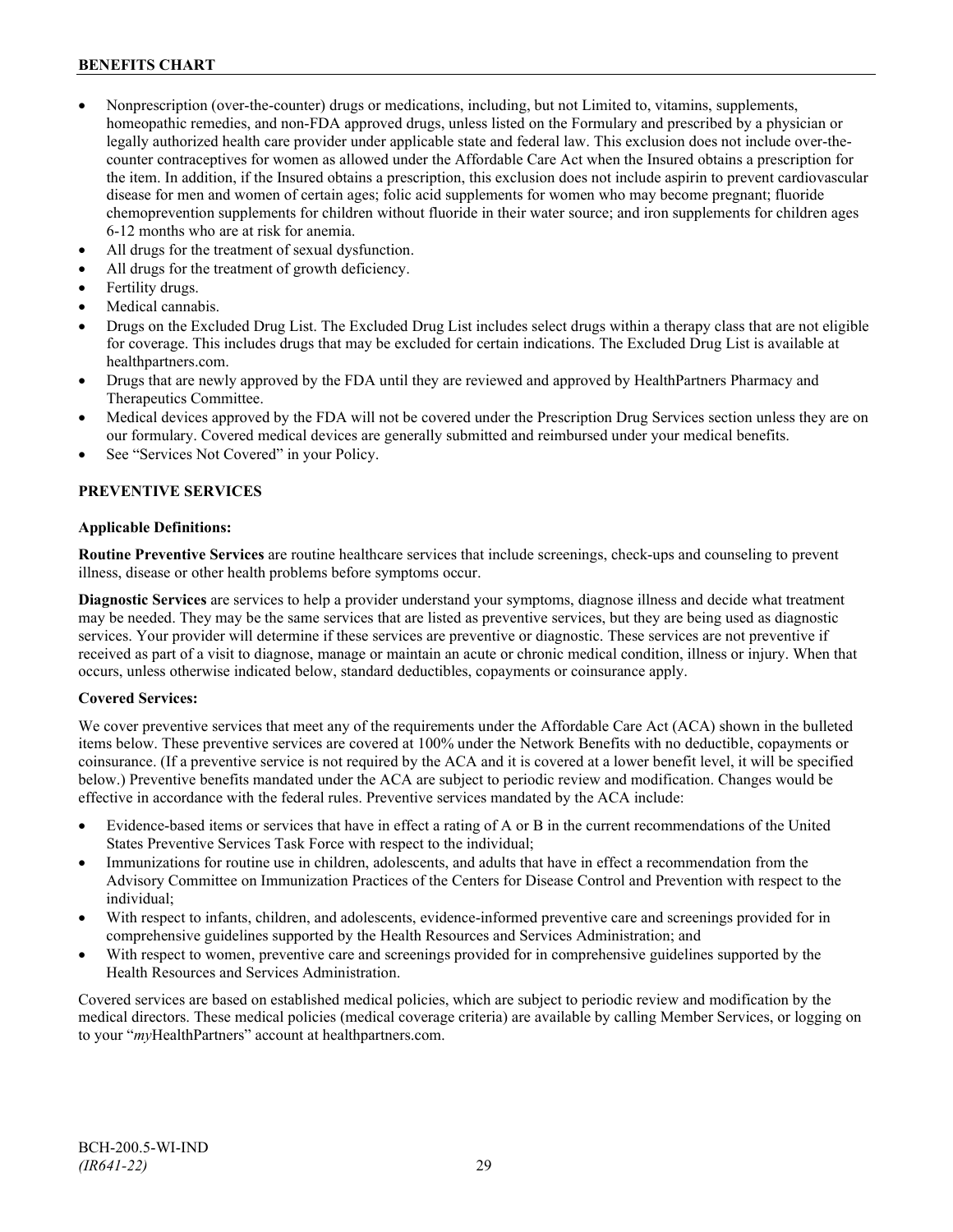## **ACA and state mandated preventive services are covered as follows:**

**Routine health exams and periodic health assessments**. A physician or health care provider will counsel you as to how often health assessments are needed based on age, sex and health status. This includes screening and counseling for tobacco cessation and all FDA approved tobacco cessation medications including over-the-counter drugs (as shown in the Prescription Drug Services section).

| <b>Network Benefits</b>       | <b>Non-Network Benefits</b>                                                                                                      |
|-------------------------------|----------------------------------------------------------------------------------------------------------------------------------|
| 100% of the charges incurred. | 50% of the charges incurred.                                                                                                     |
| Deductible does not apply.    | Services received from Indian Health Providers will be<br>covered at 100% of the charges incurred.<br>Deductible does not apply. |

**Child health supervision services.** This includes pediatric preventive services such as newborn screenings, appropriate immunizations, developmental assessments and laboratory services appropriate to the age of the child from birth to 72 months, and appropriate immunizations to age 18.

| <b>Network Benefits</b>       | <b>Non-Network Benefits</b>                                                                                                      |
|-------------------------------|----------------------------------------------------------------------------------------------------------------------------------|
| 100% of the charges incurred. | 50% of the charges incurred.                                                                                                     |
| Deductible does not apply.    | Services received from Indian Health Providers will be<br>covered at 100% of the charges incurred.<br>Deductible does not apply. |

#### **Routine prenatal care and exams**

| <b>Network Benefits</b>                                     | <b>Non-Network Benefits</b>                                                                                                                                      |
|-------------------------------------------------------------|------------------------------------------------------------------------------------------------------------------------------------------------------------------|
| 100% of the charges incurred.<br>Deductible does not apply. | 50% of the charges incurred.<br>Services received from Indian Health Providers will be<br>covered at 100% of the charges incurred.<br>Deductible does not apply. |

**Routine postnatal care.** This includes health exams, assessments, education and counseling relating to the period immediately after childbirth.

| <b>Network Benefits</b>                                     | <b>Non-Network Benefits</b>                                                            |
|-------------------------------------------------------------|----------------------------------------------------------------------------------------|
| 100% of the charges incurred.<br>Deductible does not apply. | 50% of the charges incurred.<br>Services received from Indian Health Providers will be |
|                                                             | covered at 100% of the charges incurred.<br>Deductible does not apply.                 |

**Routine screening procedures for cancer.** This includes colorectal screening, digital rectal examinations and other cancer screenings recommended by the USPSTF with an A or B rating. Women's preventive health services below describe additional routine screening procedures for cancer.

| <b>Network Benefits</b>                                     | <b>Non-Network Benefits</b>                                                                                                                                      |
|-------------------------------------------------------------|------------------------------------------------------------------------------------------------------------------------------------------------------------------|
| 100% of the charges incurred.<br>Deductible does not apply. | 50% of the charges incurred.<br>Services received from Indian Health Providers will be<br>covered at 100% of the charges incurred.<br>Deductible does not apply. |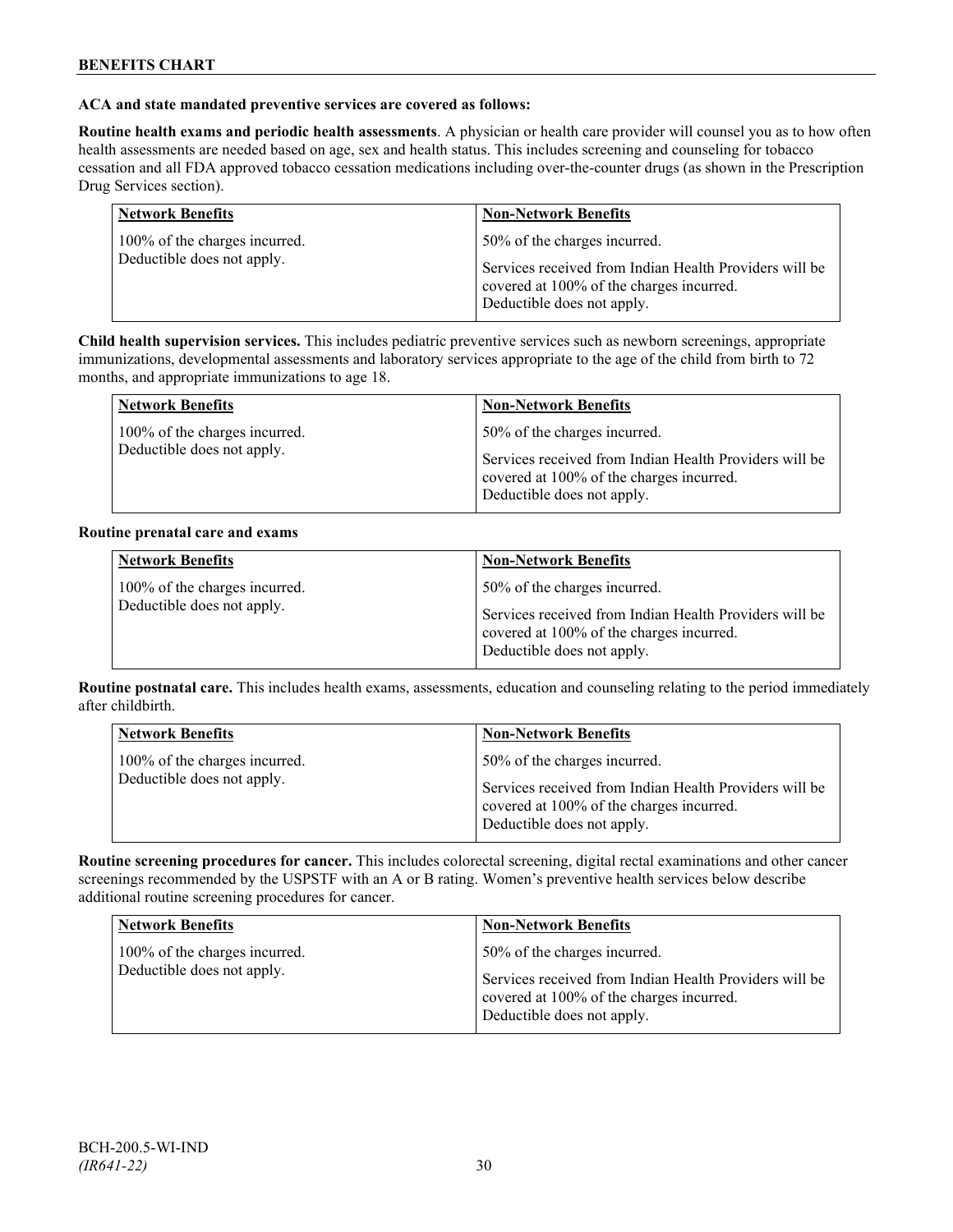## **Routine eye and hearing exams for members under the age of 22**

| <b>Network Benefits</b>       | <b>Non-Network Benefits</b>                                                                                                      |
|-------------------------------|----------------------------------------------------------------------------------------------------------------------------------|
| 100% of the charges incurred. | 50% of the charges incurred.                                                                                                     |
| Deductible does not apply.    | Services received from Indian Health Providers will be<br>covered at 100% of the charges incurred.<br>Deductible does not apply. |

**Professional voluntary family planning services.** This includes services to prevent or delay a pregnancy, including counseling and education. Services must be provided by a licensed provider.

| <b>Network Benefits</b>                                     | <b>Non-Network Benefits</b>                                                                                                                                      |
|-------------------------------------------------------------|------------------------------------------------------------------------------------------------------------------------------------------------------------------|
| 100% of the charges incurred.<br>Deductible does not apply. | 50% of the charges incurred.<br>Services received from Indian Health Providers will be<br>covered at 100% of the charges incurred.<br>Deductible does not apply. |

#### **Adult immunizations**

| <b>Network Benefits</b>       | <b>Non-Network Benefits</b>   |
|-------------------------------|-------------------------------|
| 100% of the charges incurred. | 100% of the charges incurred. |
| Deductible does not apply.    | Deductible does not apply.    |

**Women's preventive health services.** This includes mammograms, screenings for cervical cancer (pap smears), breast pumps, human papillomavirus (HPV) testing, counseling for sexually transmitted infections, counseling and screening for human immunodeficiency virus (HIV), and all FDA approved contraceptive methods as prescribed by a doctor, sterilization procedures, education and counseling (see the Prescription Drug Services section for coverage of oral contraceptive drugs). We also provide genetic screening for BRCA if someone in your family has the gene or you have a diagnosis of cancer.

The U.S. Preventive Services Task Force (USPSTF) recommends screening mammography, with or without clinical breast examination (CBE), every 1-2 years for women aged 40 and older. For women age 50 and older, we cover an annual mammogram.

| <b>Network Benefits</b>                                     | <b>Non-Network Benefits</b>                                                                                                                                      |
|-------------------------------------------------------------|------------------------------------------------------------------------------------------------------------------------------------------------------------------|
| 100% of the charges incurred.<br>Deductible does not apply. | 50% of the charges incurred.<br>Services received from Indian Health Providers will be<br>covered at 100% of the charges incurred.<br>Deductible does not apply. |

**Obesity screening and management.** We cover obesity screening and counseling for all ages during a routine preventive care exam. If you are age 18 or older and have a body mass index of 30 or more, we also cover intensive obesity management to help you lose weight. Your primary care doctor can coordinate these services.

| <b>Network Benefits</b>                                     | <b>Non-Network Benefits</b>                                                                                                                                      |
|-------------------------------------------------------------|------------------------------------------------------------------------------------------------------------------------------------------------------------------|
| 100% of the charges incurred.<br>Deductible does not apply. | 50% of the charges incurred.<br>Services received from Indian Health Providers will be<br>covered at 100% of the charges incurred.<br>Deductible does not apply. |
|                                                             |                                                                                                                                                                  |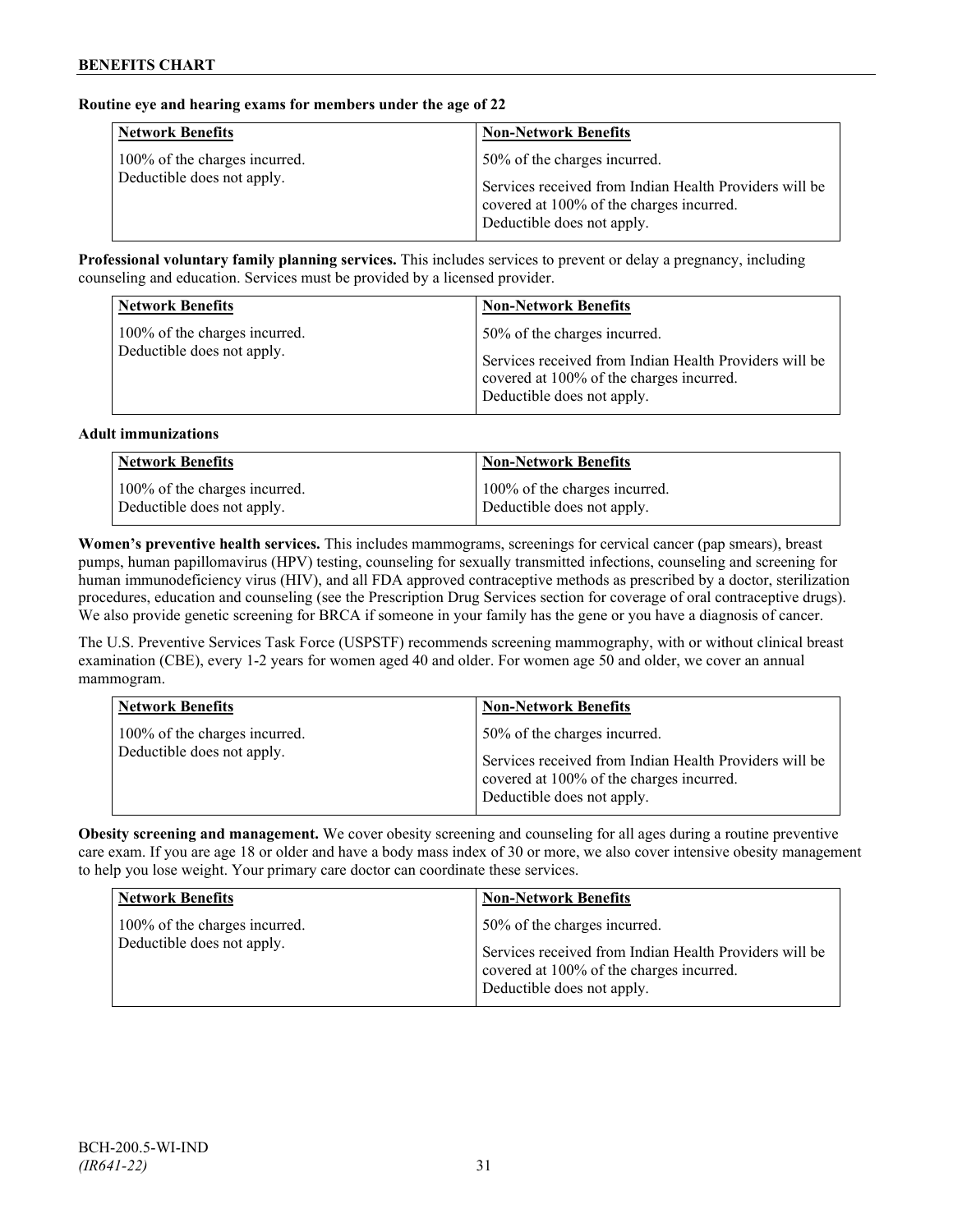## **In addition to any ACA or state mandated preventive services referenced above, we cover the following eligible preventive services:**

## **Routine hearing exams for adults age 22 and older**

| <b>Network Benefits</b>                                                                                                          | <b>Non-Network Benefits</b>                                                                                                      |
|----------------------------------------------------------------------------------------------------------------------------------|----------------------------------------------------------------------------------------------------------------------------------|
| 100% of the charges incurred.                                                                                                    | 50% of the charges incurred.                                                                                                     |
| Services received from Indian Health Providers will be<br>covered at 100% of the charges incurred.<br>Deductible does not apply. | Services received from Indian Health Providers will be<br>covered at 100% of the charges incurred.<br>Deductible does not apply. |

## **Eye exams for adults diagnosed with diabetes**

| <b>Network Benefits</b>                                     | <b>Non-Network Benefits</b>                                                                                                                                      |
|-------------------------------------------------------------|------------------------------------------------------------------------------------------------------------------------------------------------------------------|
| 100% of the charges incurred.<br>Deductible does not apply. | 50% of the charges incurred.<br>Services received from Indian Health Providers will be<br>covered at 100% of the charges incurred.<br>Deductible does not apply. |

**Ovarian cancer surveillance tests for women who are at risk.** "At risk for ovarian cancer" means (1) having a family history that includes any of the following: one or more first-degree or second-degree relatives with ovarian cancer, clusters of female relatives with breast cancer or nonpolyposis colorectal cancer; or (2) testing positive for BRCA1 or BRCA2 mutations. "Surveillance tests for ovarian cancer" means annual screening using: CA-125 serum tumor marker testing, transvaginal ultrasound, pelvic examination or other proven ovarian cancer screening tests currently being evaluated by the federal Food and Drug Administration or by the National Cancer Institute.

| <b>Network Benefits</b>                                 | <b>Non-Network Benefits</b>                             |
|---------------------------------------------------------|---------------------------------------------------------|
| Coverage level is same as corresponding Network         | Coverage level is same as corresponding Non-Network     |
| Benefit, depending on type of service provided, such as | Benefit, depending on type of service provided, such as |
| Diagnostic Imaging Services, Laboratory Services        | Diagnostic Imaging Services, Laboratory Services        |
| Office Visits for Illness or Injury, or Preventive      | Office Visits for Illness or Injury, or Preventive      |
| Services.                                               | Services.                                               |

## **Limitations:**

• Services are not preventive if received as part of a visit to diagnose, manage or maintain an acute or chronic medical condition, illness or injury. When that occurs, unless otherwise indicated above, standard deductibles, copayments or coinsurance apply.

## **Not Covered:**

- Routine eye exams for adults age 22 and older.
- See "Services Not Covered" in your Policy.

## **TELEHEALTH/TELEMEDICINE SERVICES**

#### **Definitions:**

**Telehealth, Telemedicine, or Virtual Care.** This is a means of communication between a health care professional and a patient. This includes the use of secure electronic information, imaging, and communication technologies, including:

- interactive audio or audio-video
- interactive audio with store-and-forward technology
- chat-based and email-based systems
- physician-to-physician consultation
- patient education
- data transmission
- data interpretation

BCH-200.5-WI-IND *(IR641-22)* 32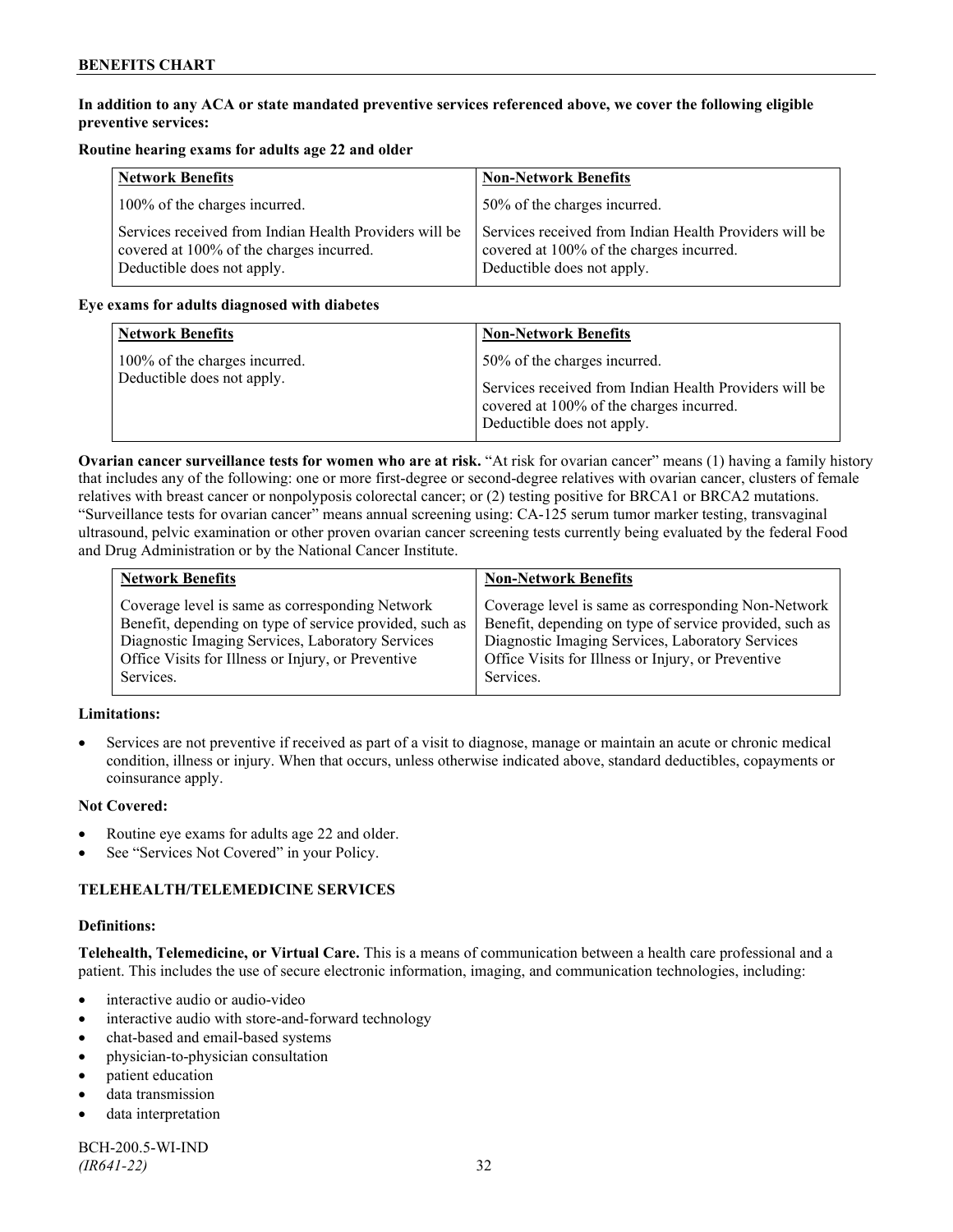- digital diagnostics (algorithm-enabled diagnostic support)
- digital therapeutics (the use of personal health devices and sensors, either alone or in combination with conventional drug therapies, for disease prevention and management)

## Services can be delivered:

Synchronously: the patient and health care professional are engaging with one another at the same time; or Asynchronously: the patient and health care professional engage with each other at different points in time.

**Telephone Visits.** Live, synchronous, interactive encounters over the telephone between a patient and a healthcare provider.

**E-Visit or Chat-Based Visits.** Asynchronous online or mobile app encounters to discuss a patient's personal health information, vital signs, and other physiologic data or diagnostic images. The healthcare provider reviews and delivers a consultation, diagnosis, prescription or treatment plan after reviewing the patient's visit information.

**Virtuwell<sup>®</sup>.** This is an online service for you to receive a diagnosis and treatment for certain conditions, such as a cold, flu, ear pain and sinus infections. You may access the Virtuwell website at [virtuwell.com.](https://www.virtuwell.com/)

**Video Visits.** Live, synchronous, interactive encounters using secure web-based video between a patient and a healthcare provider.

## **Covered Services:**

The Plan covers the following methods of receiving care for services that would be eligible under the Plan if the service were provided in person.

## **Scheduled telephone visits**

| <b>Network Benefits</b>                                                                                                          | <b>Non-Network Benefits</b>                                                                                                      |
|----------------------------------------------------------------------------------------------------------------------------------|----------------------------------------------------------------------------------------------------------------------------------|
| 100% of the charges incurred.                                                                                                    | 50% of the charges incurred.                                                                                                     |
| Services received from Indian Health Providers will be<br>covered at 100% of the charges incurred.<br>Deductible does not apply. | Services received from Indian Health Providers will be<br>covered at 100% of the charges incurred.<br>Deductible does not apply. |

## **E-visits**

## **Access to online care through Virtuwell at [virtuwell.com](http://www.virtuwell.com/)**

| Network Benefits              | <b>Non-Network Benefits</b> |
|-------------------------------|-----------------------------|
| 100% of the charges incurred. | No coverage.                |

## **All other E-visits**

| <b>Network Benefits</b>                                                                                                          | <b>Non-Network Benefits</b>                                                                                                      |
|----------------------------------------------------------------------------------------------------------------------------------|----------------------------------------------------------------------------------------------------------------------------------|
| 100% of the charges incurred.                                                                                                    | 50% of the charges incurred.                                                                                                     |
| Services received from Indian Health Providers will be<br>covered at 100% of the charges incurred.<br>Deductible does not apply. | Services received from Indian Health Providers will be<br>covered at 100% of the charges incurred.<br>Deductible does not apply. |

## **Not Covered:**

See "Services Not Covered" in your Policy.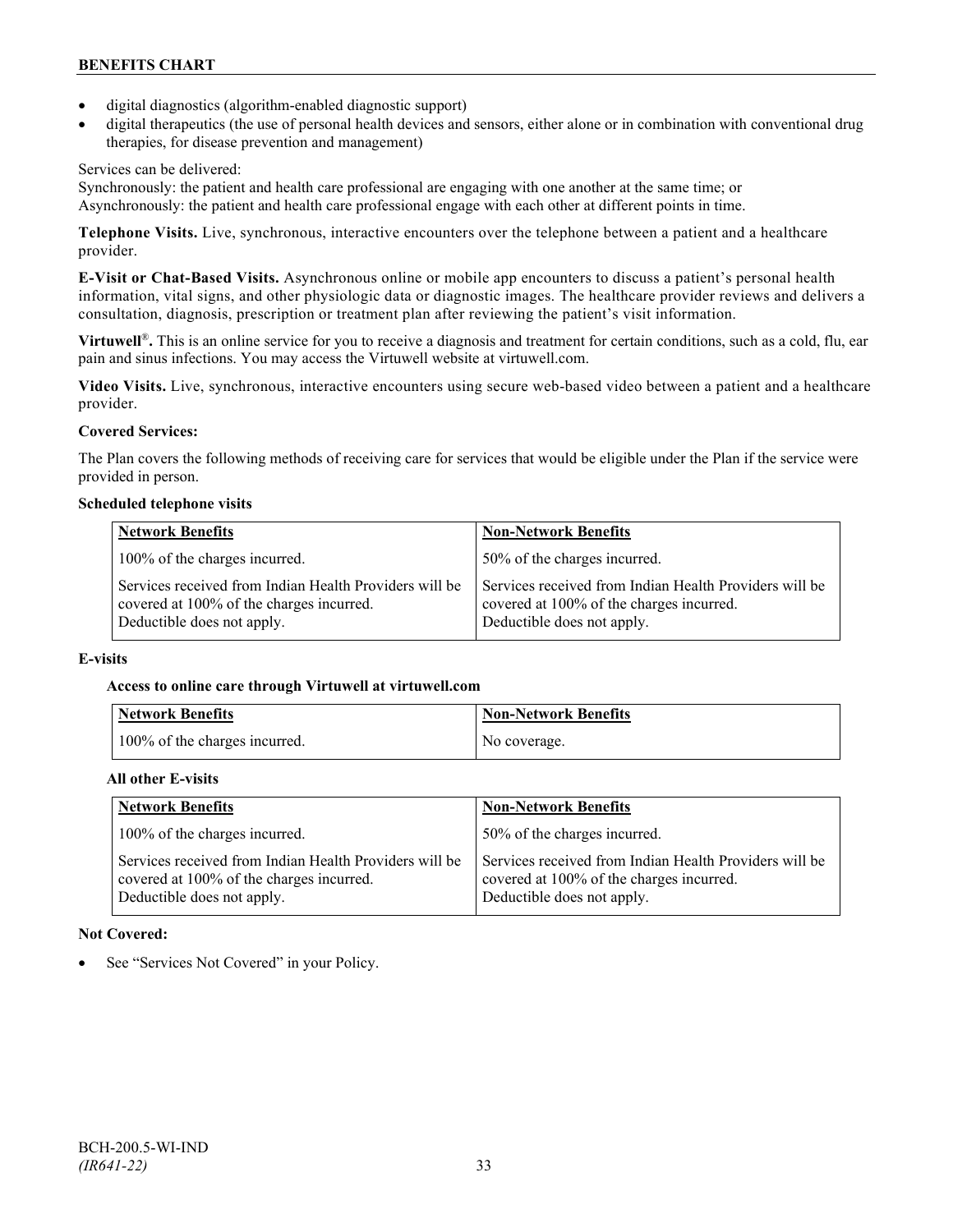## **TRANSPLANT SERVICES**

## **Applicable Definitions:**

**Autologous.** This is when the source of cells is from the individual's own marrow or stem cells.

**Allogeneic.** This is when the source of cells is from a related or unrelated donor's marrow or stem cells.

**Allogeneic Bone Marrow Transplant.** This is when the bone marrow is harvested from the related or unrelated donor and stored. The patient undergoes treatment which includes tumor ablation with high-dose chemotherapy and/or radiation. The bone marrow is reinfused (transplanted).

**Autologous Bone Marrow Transplant.** This is when the bone marrow is harvested from the individual and stored. The patient undergoes treatment which includes tumor ablation with high-dose chemotherapy and/or radiation. The bone marrow is reinfused (transplanted).

**Autologous/Allogeneic Stem Cell Support.** This is a treatment process that includes stem cell harvest from either bone marrow or peripheral blood, tumor ablation with high-dose chemotherapy and/or radiation, stem cell reinfusion, and related care. Autologous/allogeneic bone marrow transplantation and high dose chemotherapy with peripheral stem cell rescue/support are considered to be autologous/allogeneic stem cell support.

**Designated Transplant Center.** This is any health care provider, group or association of health care providers designated by us to provide services, supplies or drugs for specified transplants for our Insureds.

**Transplant Services.** This is transplantation (including retransplants) of the human organs or tissue listed below, including all related post-surgical treatment, follow-up care and drugs and multiple transplants for a related cause. Transplant services do not include other organ or tissue transplants or surgical implantation of mechanical devices functioning as a human organ, except surgical implantation of an FDA approved Ventricular Assist Device (VAD) or total artificial heart, functioning as a temporary bridge to heart transplantation.

Prior authorization is required prior to consultation to support coordination of care and benefits.

#### **Covered Services:**

We cover eligible transplant services (as defined above) while you are covered under your Policy. Transplants that will be considered for coverage are Limited to the following:

- Kidney transplants for end-stage disease.
- Cornea transplants for end-stage disease.
- Heart transplants for end-stage disease.
- Lung transplants or heart/lung transplants for: (1) primary pulmonary hypertension; (2) Eisenmenger's syndrome; (3) endstage pulmonary fibrosis; (4) alpha 1 antitrypsin disease; (5) cystic fibrosis; and (6) emphysema.
- Liver transplants for: (1) biliary atresia in children; (2) primary biliary cirrhosis; (3) post-acute viral infection (including hepatitis A, hepatitis B antigen e negative and hepatitis C) causing acute atrophy or post-necrotic cirrhosis; (4) primary sclerosing cholangitis; (5) alcoholic cirrhosis; and (6) hepatocellular carcinoma.
- Allogeneic bone marrow transplants or peripheral stem cell support associated with high dose chemotherapy for : (1) acute myelogenous leukemia; (2) acute lymphocytic leukemia; (3) chronic myelogenous leukemia; (4) severe combined immunodeficiency disease; (5) Wiskott-Aldrich syndrome; (6) aplastic anemia; (7) sickle cell anemia; (8) non-relapsed or relapsed non-Hodgkin's lymphoma; (9) multiple myeloma; and (10) testicular cancer.
- Autologous bone marrow transplants or peripheral stem cell support associated with high-dose chemotherapy for: (1) acute leukemia; (2) non-Hodgkin's lymphoma; (3) Hodgkin's disease; (4) Burkitt's lymphoma; (5) neuroblastoma; (6) multiple myeloma; (7) chronic myelogenous leukemia; and (8) non-relapsed non-Hodgkin's lymphoma.
- Pancreas transplants for simultaneous pancreas-kidney transplants for diabetes, pancreas after kidney, living related segmental simultaneous pancreas kidney transplantation and pancreas transplant alone.

To receive Network Benefits, charges for transplant services must be incurred at a Designated Transplant Center.

The transplant-related treatment provided, including expenses incurred for directly related donor services, shall be subject to and in accordance with the provisions, limitations, maximums and other terms of your Policy.